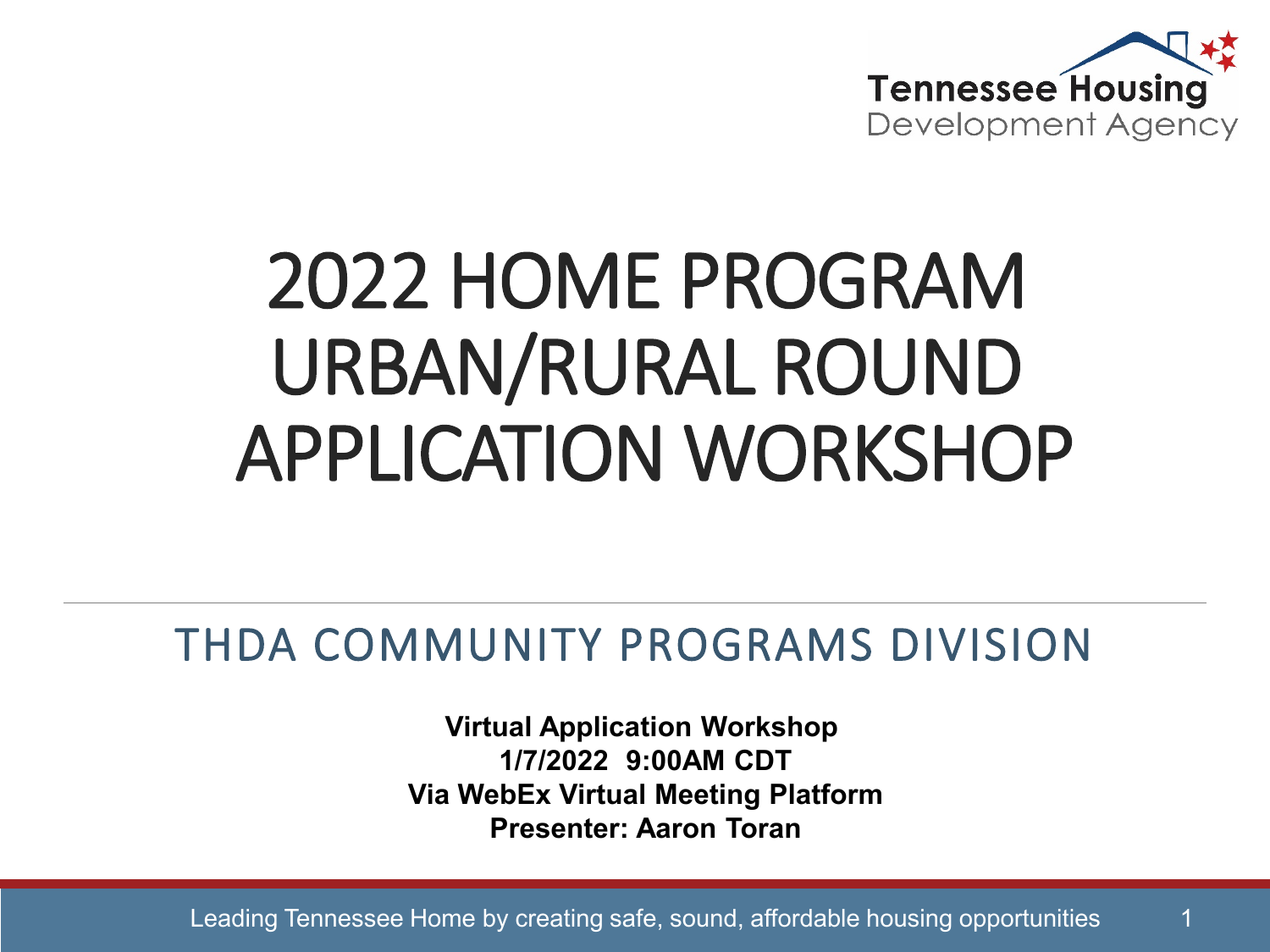

#### Expected 2022 HOME Allocation

 $\triangleright$  FY 2022 allocation approximately \$8 million in program funds for the Urban Rural round with an additional \$480 thousand for administrative costs.

•Actual program allocation subject to change based on the number of successful applicants and available funds.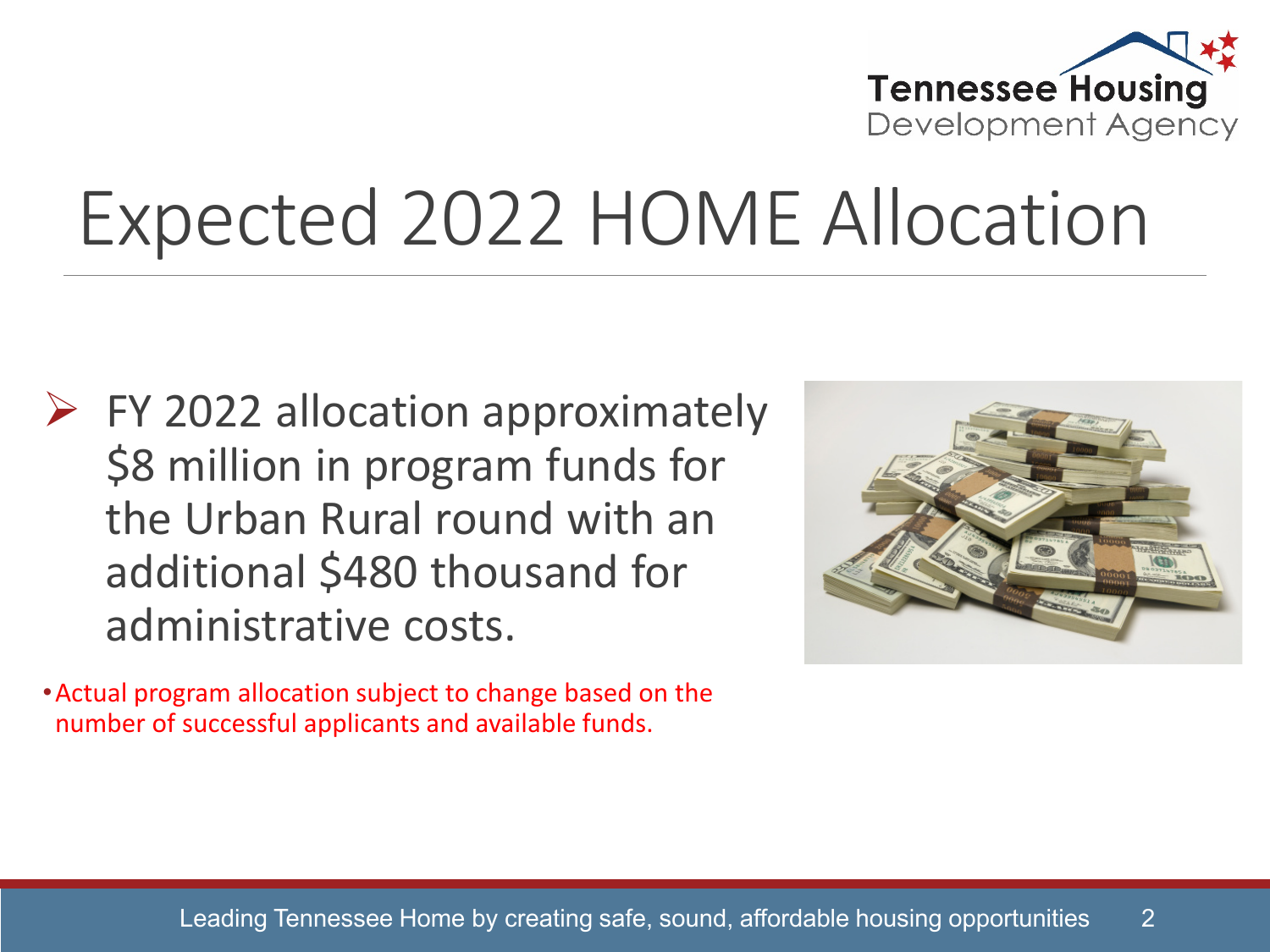

### Allocation of Funding

- Urban/Rural Projects
	- **45% Urban round**
	- 55% Rural round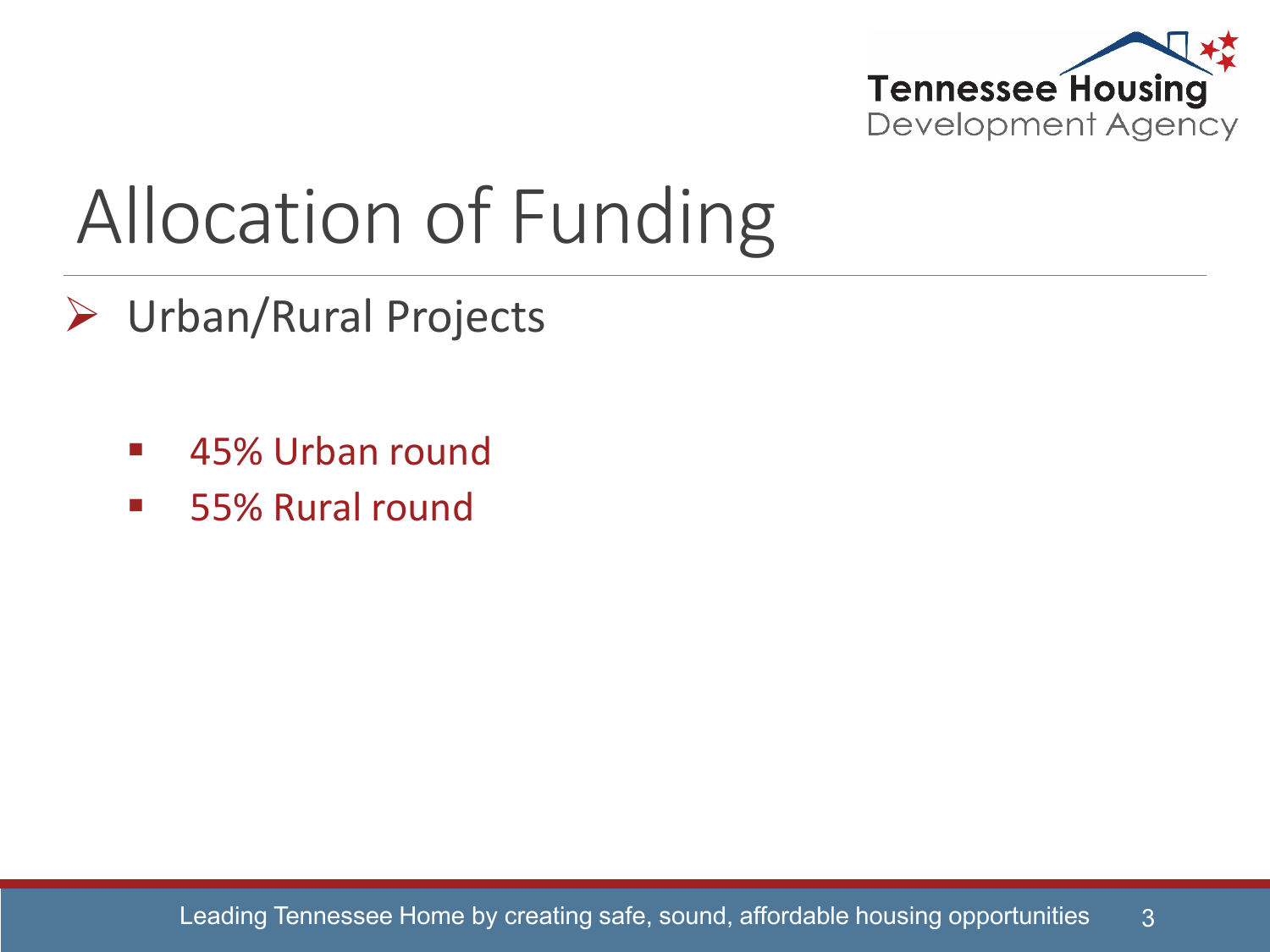

# 2022 Application Dates

- $\triangleright$  Applications due by 11:59PM (CST) on Friday, March 11, 2022
- $\triangleright$  Successful applicants will be notified on or about May 1, 2022.
- ▶ 2022 Contracts will be effective July 1, 2022 through June 30, 2025
	- **2022 Contracts are contingent upon approval of the 2022 Action Plan**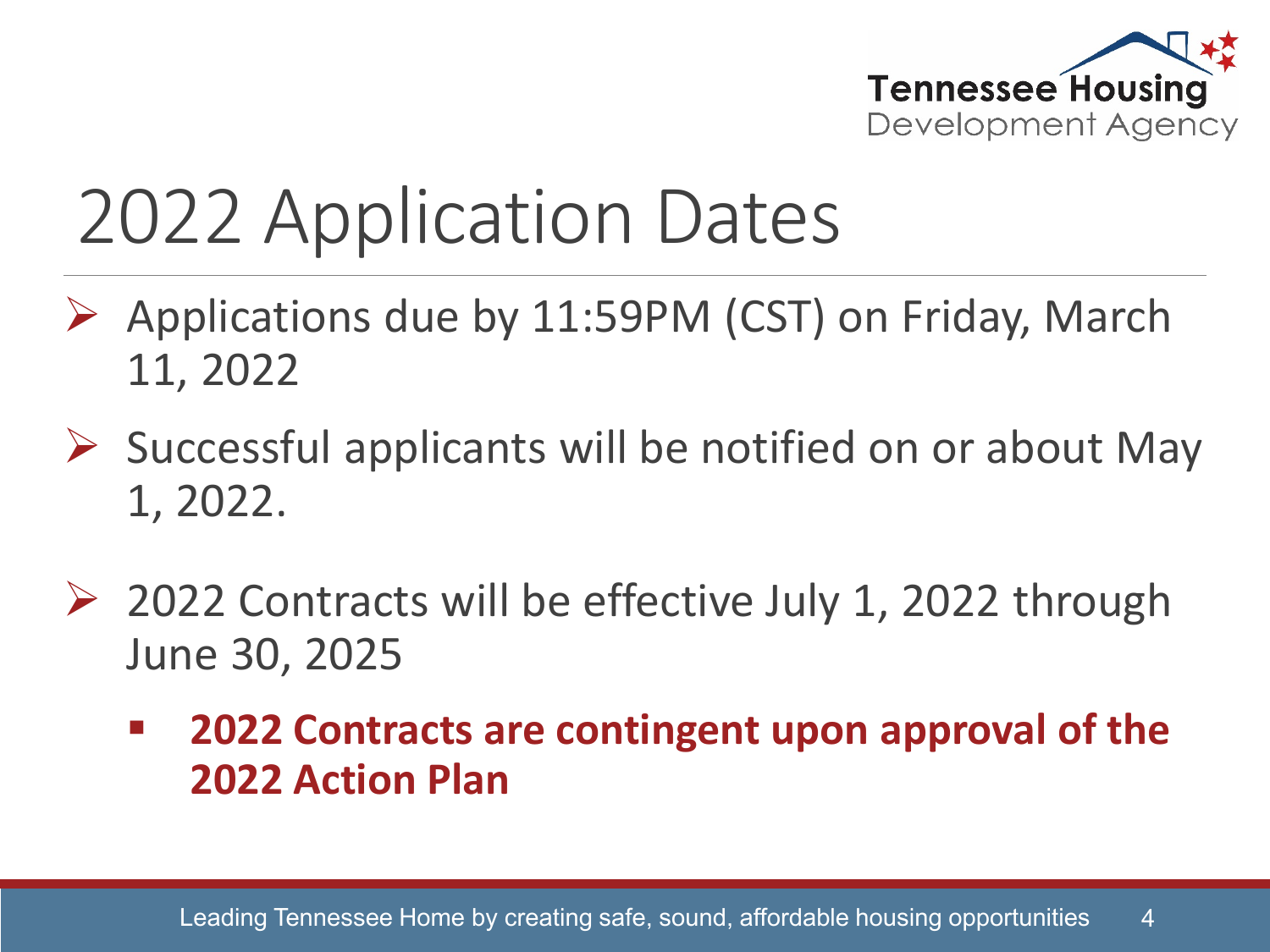

# Eligible Applicants

- Tennessee Cities and Counties
- **≻501(c)(3) Non-Profit organizations** 
	- Charitable Organization
- **≻501(c)(4) Non-Profit organizations** 
	- Non-profit Social welfare organization
	- $\geq$  501(c) designations must demonstrate proof from the IRS of the status or designation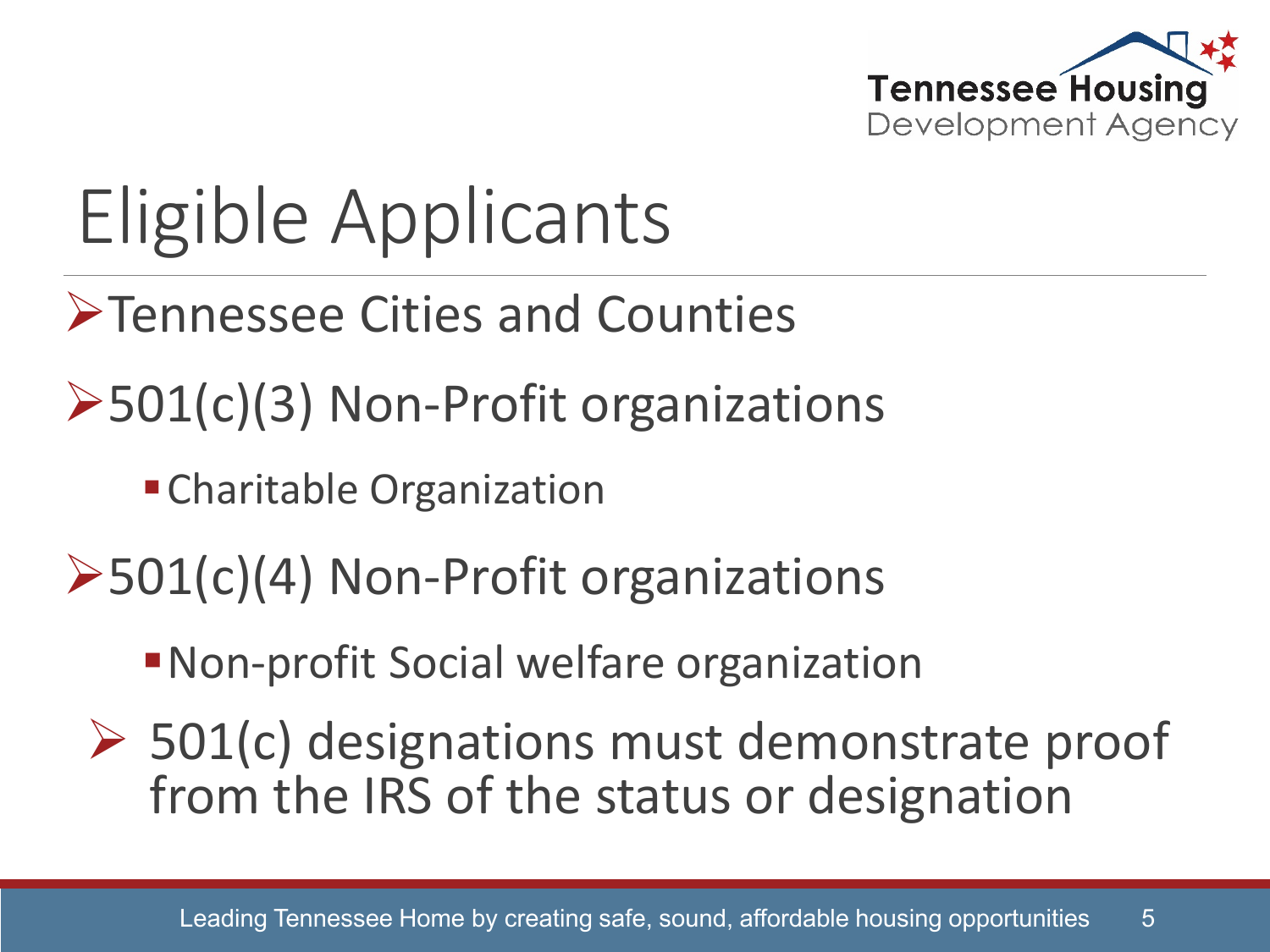

#### Local Participating Jurisdictions (PJs)

- $\triangleright$  Receive own HOME funds directly from HUD
- $\triangleright$  Applicants from Local PJs are not eligible to apply for State HOME funds



The Local PJs receiving direct funding from HUD are not eligible for funding in this round. The Local PJ's are Clarksville, Chattanooga, Jackson, Knoxville, Memphis, Nashville- Davidson County, Knox County, Shelby County, and the Northeast Tennessee/Virginia Consortium (the cities of Bristol, Kingsport, Johnson City, Bluff City, Sullivan County, and Washington County, excluding the Town of Jonesborough).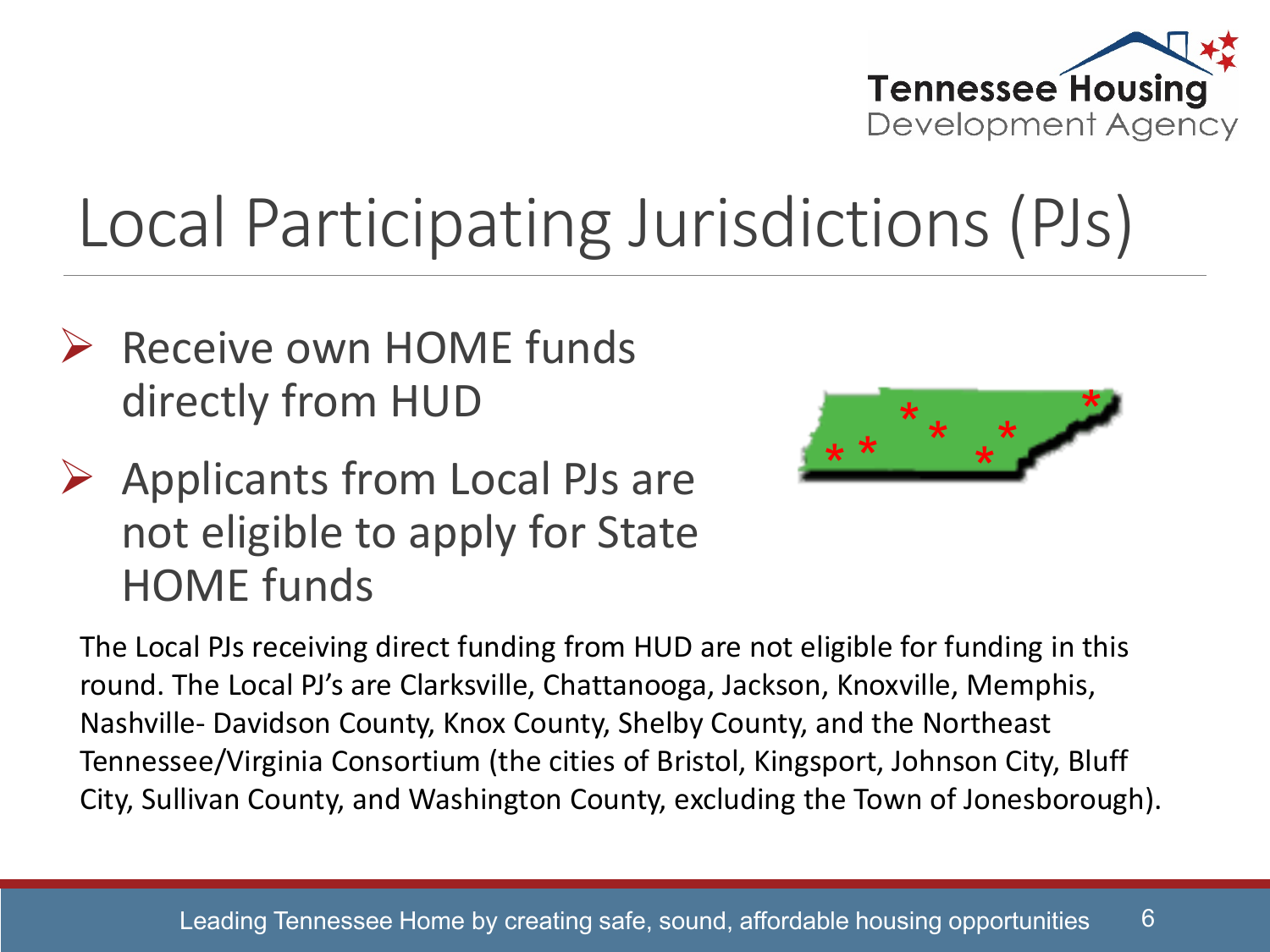

# Eligible Non-Profit Applicants

- $\triangleright$  Have a Certificate of Existence dated within 30 days of application due date **(February 11, 2022 or After)**
- $\triangleright$  If organized outside of Tennessee, also have a Certificate of Authorization dated within 30 days of application due date **(February 11, 2022 or After)**
- $\triangleright$  Have among its purposes the provision of housing to low income household
- $\triangleright$  Have standards of financial accountability
- Have a active **501(c)(3) or 501(c)(4)** designation from IRS
- Additional requirements in **Non-profit Checklist**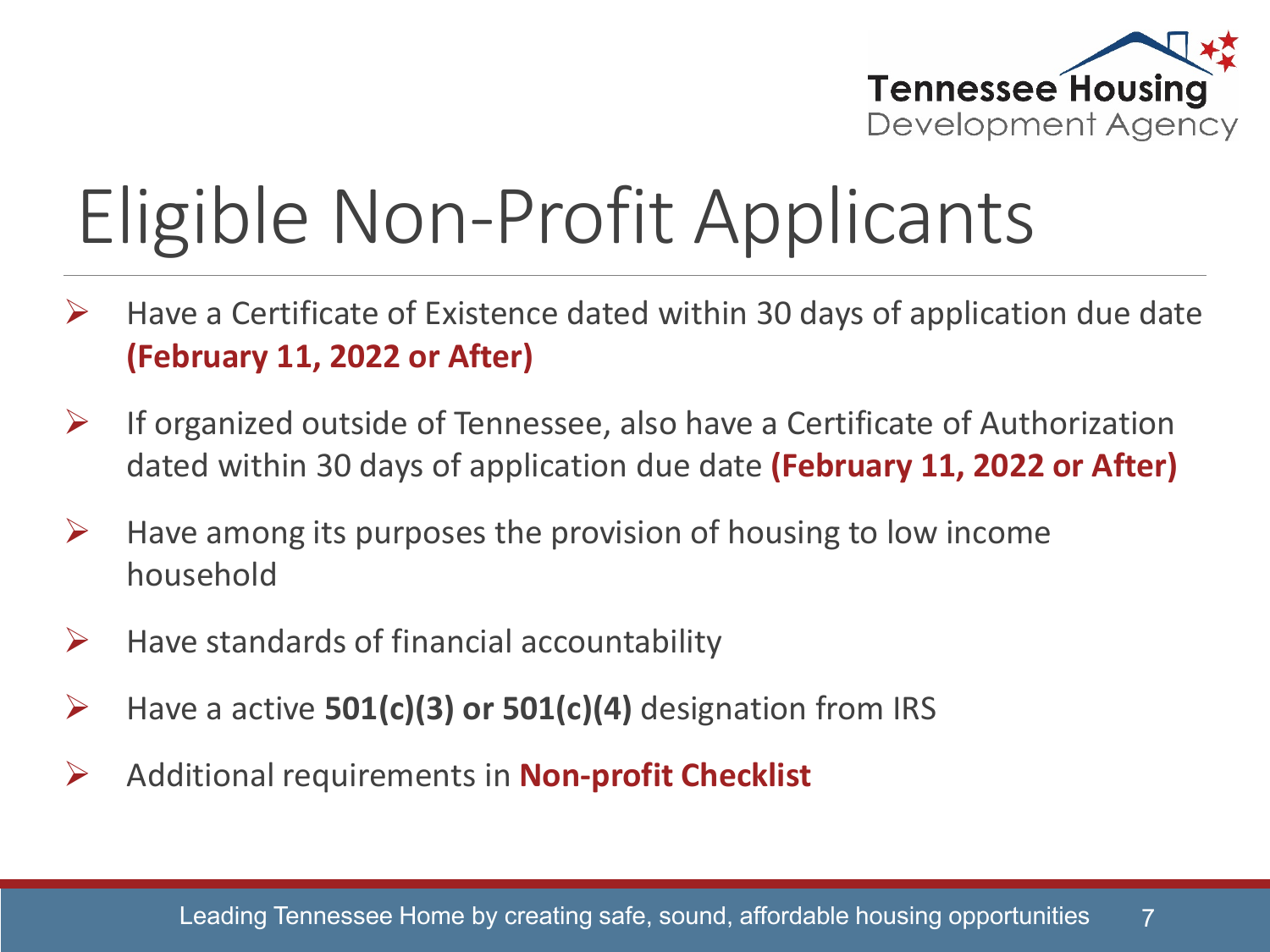

# Eligible Non-Profit Applicants

- $\triangleright$  All private, non-profit organizations must be:
	- Organized and existing in the State of Tennessee (as evidenced by a Certificate of Existence from the Tennessee Secretary of State, dated no more than **thirty (30)** days prior to the application date)

#### Or

■ Be organized and existing under the laws of another state and be qualified to do business in Tennessee (as evidenced by a Certificate of Existence from the other state's Secretary of State dated no more than **thirty (30) days** prior to the application date and by a Certificate of Authorization to do business in Tennessee from the Tennessee Secretary of State, dated no more than **thirty (30) days** prior to the application date)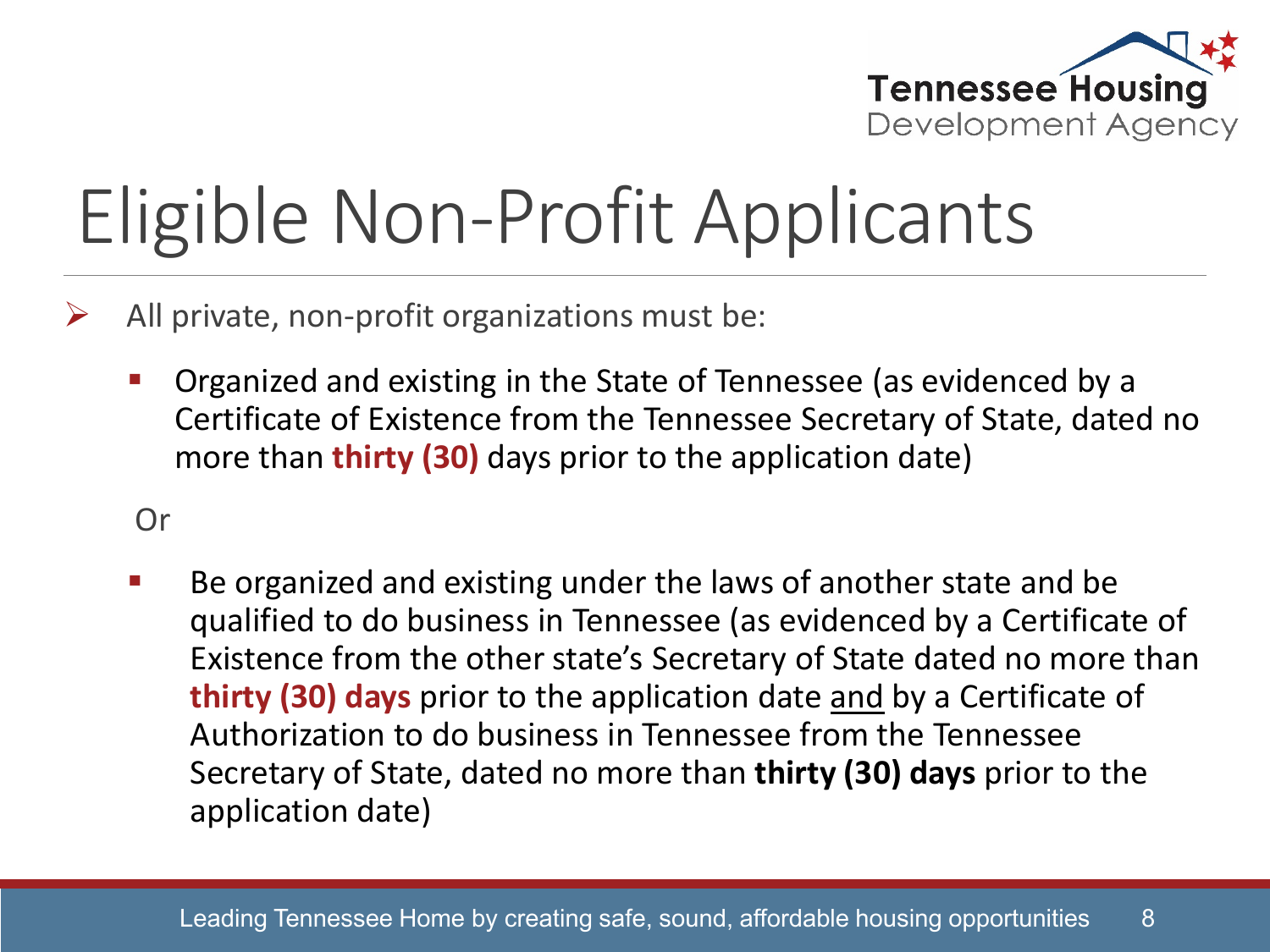

# Eligible Activities

#### Urban and Rural Rounds

- Owner-Occupied Rehabilitation Programs including reconstruction
	- $\cdot \cdot$  Housing includes (1) on-site, stick built housing, (2) manufactured housing (3) modular housing as permitted under each eligible activity.
- Down Payment Assistance Programs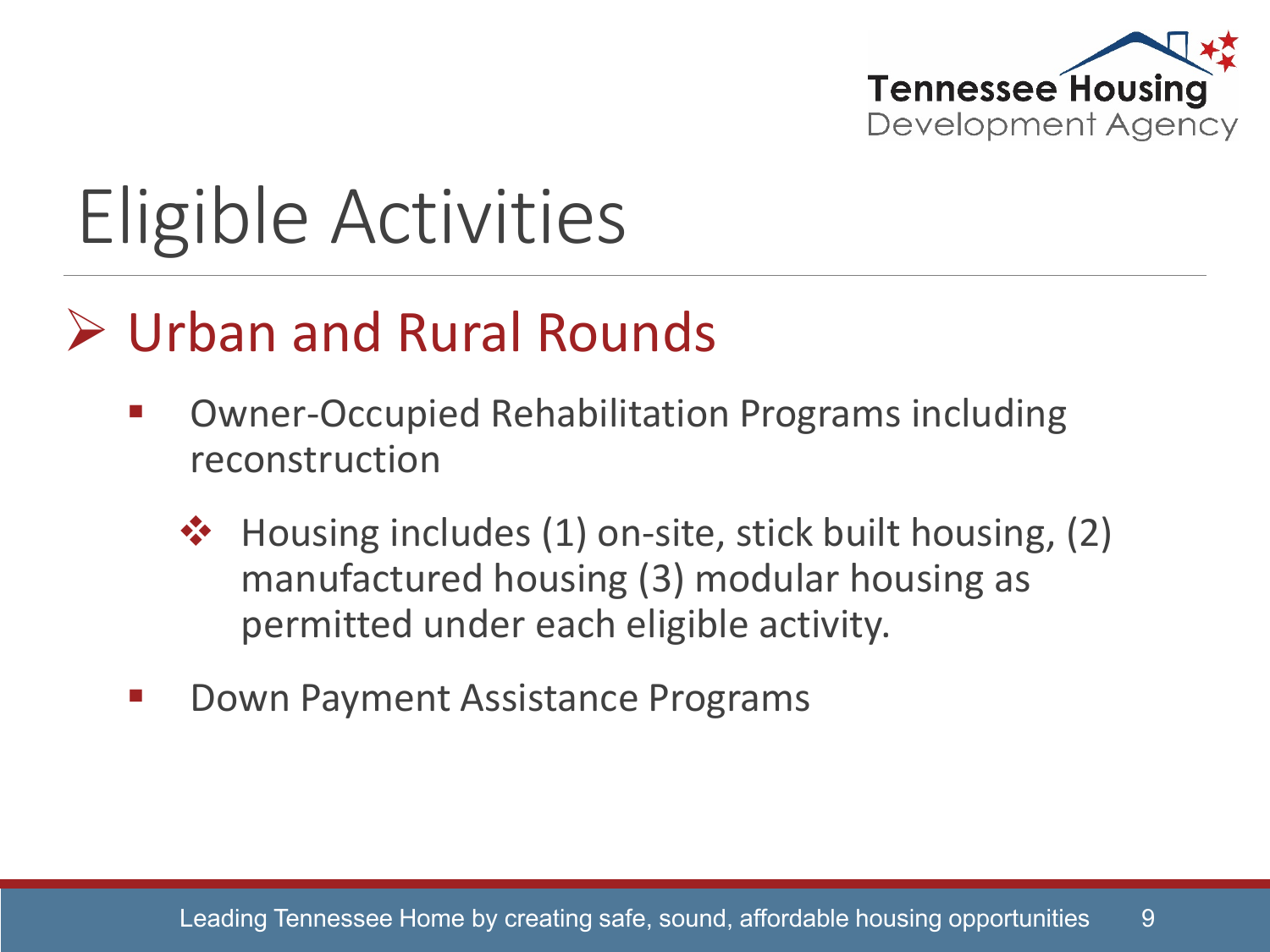

#### Draw Down Requirements

| <b>HOME Grant Year</b>     | <b>Spend Down Requirement</b> |
|----------------------------|-------------------------------|
| 1992-2018 Urban/Rural      | <b>Completed and Closed</b>   |
| 2019 Urban or Rural Rounds | 100% Committed and 75% Spent  |
| 2020 Urban or Rural Rounds | 100% Committed and 50% Spent  |
| 2021 Urban or Rural Rounds | 25% Committed                 |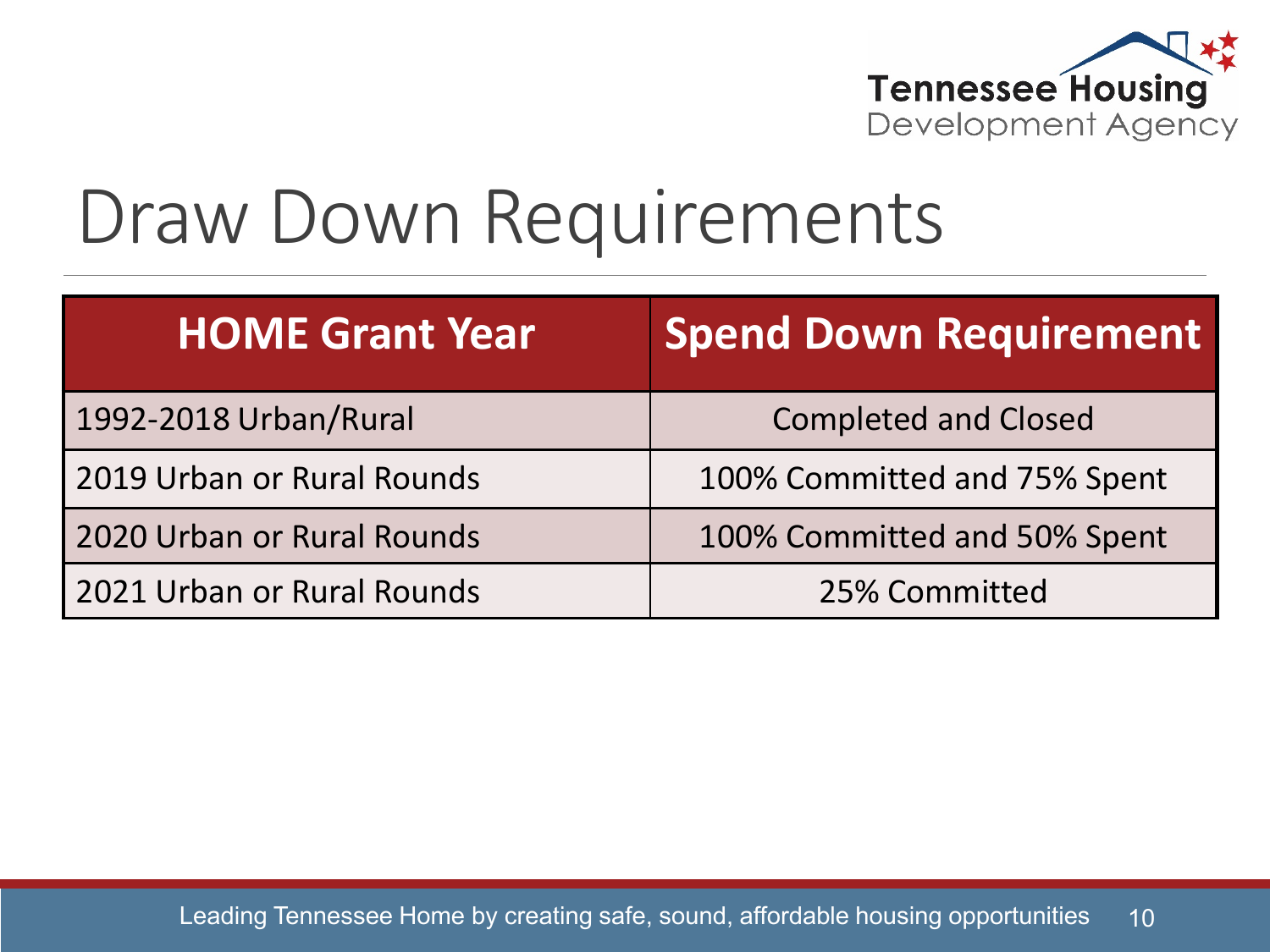

#### Draw Down Requirements

- All applicants with prior HOME grants must meet both of the following:
	- Have submitted a complete request for payment form with all supporting documentation by **February 28, 2022**; and
	- Be in material compliance with **ALL** other THDA programs in which they participate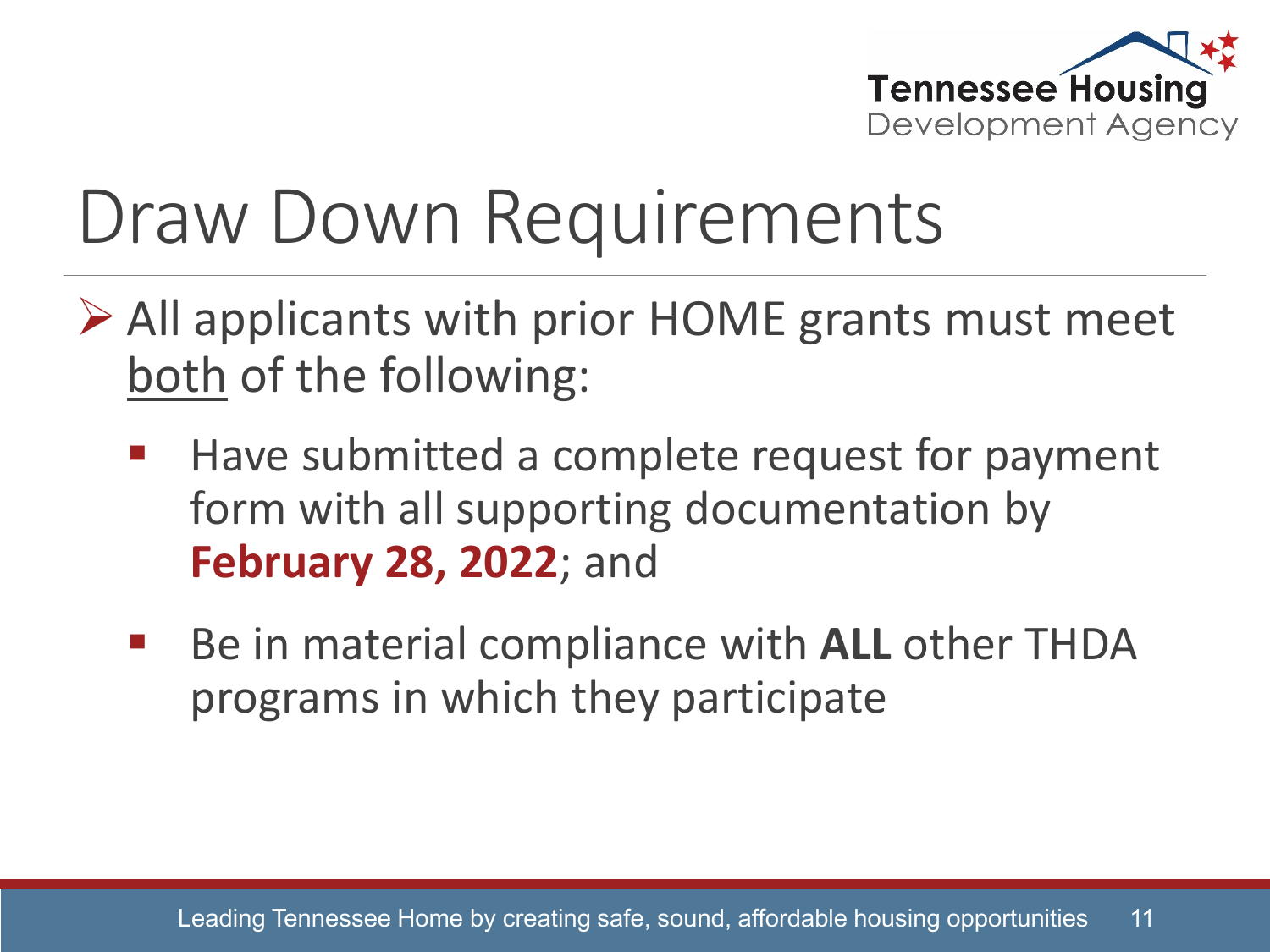

# Minimum and Maximum Grants

- $\triangleright$  Applicants must apply for at least \$100,000
- $\triangleright$  Maximum grant is \$750,000
- $\triangleright$  Limit of \$1,000,000 that can be awarded to any one county
	- Grants to successful applicants in the same county will be reduced proportionately
	- If grants must be reduced, the goal is a minimum of \$250,000 but could be less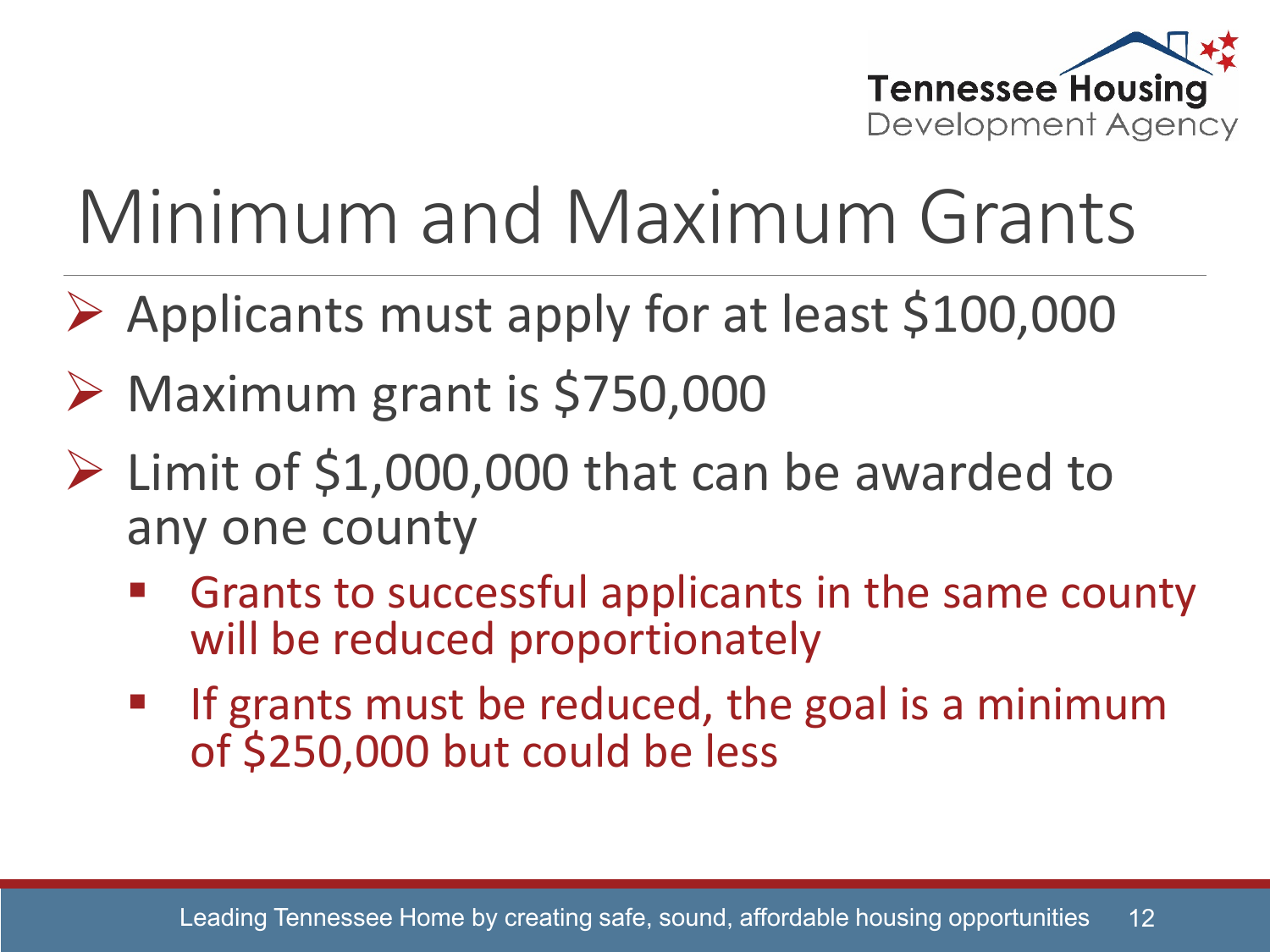

### Urban-Rural Commitment

- Urban-Rural grants are committed when the Grantee's subgrant is set-up in IDIS
- $\triangleright$  The subgrants cannot be set-up unless the fully executed Working Agreement has been returned to THDA
- **► Grantees need to submit Working Agreements** within 30 days of THDA's transmission of the Working Agreement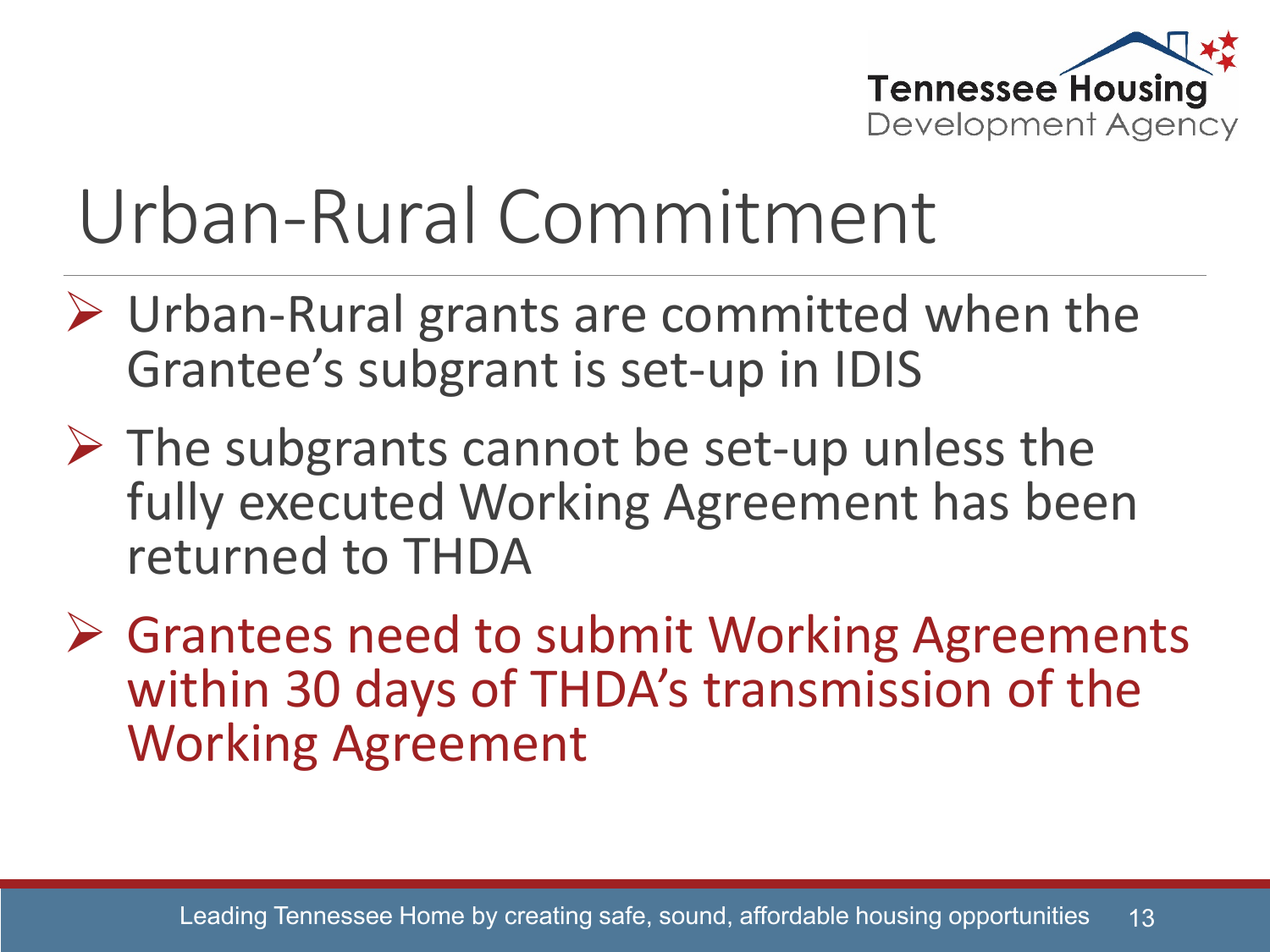

#### Urban-Rural Commitment Requirement

- **All funds must be committed within 24 months of the start of the written agreement.**
- **All units must be committed to site specific units by:**
	- **June 30, 2024 for FY2022 Funds**
- $\triangleright$  HUD may recapture any funds not committed to specific activities by the deadlines. If this occurs, these funds will be lost to Tennessee!
- $\triangleright$  Grant extensions cannot be made to cover funds that do not meet this requirement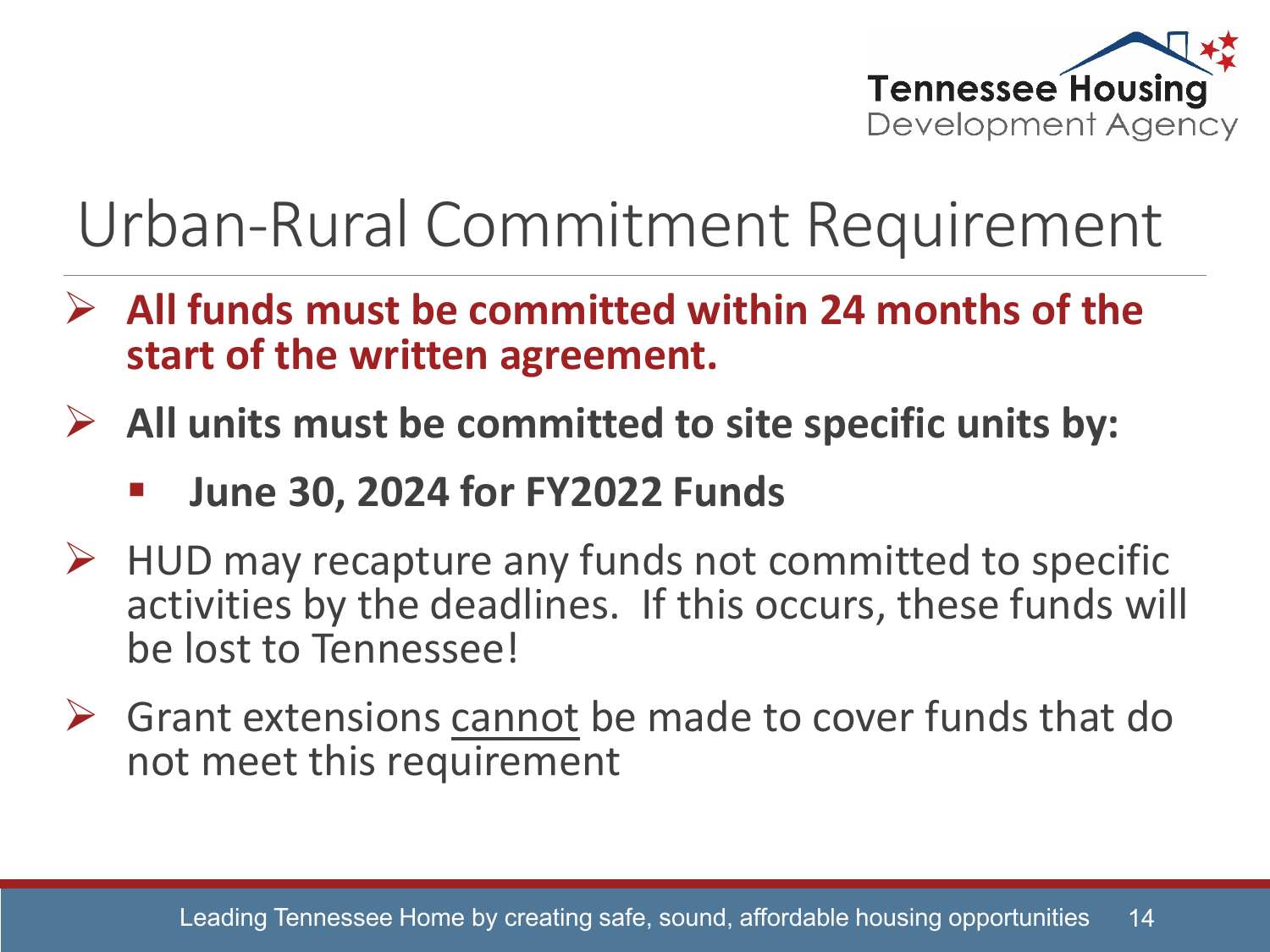

### Threshold Criteria

- $\triangleright$  Submission of a COMPLETE application
	- All the correct and required documentation has been properly uploaded during the application submission process.
- Proposal of an eligible activity
- $\triangleright$  Proposal of a project that is physically, financially and administratively feasible
- $\triangleright$  Spend down requirements met
- $\triangleright$  Proposed program meets the requirements of the HOME Final Rule at 24 CFR Part 92, as amended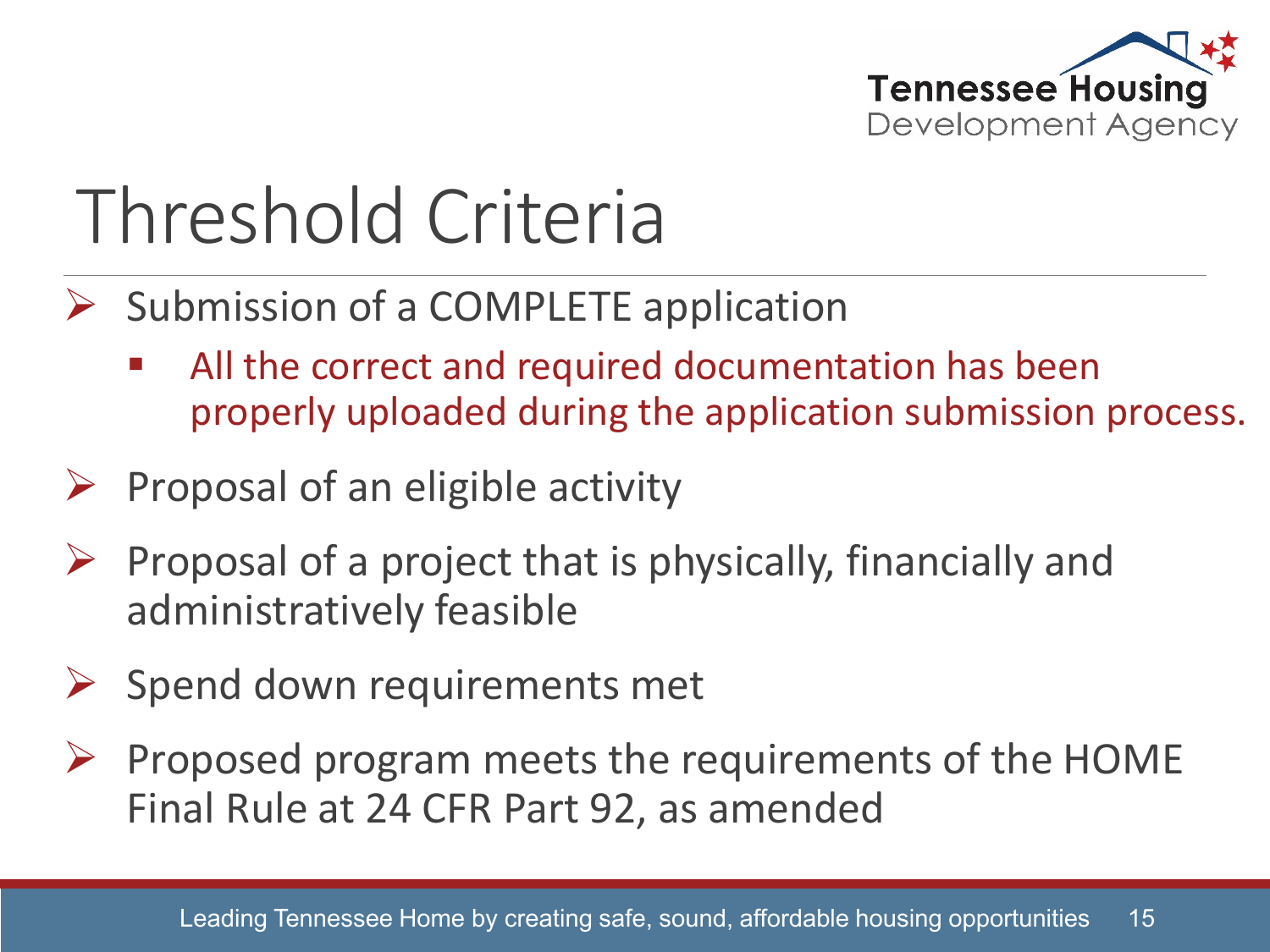

#### Threshold Criteria

- $\triangleright$  Review the application before you submit it. You will be able to view and print a summary of your application at any time during the application process.
- ▶ THDA staff will not contact you for incorrect or missing documentation prior to the deadline for submission.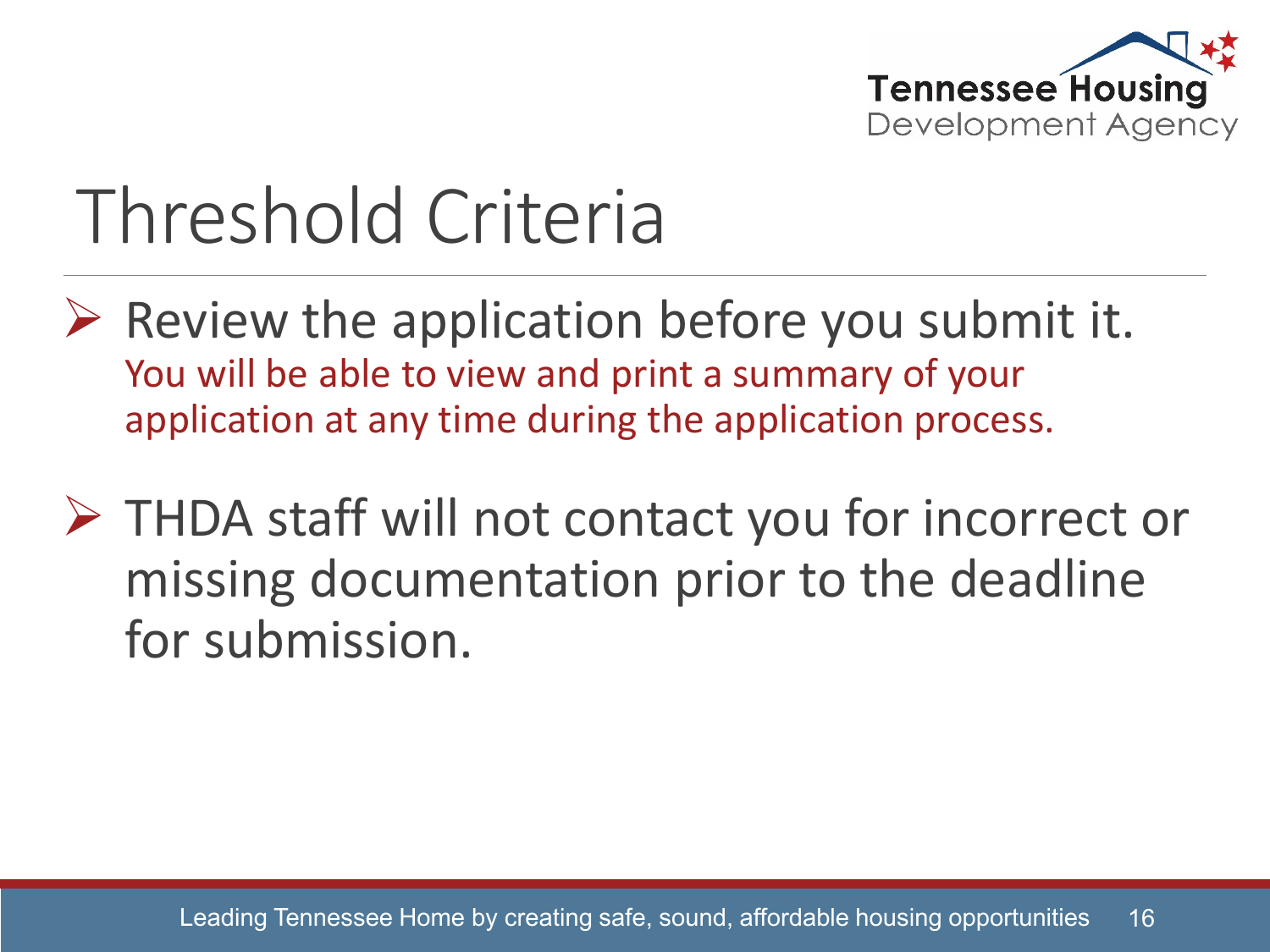

### PIMS

- Participant Information Management System (PIMS)
	- On-line tool for **ALL Applicants** to Submit Required Documentation
	- **Nust enter GMS through PIMS. Allow up to 7 days for your** PIMS account to be created
	- You will first need to establish an account on the PIMS system.<https://thda.org/business-partners/pims>
	- If it is YOUR responsibility to make sure that all required documents are uploaded and saved in the system prior to submitting the application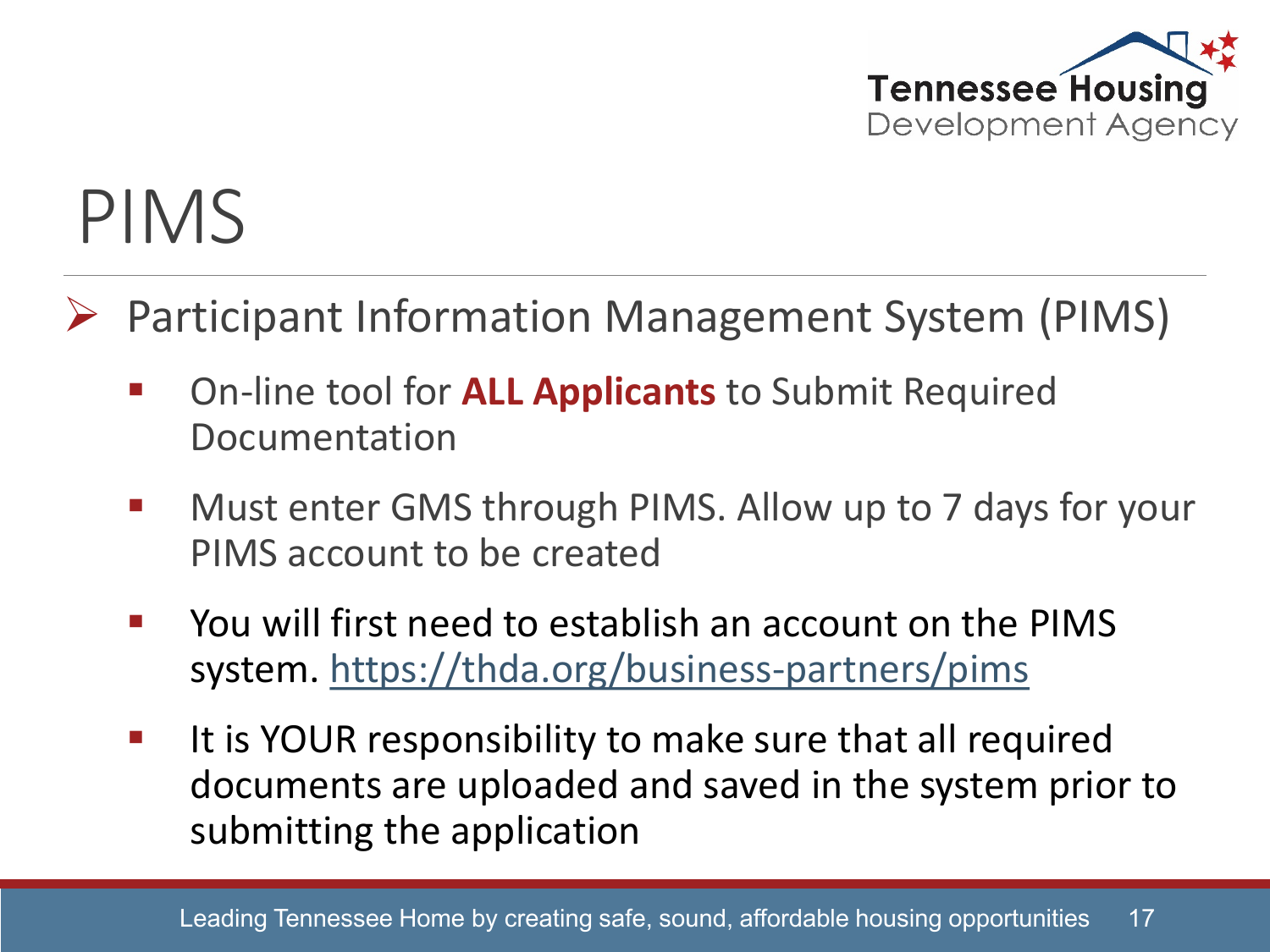

### Project Soft Costs

- **All project soft costs count toward the HUD maximum per unit subsidy limit. If a contracted 3rd party performs the service the cost CAN NOT exceed the actual contracted amount**
- $\triangleright$  Costs for progress reviews and preparing work writeups/projects cost estimates
- $\triangleright$  Costs for lead-based paint inspections, risk assessments and clearance testing
- $\triangleright$  Architectural and engineering fees
- Termite inspection fees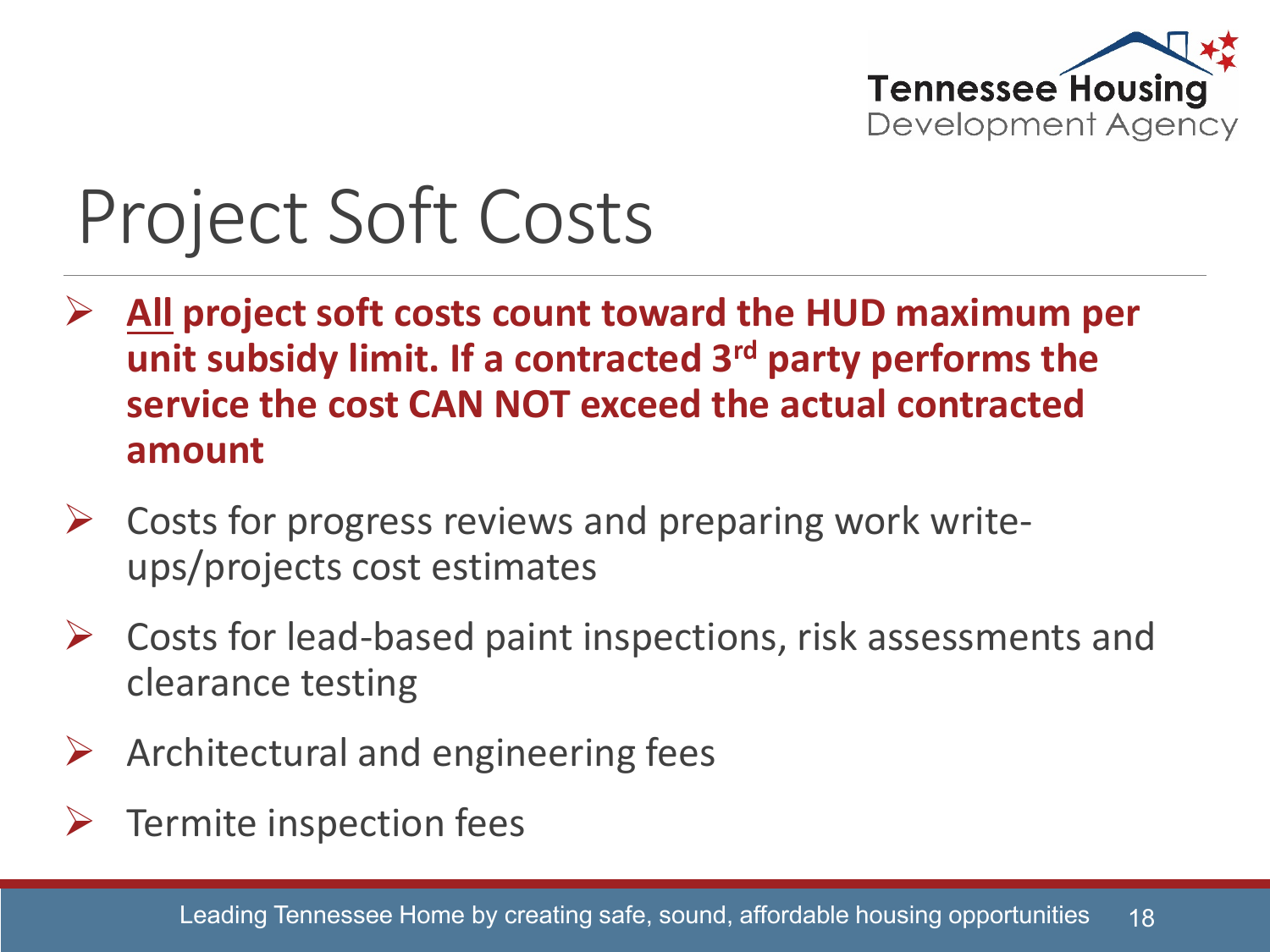

### Owner-Occupied Rehabilitation

- $\triangleright$  HOME funds may only be used for the rehabilitation, *including the reconstruction*, of existing structures
- $\triangleright$  At project completion, the unit must be in compliance with all applicable building codes, UPCS, and THDA Design Standards for Rehabilitation
	- **If no local building code exists the State adopted** existing building code will prevail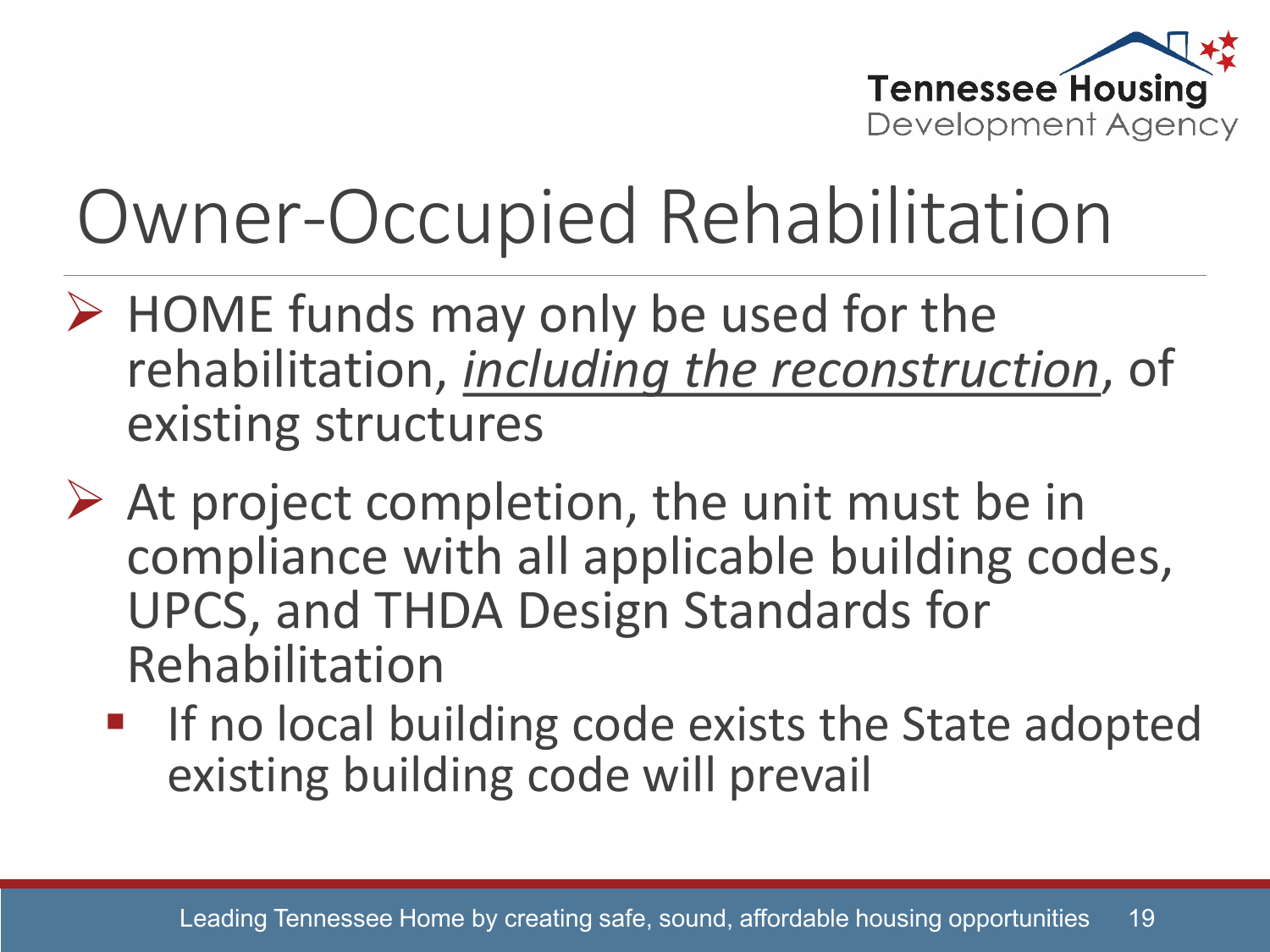

### Owner-Occupied Rehabilitation

- If the proposed HOME investment for hard construction costs into a unit to be rehabilitated exceeds 75% of the after rehabilitation appraised value of the unit, the unit should be reconstructed.
	- Hard construction costs exclude those for building inspections, lead-based paint inspections, energy related inspections, and work write-ups, but include all remaining costs associated with addressing lead-based paint hazards for the unit.
	- A waiver of this requirement can be applied for in special circumstances with a 15 year compliance period.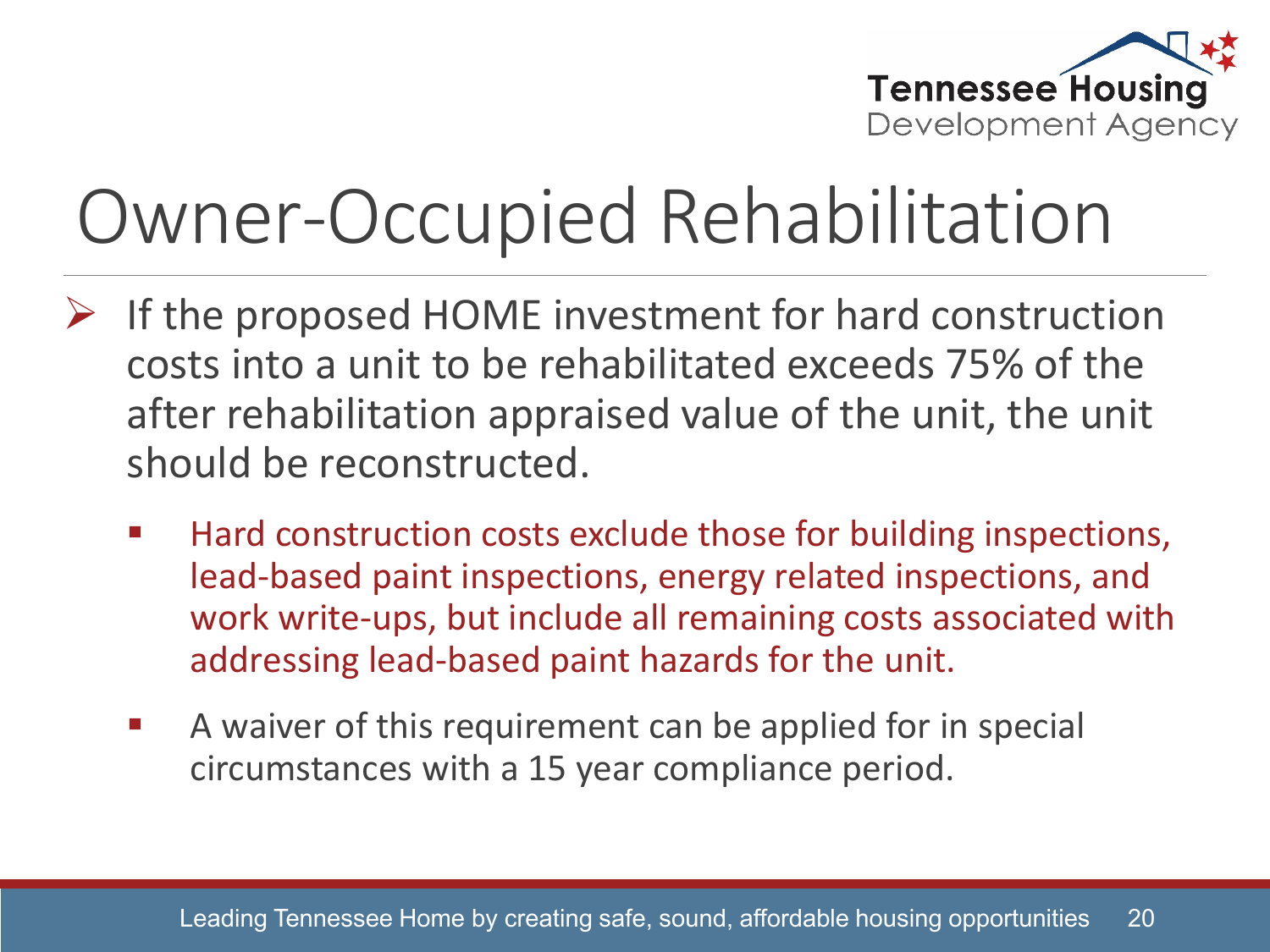

### Owner-Occupied Rehabilitation

- $\triangleright$  The maximum investment per unit will be limited by both:
	- (1) The federal maximum HOME subsidy limit as adjusted by the number of bedrooms per unit and
	- (2) The after-rehabilitation value of the unit permitted under the federal regulations.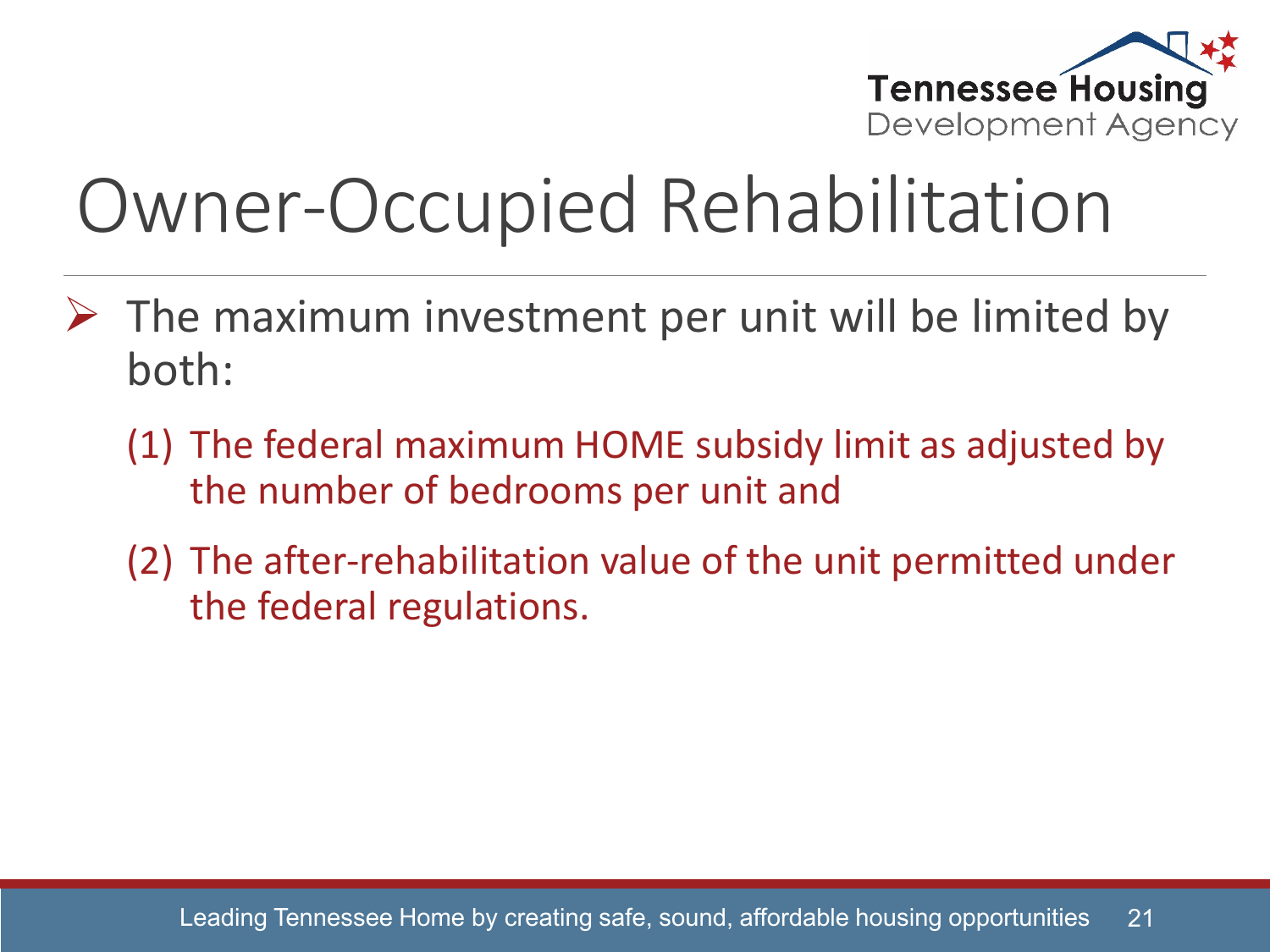

#### Subsidy Limits

| <b>MINIMUM HOME DOLLARS</b> | \$1,000   | <b>PER UNIT</b>              |
|-----------------------------|-----------|------------------------------|
| <b>MAXIMUM HOME DOLLARS</b> | \$83,045  | 0-Bedroom (Efficiency) Limit |
|                             | \$95,199  | 1-Bedroom Limit              |
|                             | \$115,763 | 2-Bedroom Limit              |
|                             | \$149,761 | 3-Bedroom Limit              |
|                             | \$164,390 | 4-Bedroom Limit              |

Subsidy Limits are published annually by HUD. THDA has set the subsidy limits at 130% of HUDs base subsidy limit rate.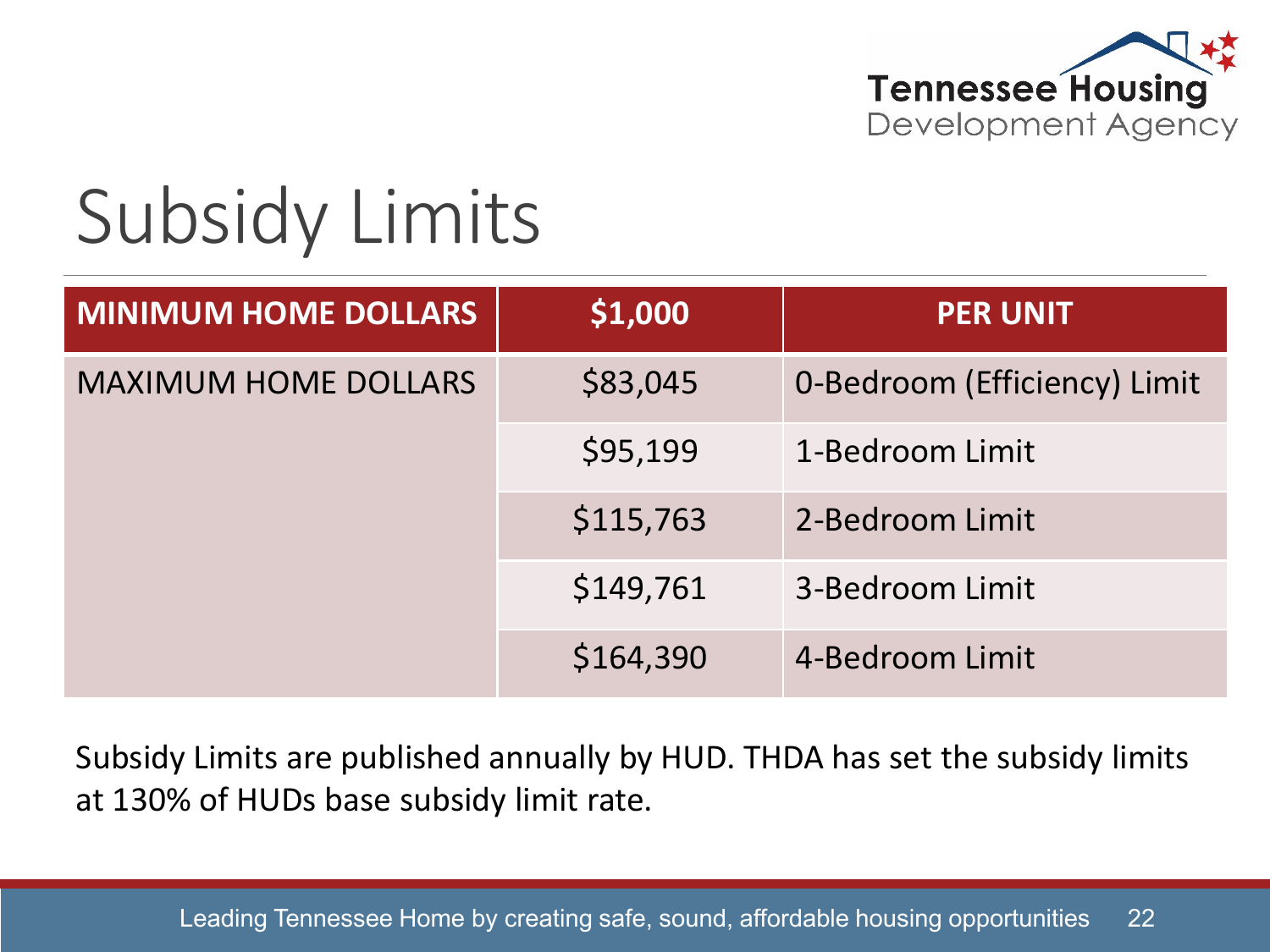

#### Income Limits

 $\triangleright$  HOME funds may only be used to assist:

- Households with gross annual income at or below 80% of area median income, adjusted for family size
- Income limits are updated annually by HUD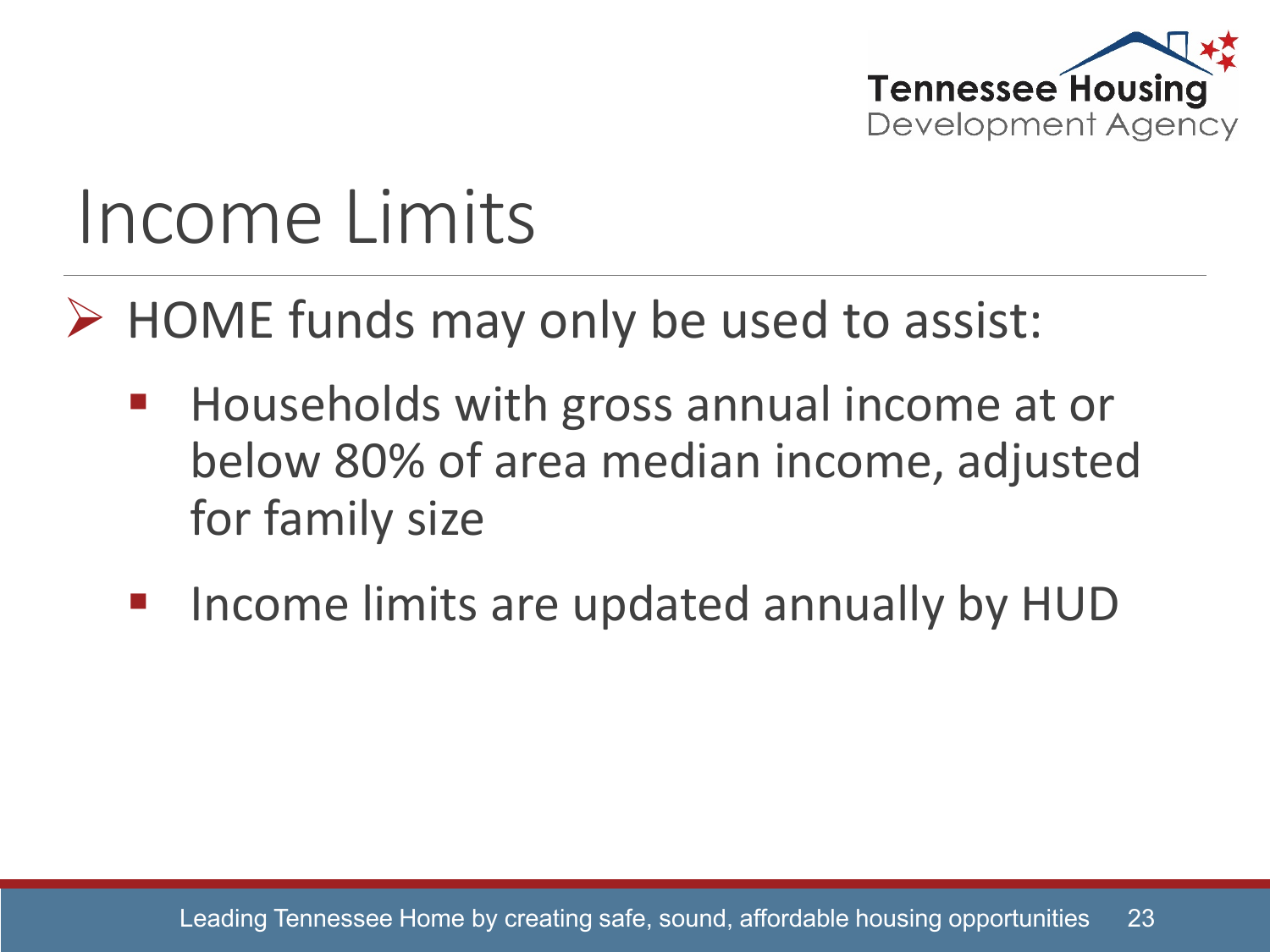

# Compliance Period

#### **Homeowner Rehabilitation Programs**

**\*Without Reconstruction**

- Five year compliance period
- 20% annual forgiveness feature
- **If unit is sold during the compliance period, the** amount of HOME funds subject to recapture can be reduced by 20% per year
- Recaptured funds are repaid to THDA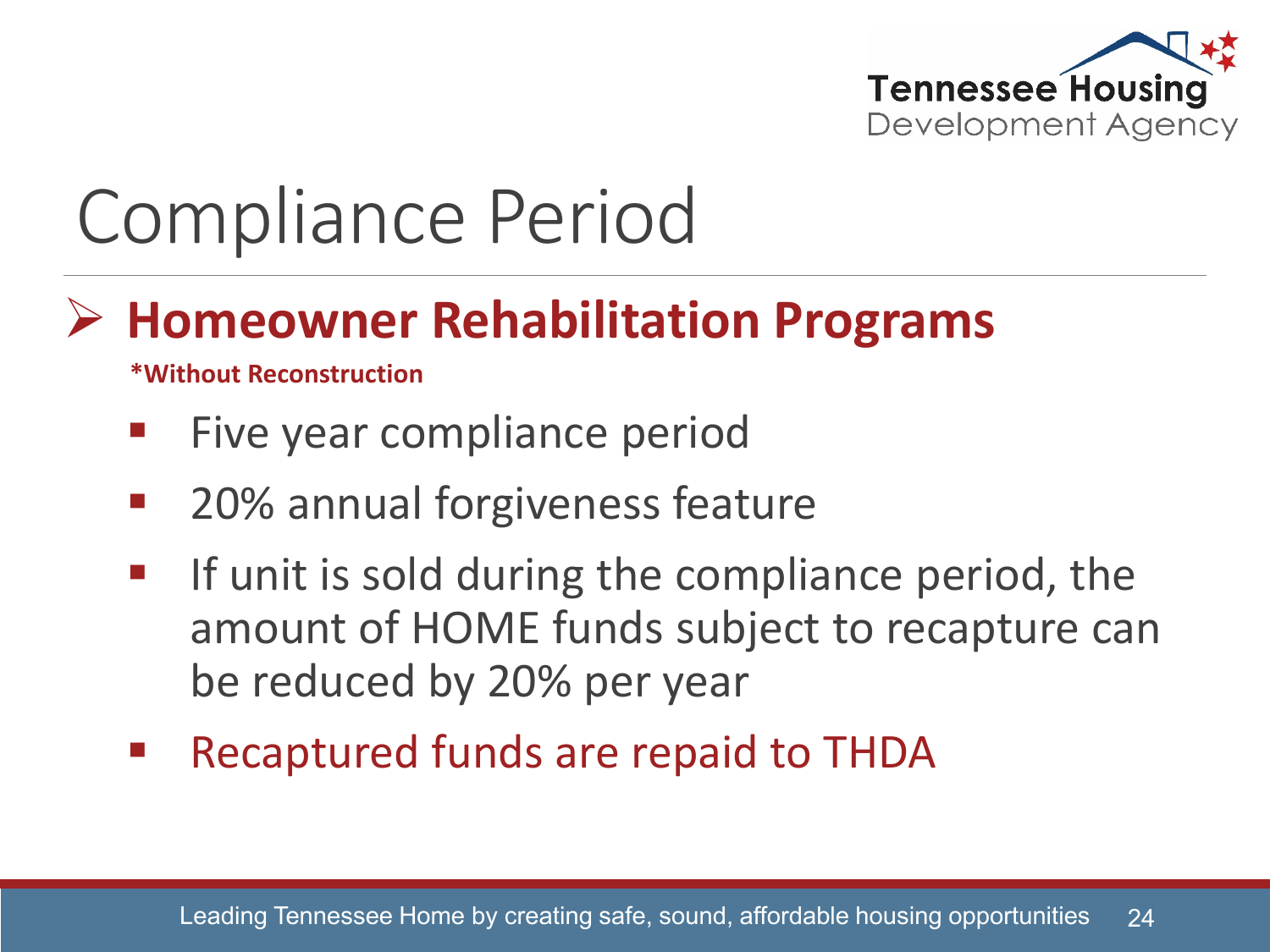

# Compliance Period

#### **Homeowner Rehabilitation Programs**

- **\* Includes reconstruction or any rehabilitation that exceeds 75% of the after rehab value**
- Fifteen year compliance period
- 6.67% annual forgiveness feature
- **If unit is sold during the compliance period, the** amount of HOME funds subject to recapture can be reduced by 6.67% per year
- Recaptured funds are repaid to THDA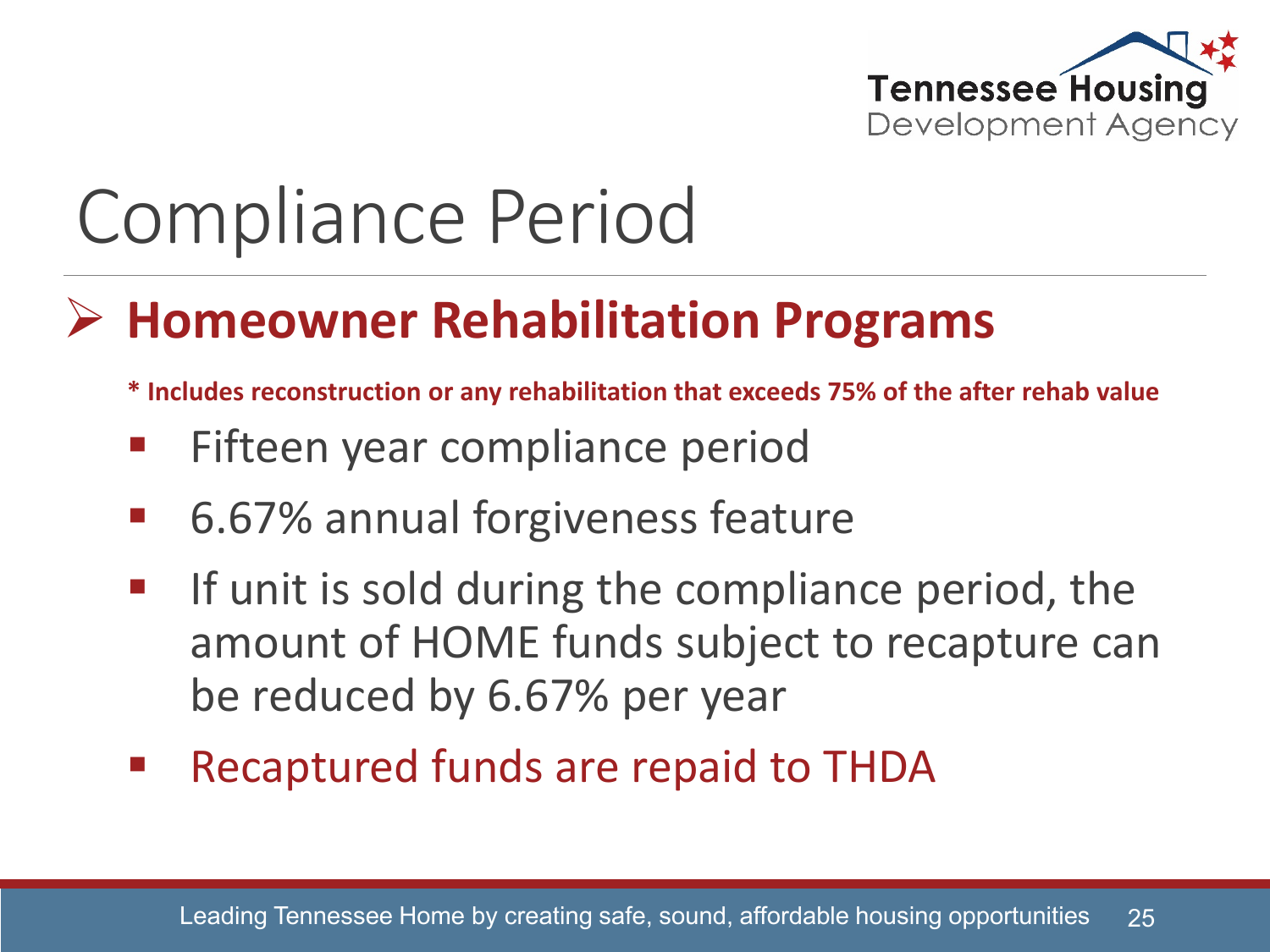

#### After Rehabilitation Property Value

- $\triangleright$  Applicable to homeowner rehabilitation projects
	- This is the affordability requirement for owneroccupied rehabilitation projects
	- Based on 95% of median purchase price for an area as established by HUD on an annual basis
	- **Must be determined prior to project set up**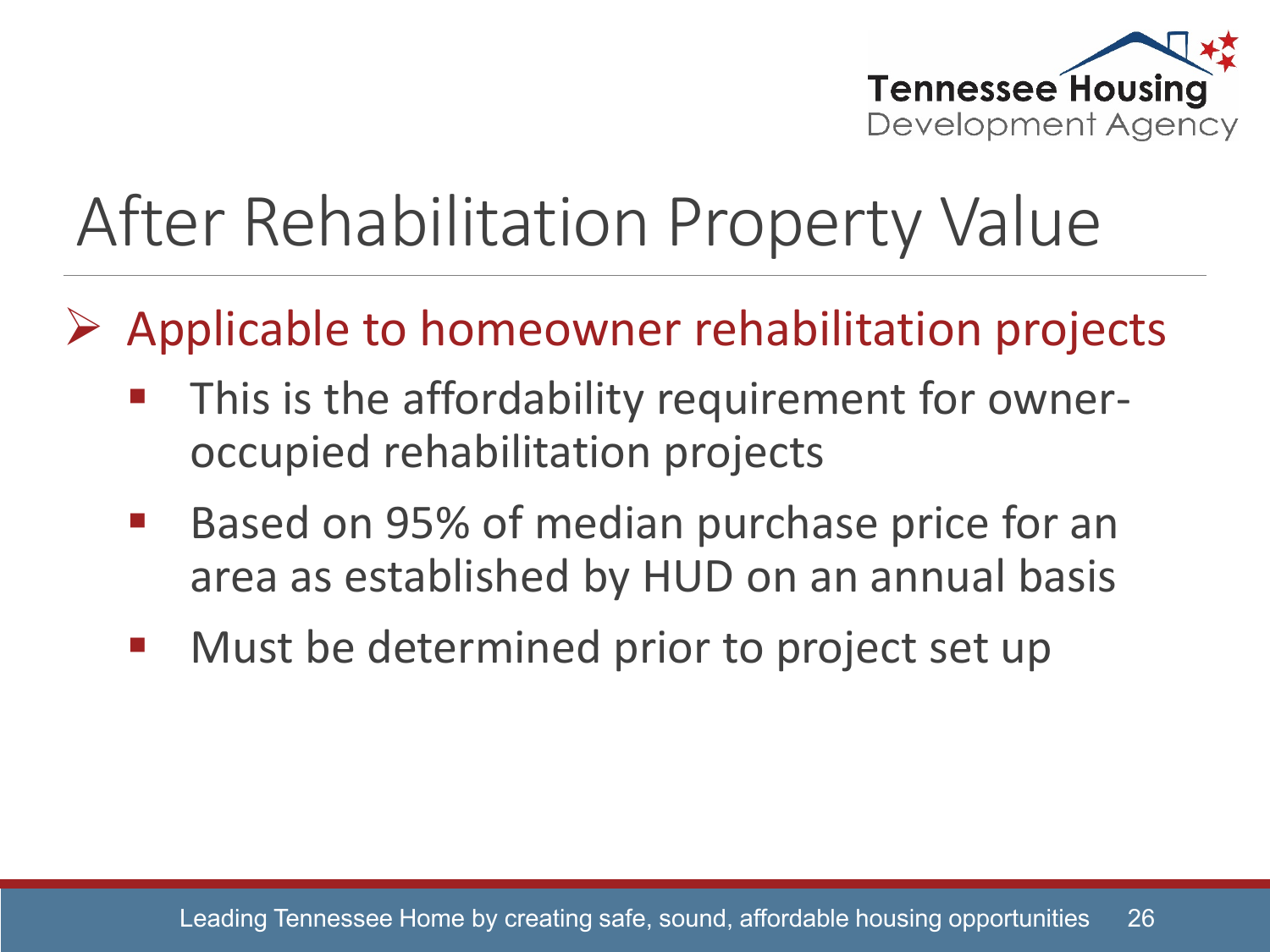

# Equal Opportunity & Fair Housing

- $\triangleright$  No individual can be excluded from participation in the HOME Program on the basis of:
	- Race
	- Color
	- Religion
	- $\blacksquare$  Sex
	- **Familial Status**
	- **National Origin**
	- **Disability**

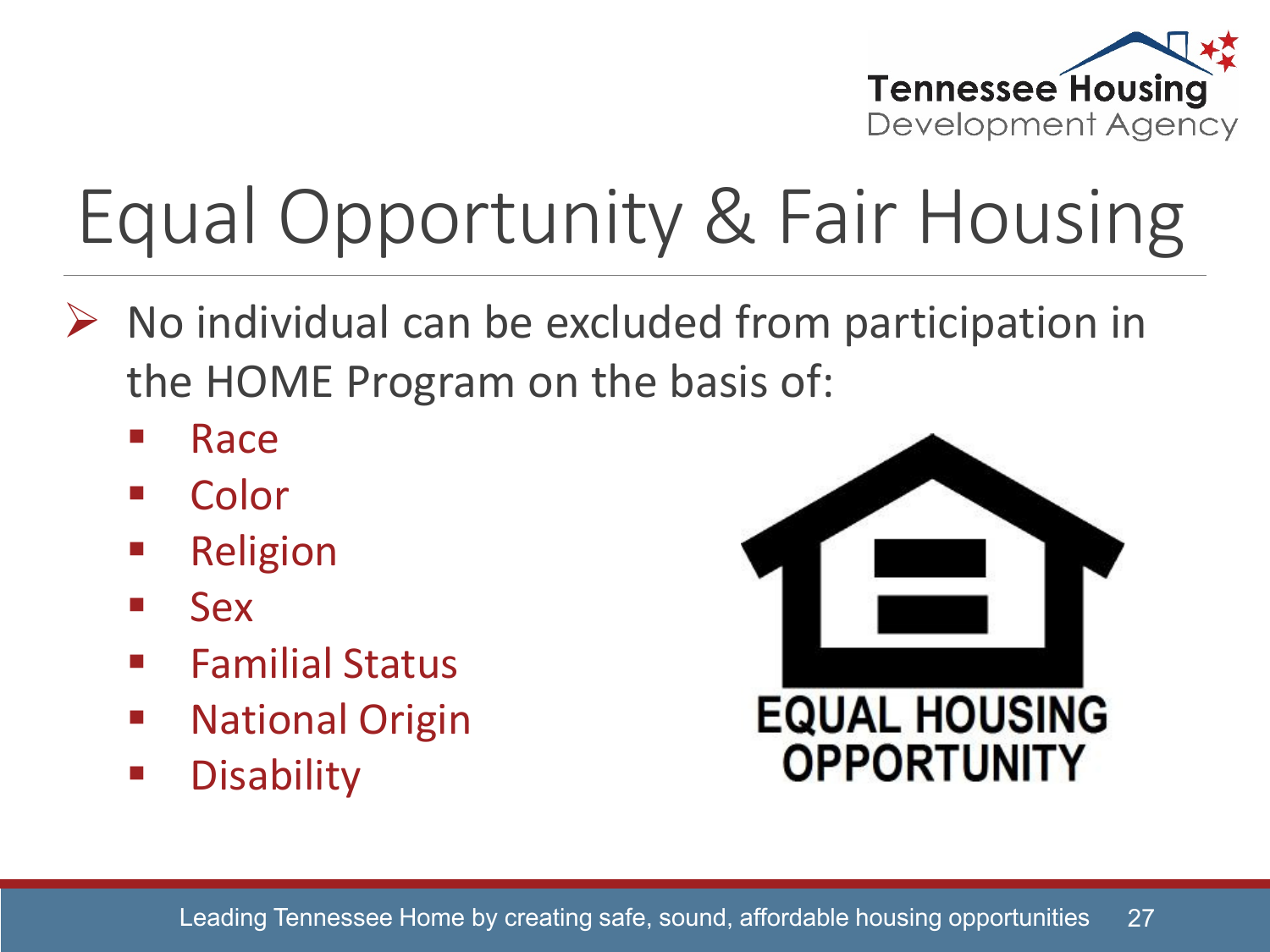

### Affirmative Marketing

 $\triangleright$  Grantees must adopt procedures to provide information and otherwise attract eligible persons in the housing market to the available program benefits without regard to race, color, religion, sex, familial status, national origin or disability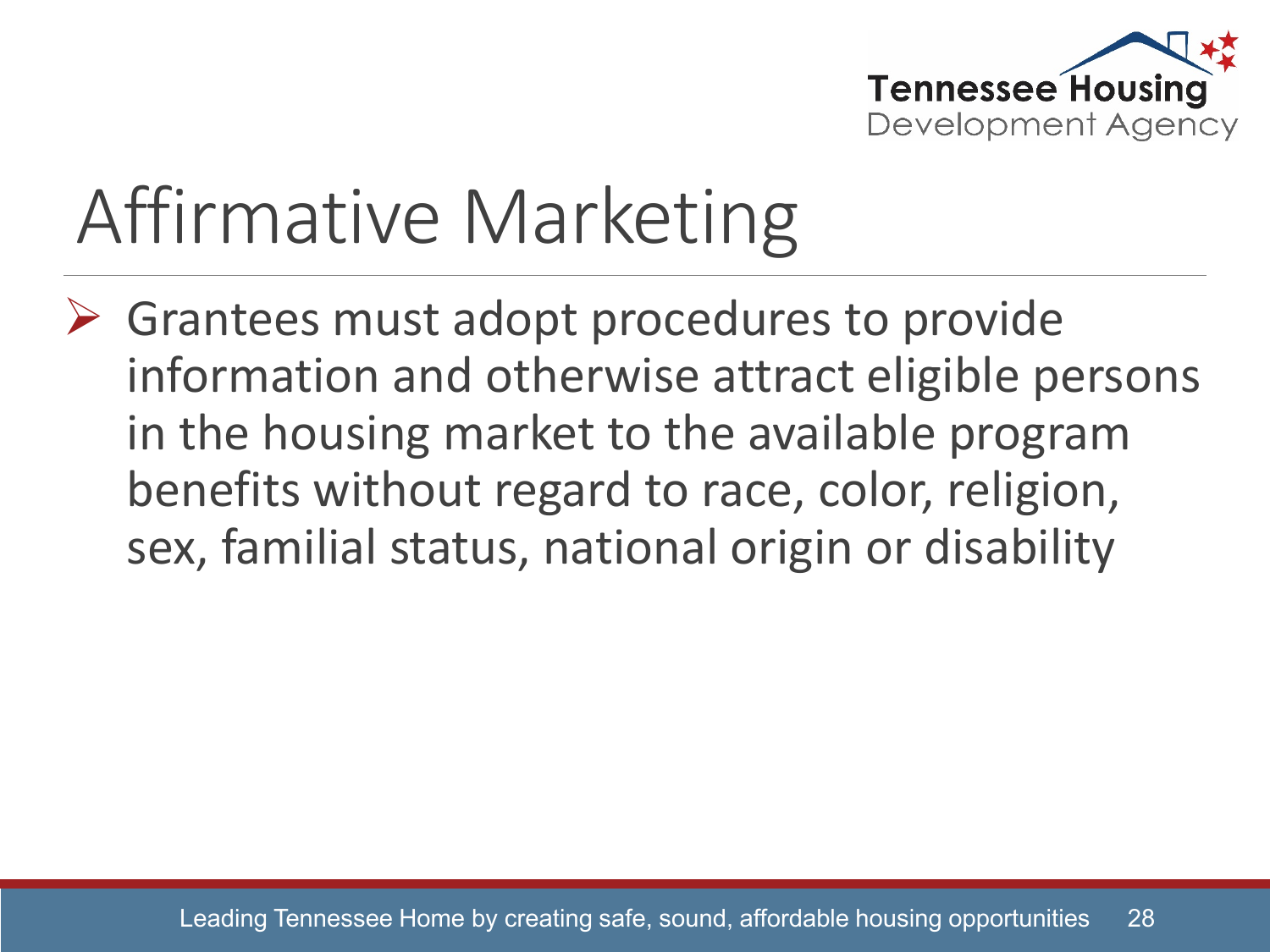

# Limited English Proficiency (LEP)

- $\triangleright$  Each Grantee must have policies and procedures to assist non-English speaking applicants
- $\triangleright$  Local staff should be knowledgeable of the procedures
- $\triangleright$  Each Grantee should also have a process that notifies LEP persons of language assistance available (i.e. notices, signs)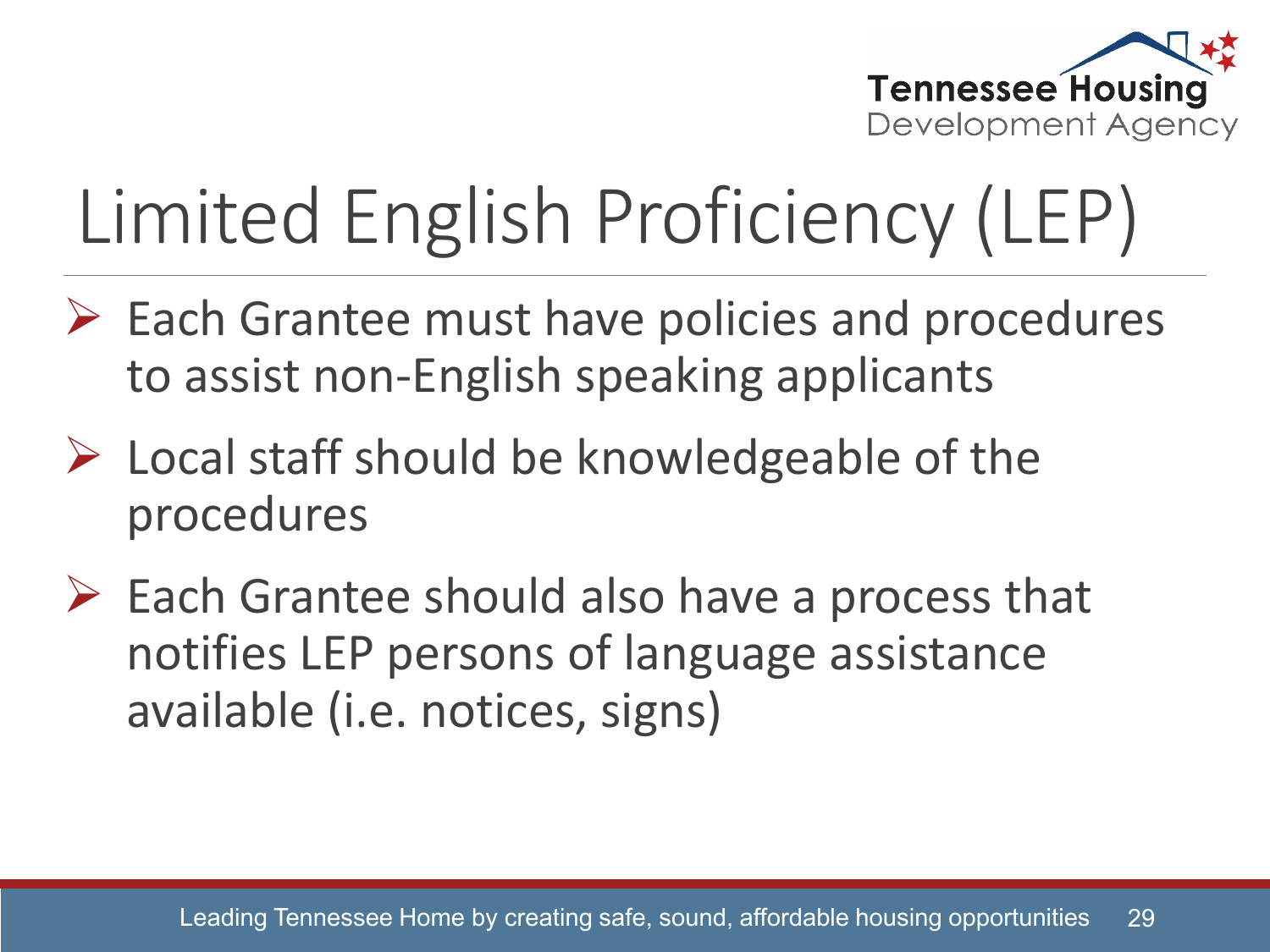

### Environmental Review

- HOME funds cannot be committed to a project **prior to the completion of the environmental review**
	- Tier 2 reviews must be completed before the work write-up is submitted for approval
	- The applicability of the environmental review is **based on the project as a whole** and not the type of costs paid with HOME funds
		- **No commitment of non-federal funds** in the project before completion of the environmental review

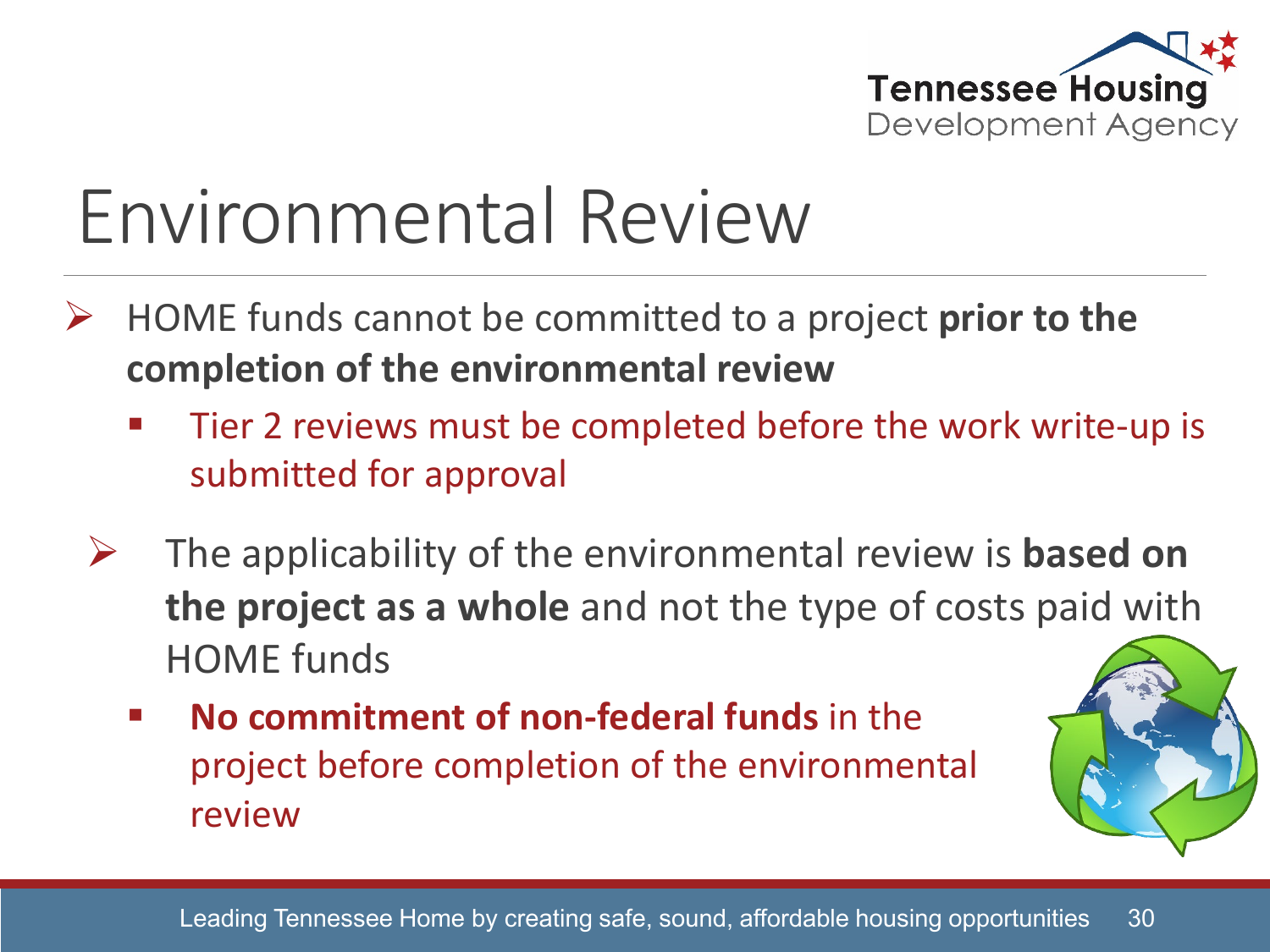

# Flood Plains

- $\triangleright$  THDA does typically not fund HOME projects in a 100 year flood plain.
	- A project may be considered for funding **IF**:
		- $\blacksquare$  The flood plain is mitigated by a minimum of 1 foot for the lowest occupiable floor including all mechanical equipment and HVAC ductwork. **The beneficiary will be required to obtain and maintain Flood Insurance**
		- **•** Obtain a map revision. If a map revision is obtained no flood insurance is required.

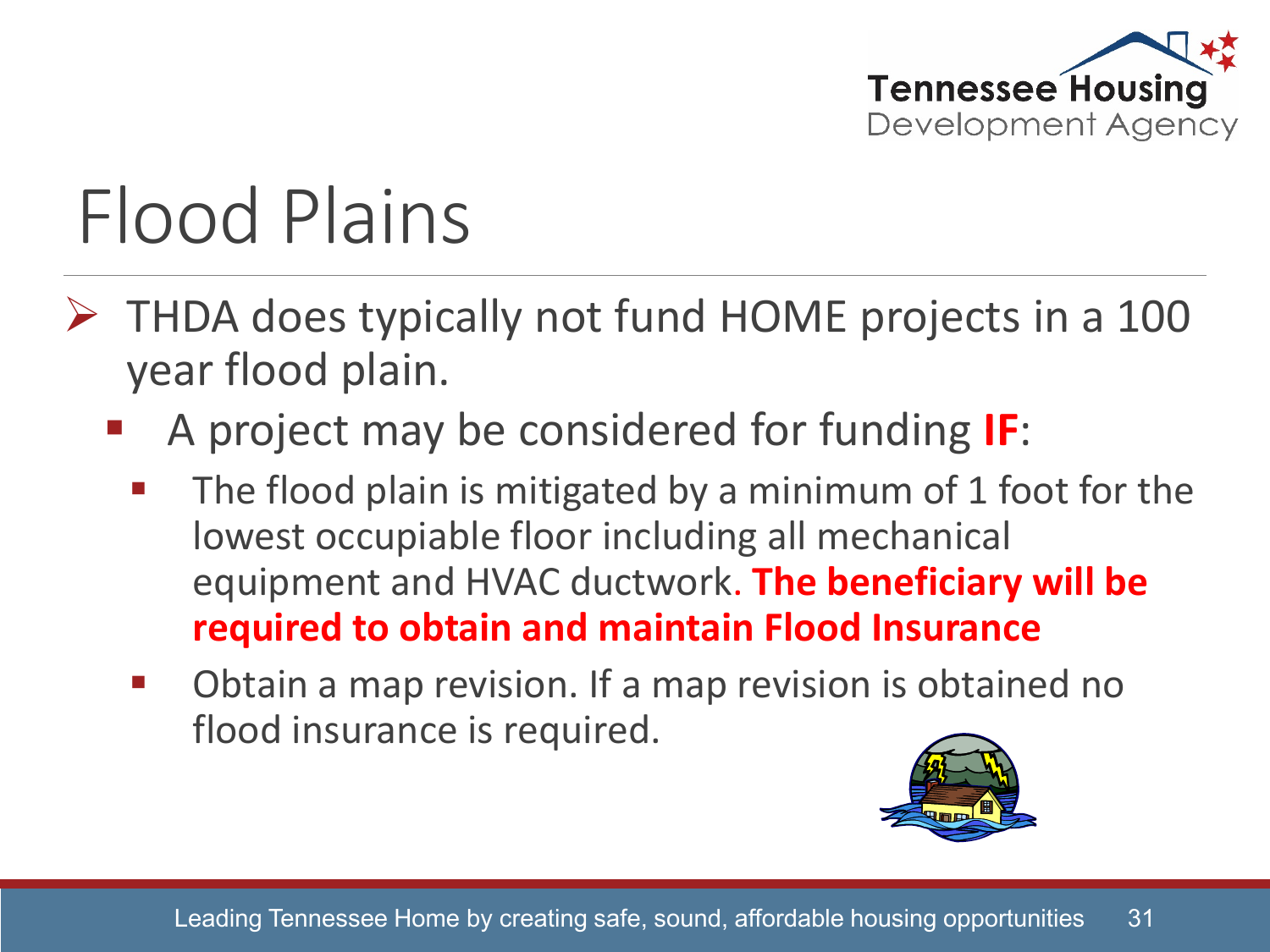

# Conflict of Interest

- $\triangleright$  Applies to the selection of beneficiaries and procurement of property and services
- $\triangleright$  The new HOME regulations have been revised to clarify that the covered conflict involves:
	- a financial benefit or interest; and
	- covered familial relationships are limited to immediate family members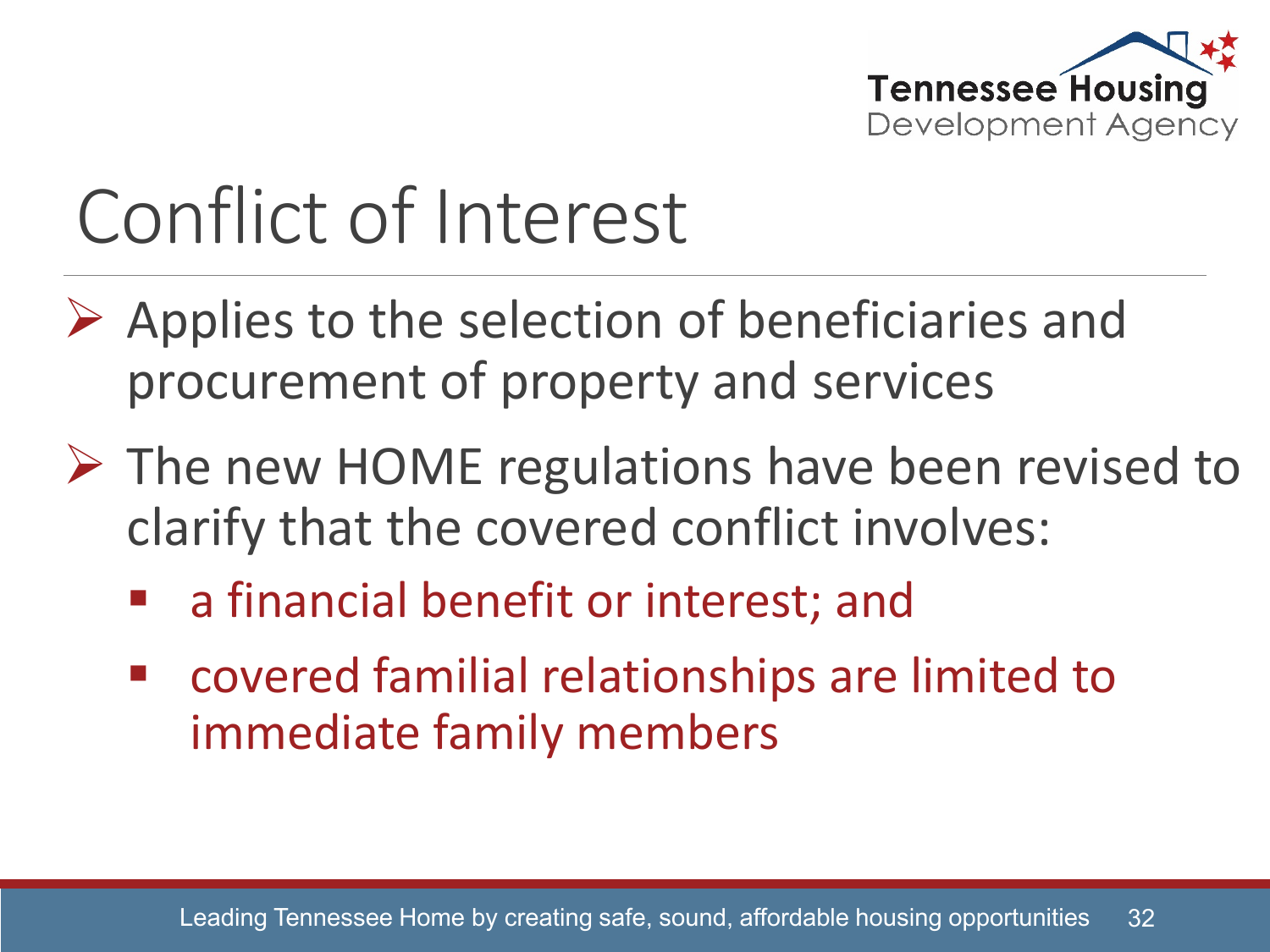

#### Procurement

- Open and competitive solicitation that encourages competition by communities and non-profit agencies applies to:
	- ALL goods and services
	- Professional service contracts
- $\triangleright$  At a minimum obtain three (3) bids
- $\triangleright$  Have written procedures for selecting the successful bid.
- All procurement activity must comply with local, state, and federal procurement policy.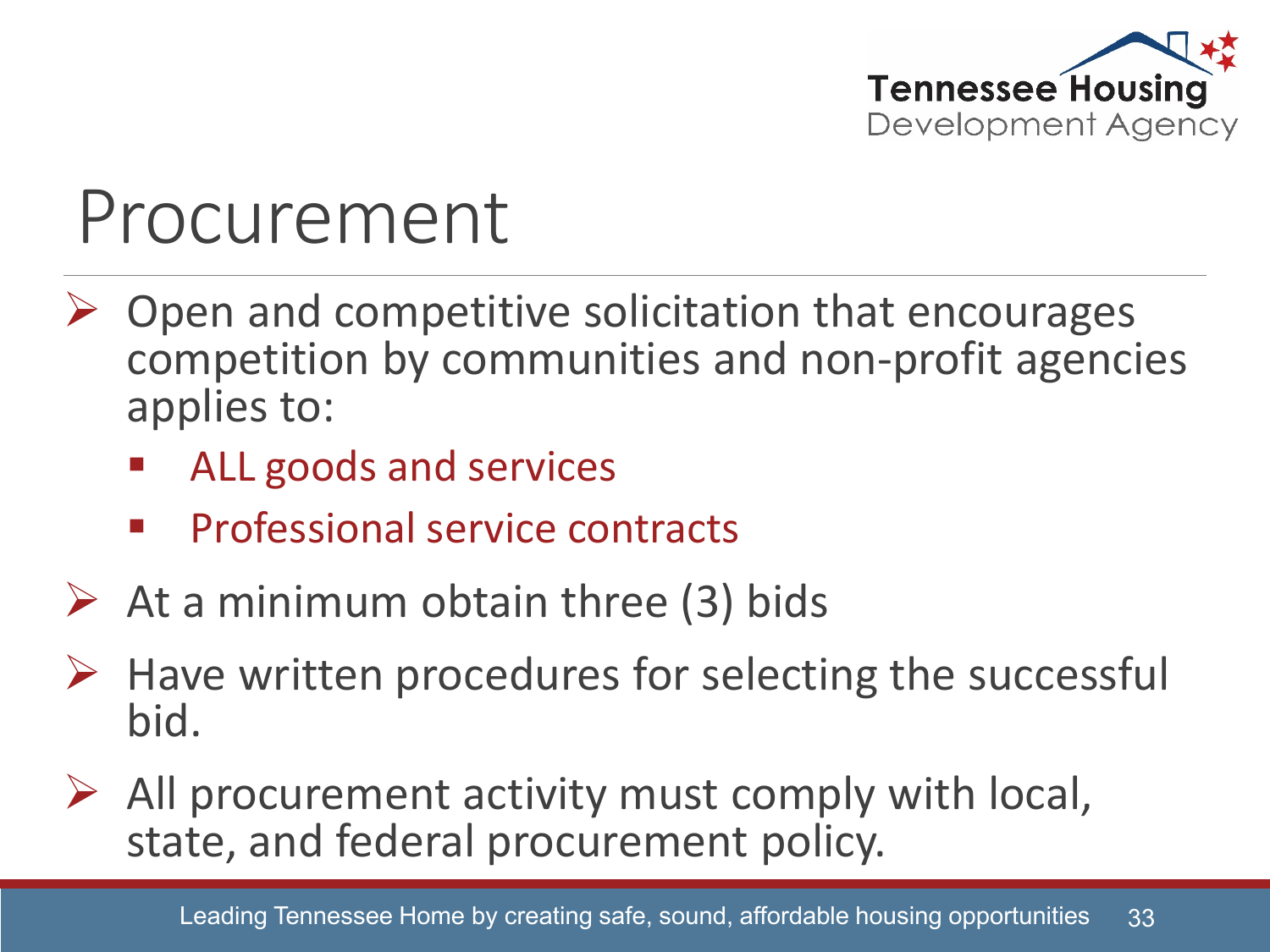

# Financial Analysis of Non-profits

- $\triangleright$  The asset and liability information in the audits will be used to evaluate the financial capacity of the non-profit organization by reviewing financial ratios, including:
	- Current Ratios
	- Working Capital
	- Cash to Working Capital
	- Current to Non-Current Liabilities
	- **•** Debt Ratios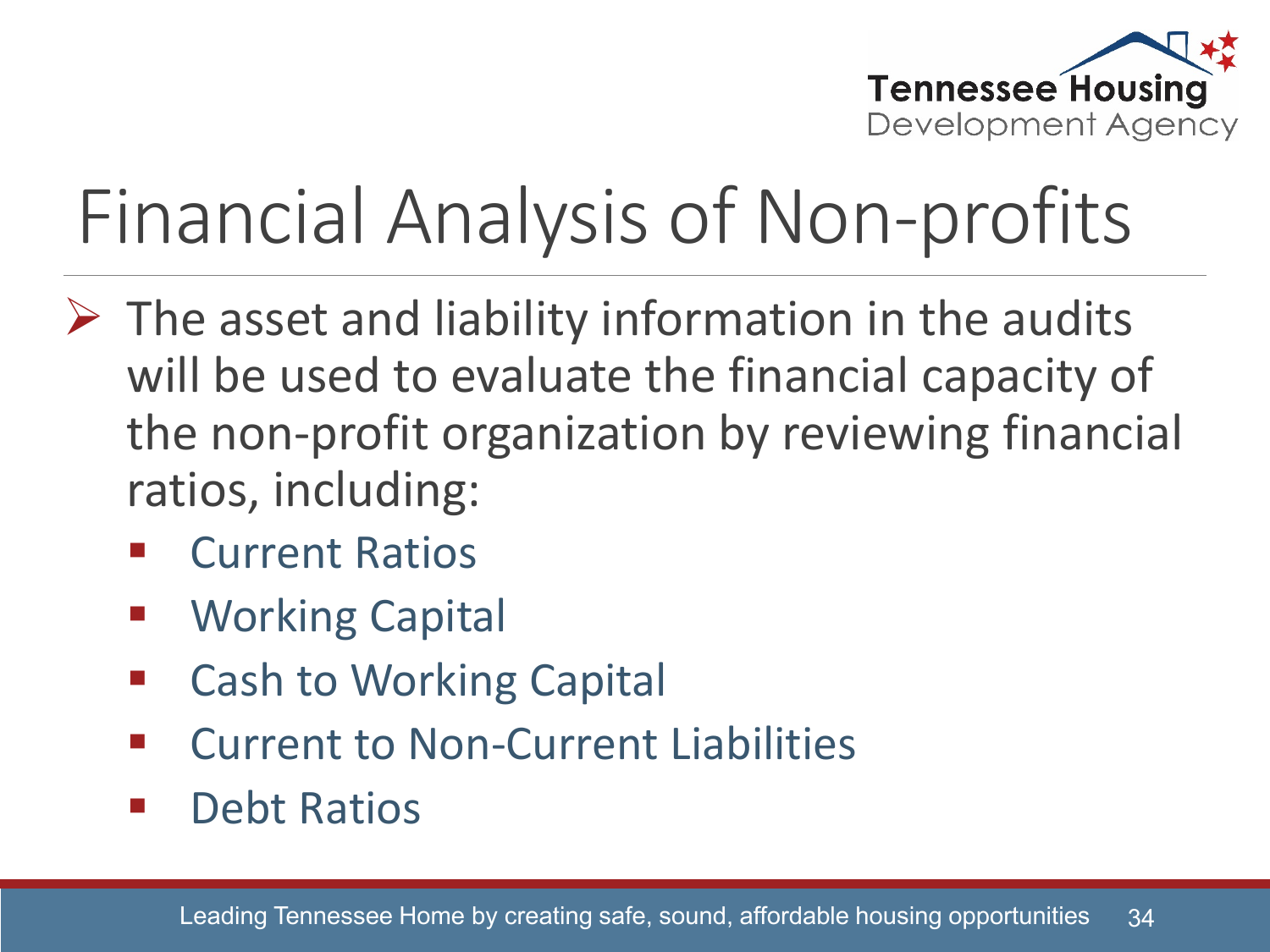

#### Non-profit Checklist

- List of organization's staff and experience
- Copy of business plan or strategic management plan
- Documentation of operating funds and amounts
- Explanation of other programs operated by the agency
- One page explanation of the organization's experience in housing, particularly for low and very low income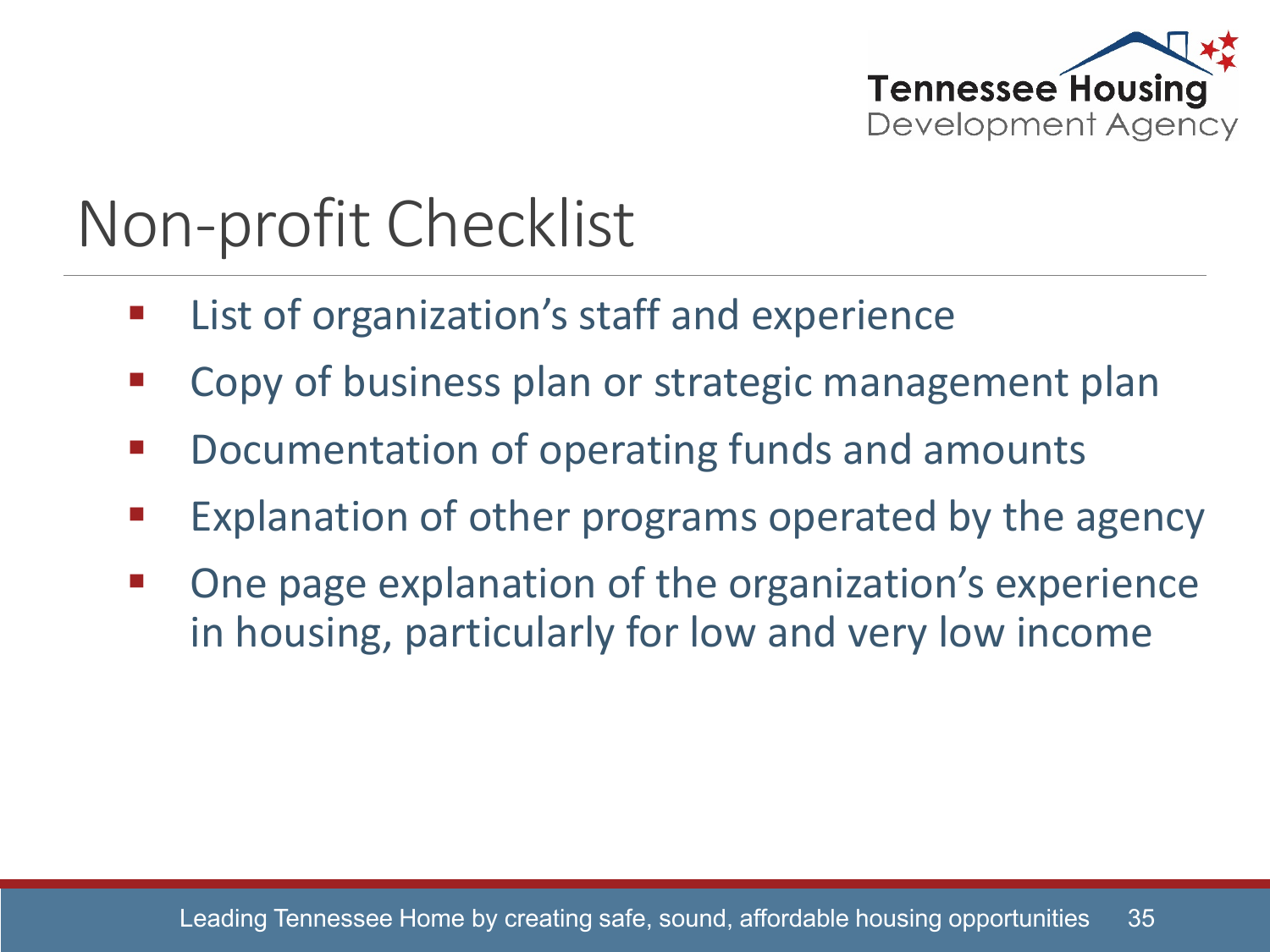

# Scoring Threshold

- $\triangleright$  Includes a minimum point threshold that applications must receive in order to be considered for funding.
	- To be eligible, an application must receive a minimum threshold score equal to 60% of the total points available under the applicable scoring matrix.
- $\triangleright$  Includes the ability to re-allocate funding between the Urban and Rural matrices should an insufficient number of applications receive the minimum threshold score necessary to award all funds allocated under either respective matrices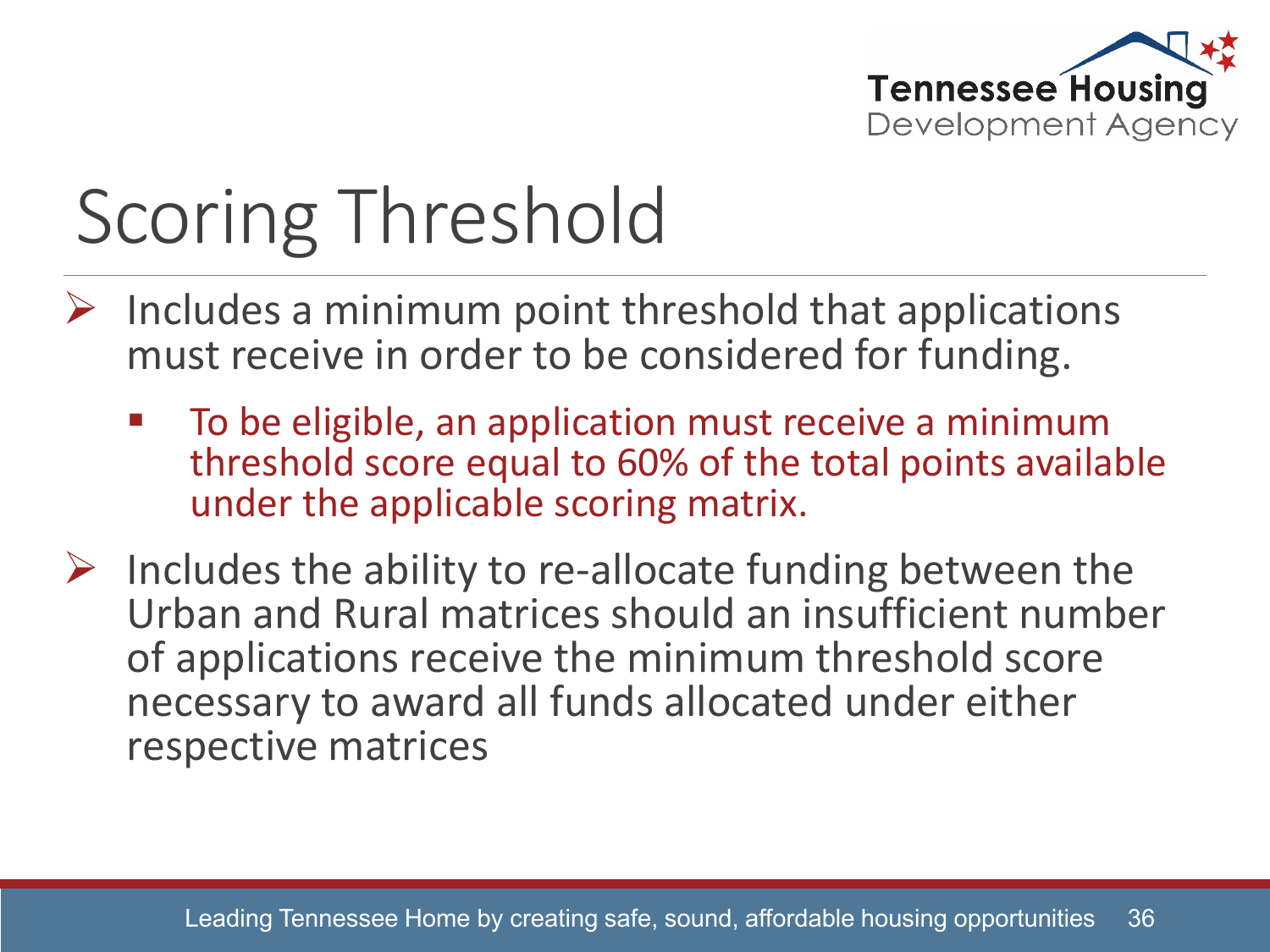

# Scoring Criteria

 $\triangleright$  Items under Program Design portion of the matrix may be affected by the previous HOME experience and administrative capacity of both the applicant and the administrator if one has been identified.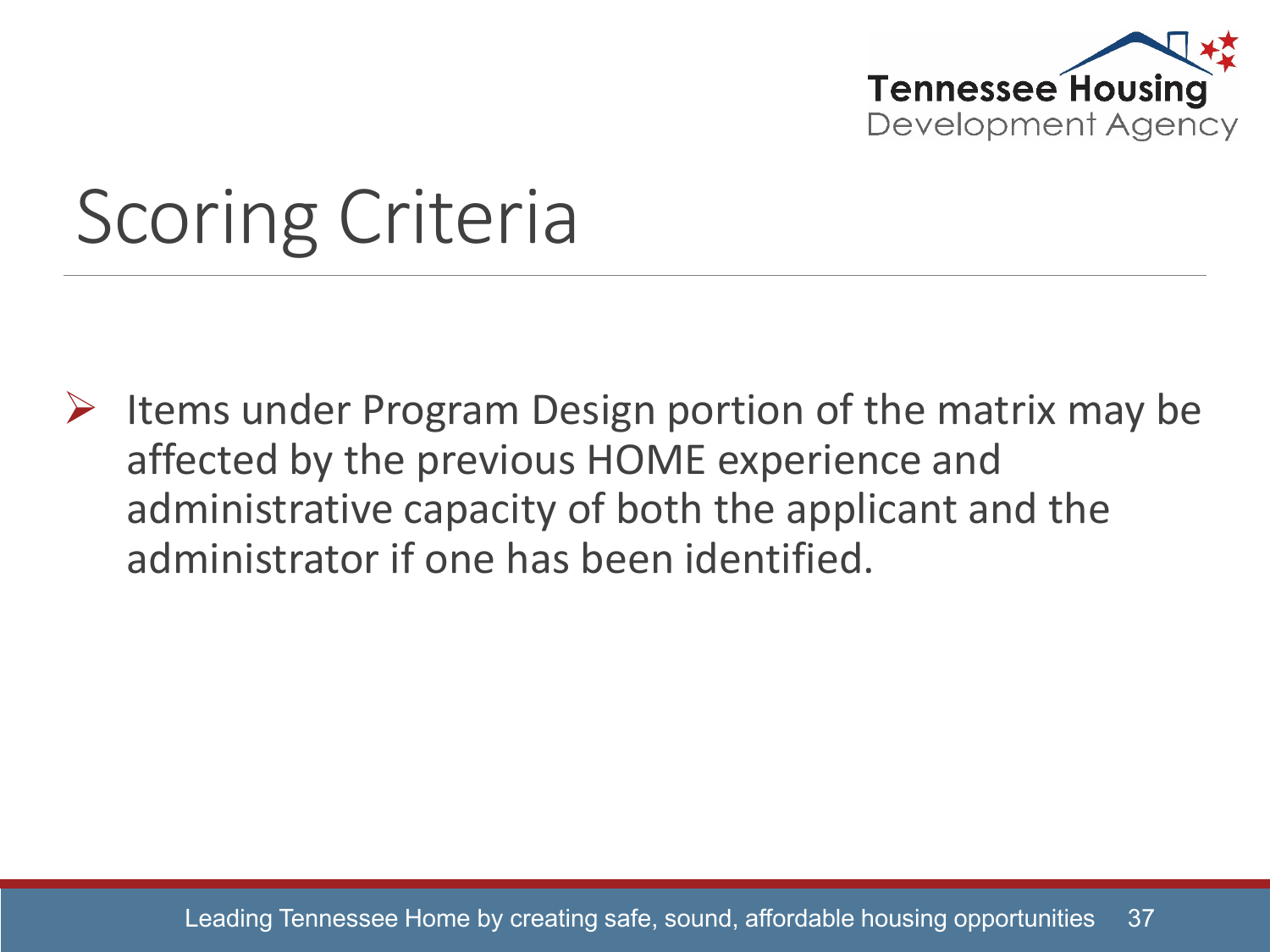

- $\triangleright$  Previous Grantees and Administrators
	- Have the benchmarks identified in the implementation plan been met?
	- **Have there been any monitoring findings in the** last 3 years?
		- o Nature of the findings and how many?
		- o Procedural changes made to ensure no repeat finding?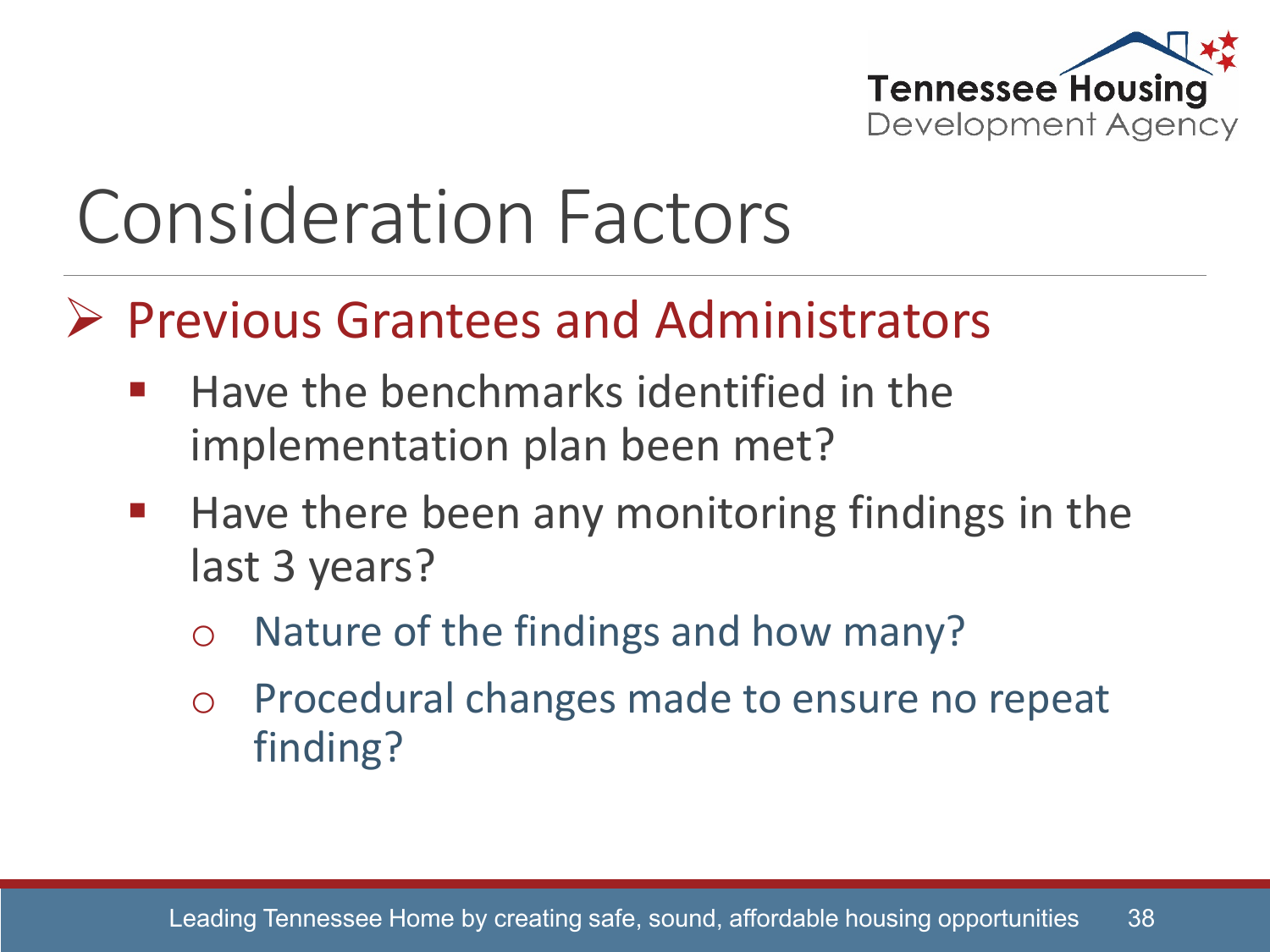

- Is required documentation submitted on time and is it complete?
	- o Is there a pattern of incomplete documentation or lack of promptness?
- Are there complaints that have been determined to be justified and is there an identifiable pattern?
- **Heta** Has there been good and open communication among all parties?
- **How many active contracts does an administrator** have and what is the status of each?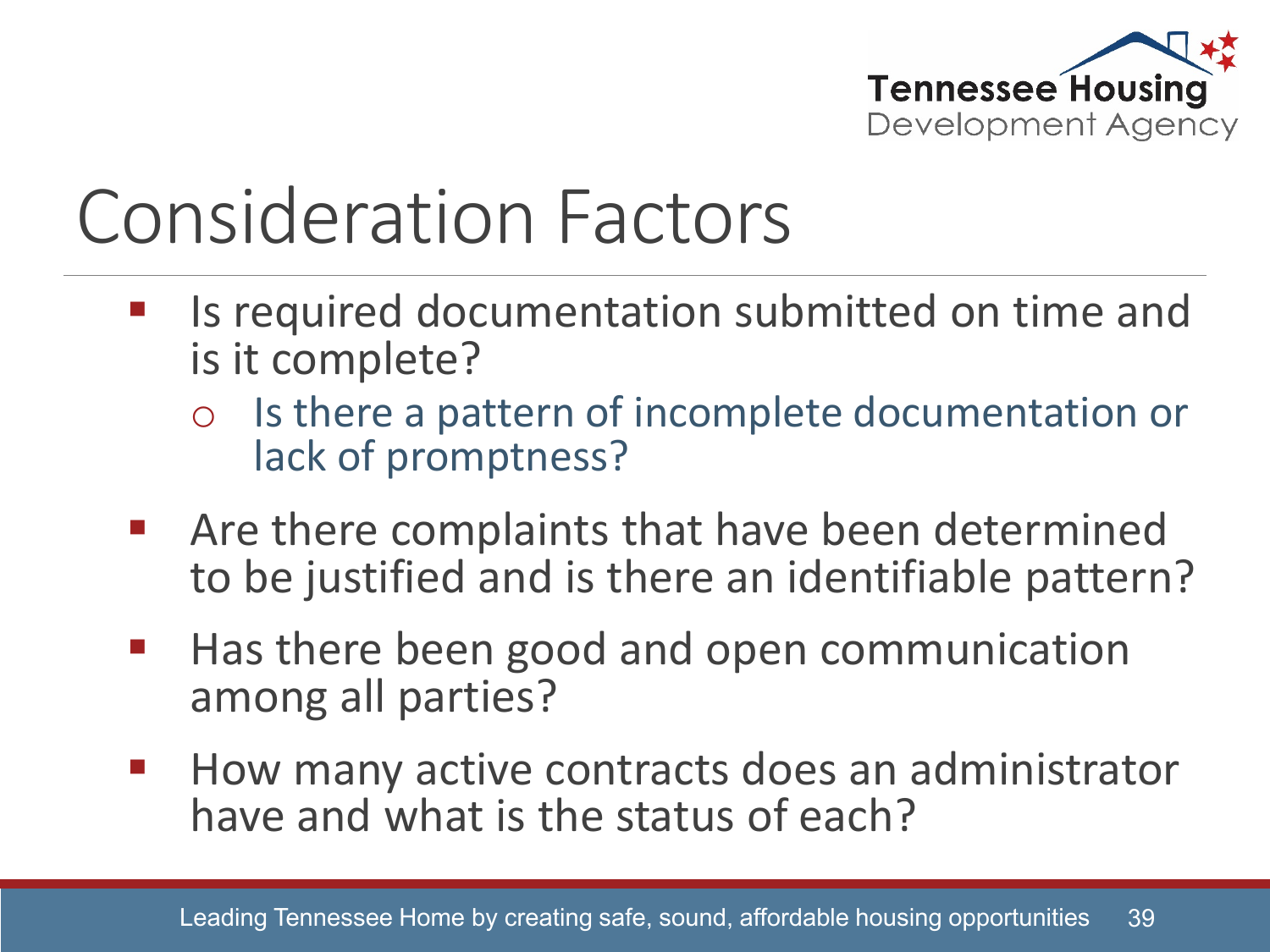

#### $\triangleright$  Rehab Coordinators

- Have work write-ups or plans/specifications consistently adhered to the THDA Design Guidelines and the UPCS Checklist?
- Has the work been accomplished as agreed upon?
- **Are deficiencies or inconsistencies resolved or** clarified promptly?
- **Have inspections been completed in a timely** manner as requested by the administrator?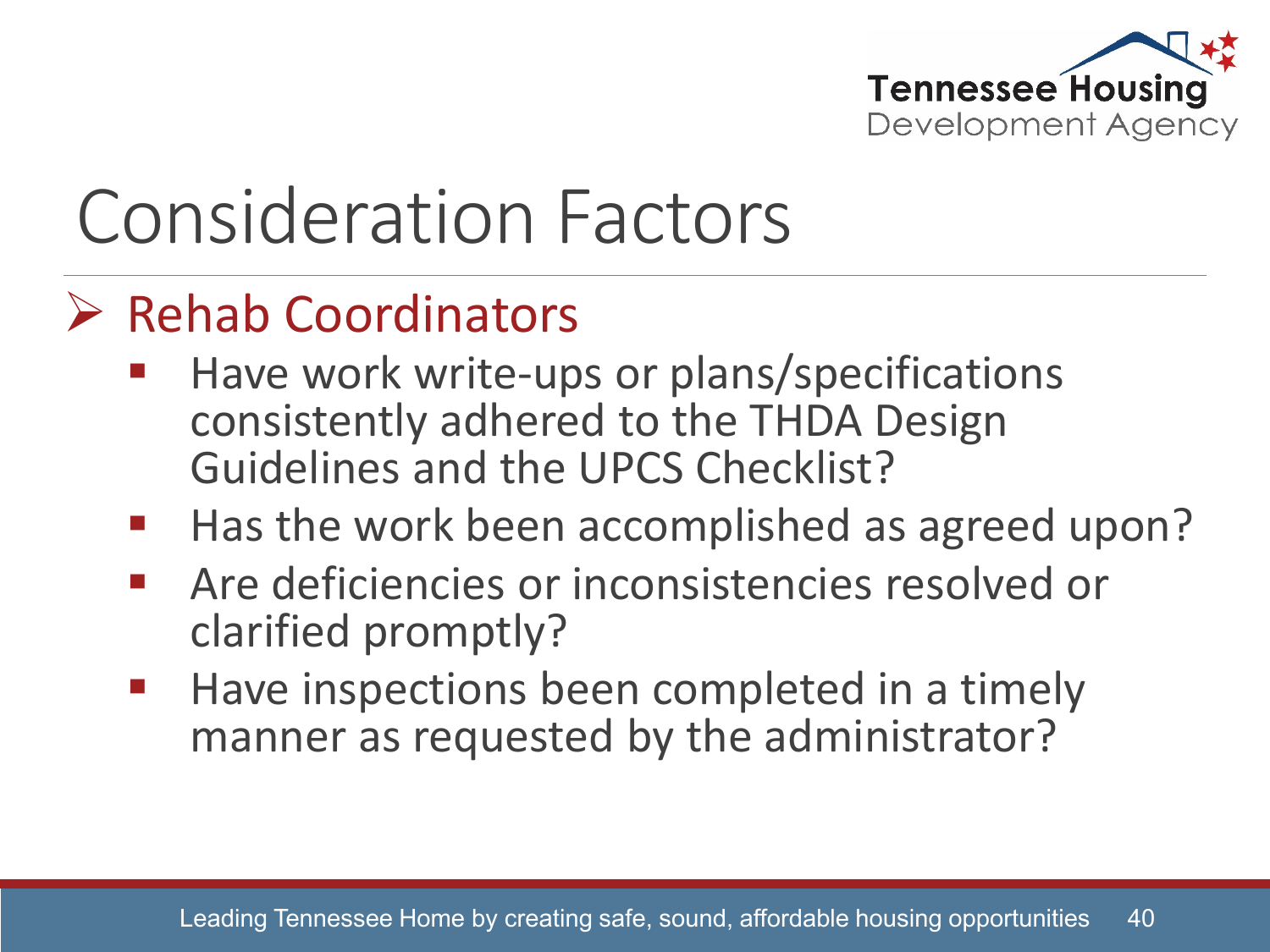

#### $\triangleright$  Rehab Coordinators

- Has there been good and open communication among all parties?
- **How many active contracts does the Rehab** Coordinator manage and what is the status of each?
- Are there complaints that have been determined to be justified and is there an identifiable pattern?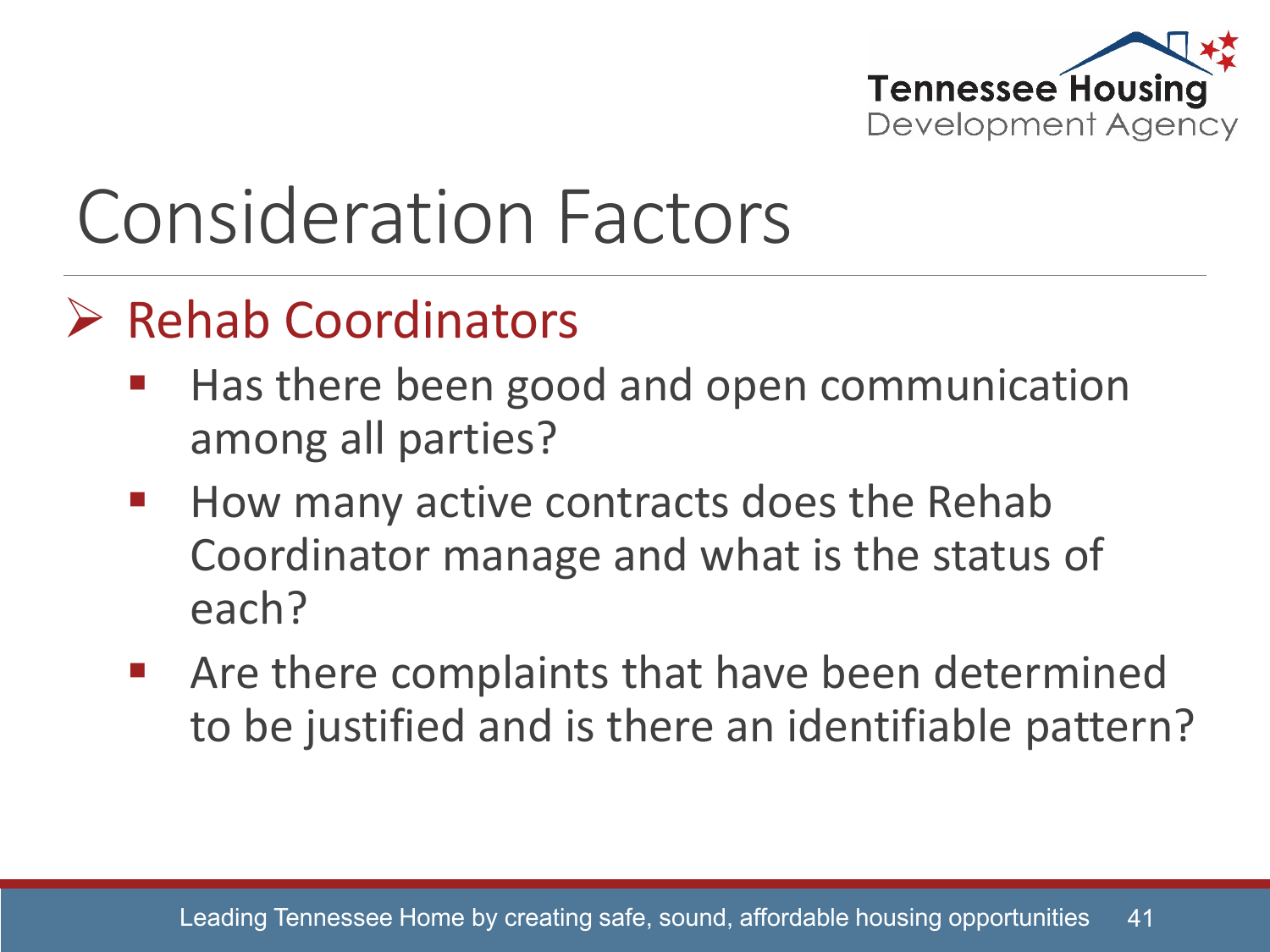

#### Urban-Rural Scoring – Up to 100 Points

#### **Program Design - Up to 50 Points**

- Planning, readiness, and administrative capacity
- Program administrators have been identified:
	- o Has personnel who are knowledgeable of HOME grant administration
	- o Has relevant experience in the administration of housing grants; and/or has otherwise shown capacity to administer the project
	- <sup>o</sup> Has the ability to follow timeframe of attachment B: Implementation Plan of the Working Agreement
	- o Is able to draw down funds in a timely manner
	- o Has a lack of monitoring findings associated with past grants
	- o Has not left HOME funds in a grant in excess of \$75,000 in a prior year grant at closeout
	- o Responds to client or contractor concerns or complaints
	- o Responds to THDA staff and requests for information
	- o Follows THDA HOME policies and procedures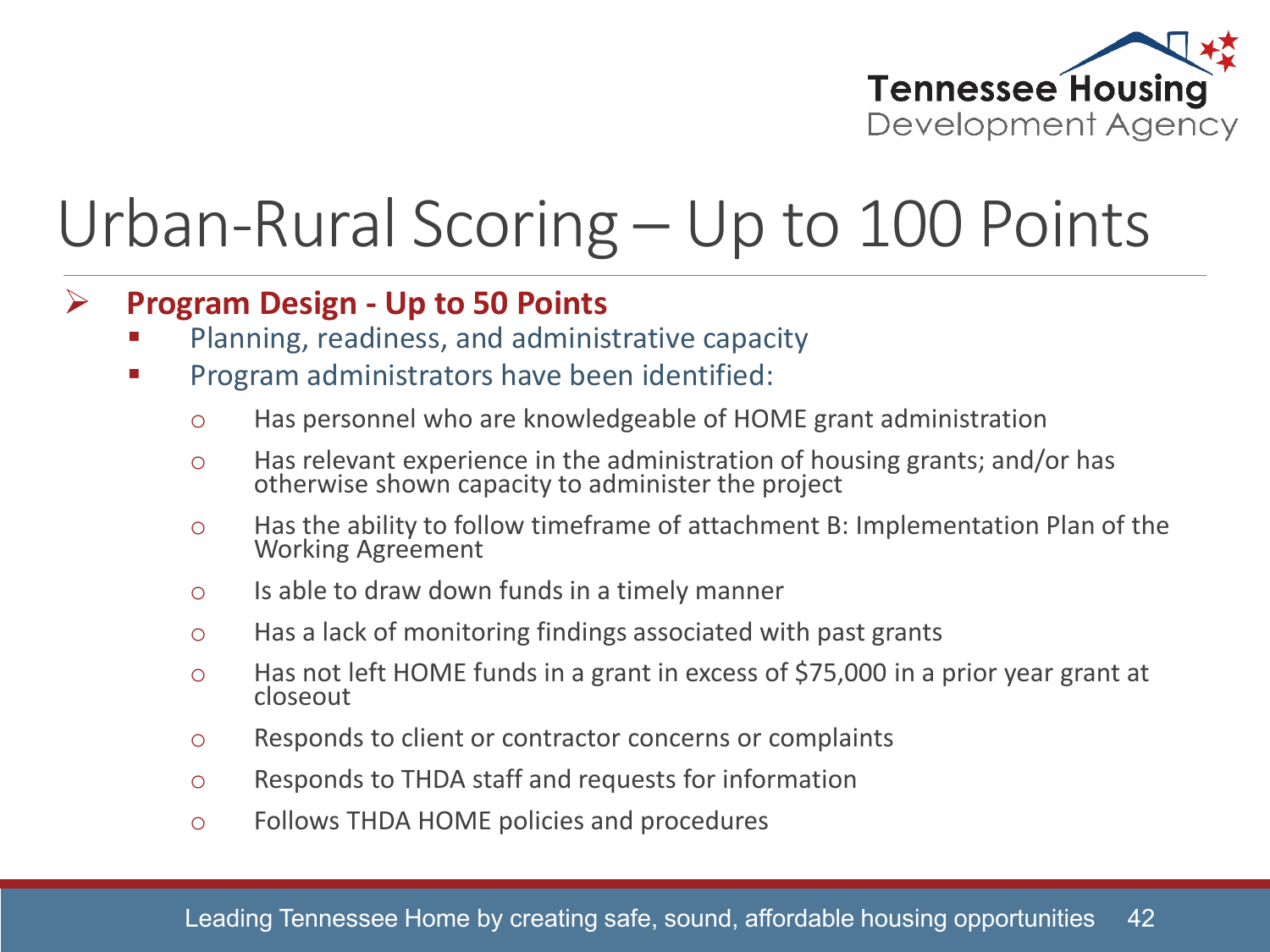

- Individuals/firms providing architectural, construction management and/or inspection services have been identified, appropriately procured, and are qualified to perform the services.
	- $\triangleright$  Consideration of the number and locations of current grants for which an individual/firm is providing inspection services in any given program year, and other factors, deemed relevant in evaluating an application.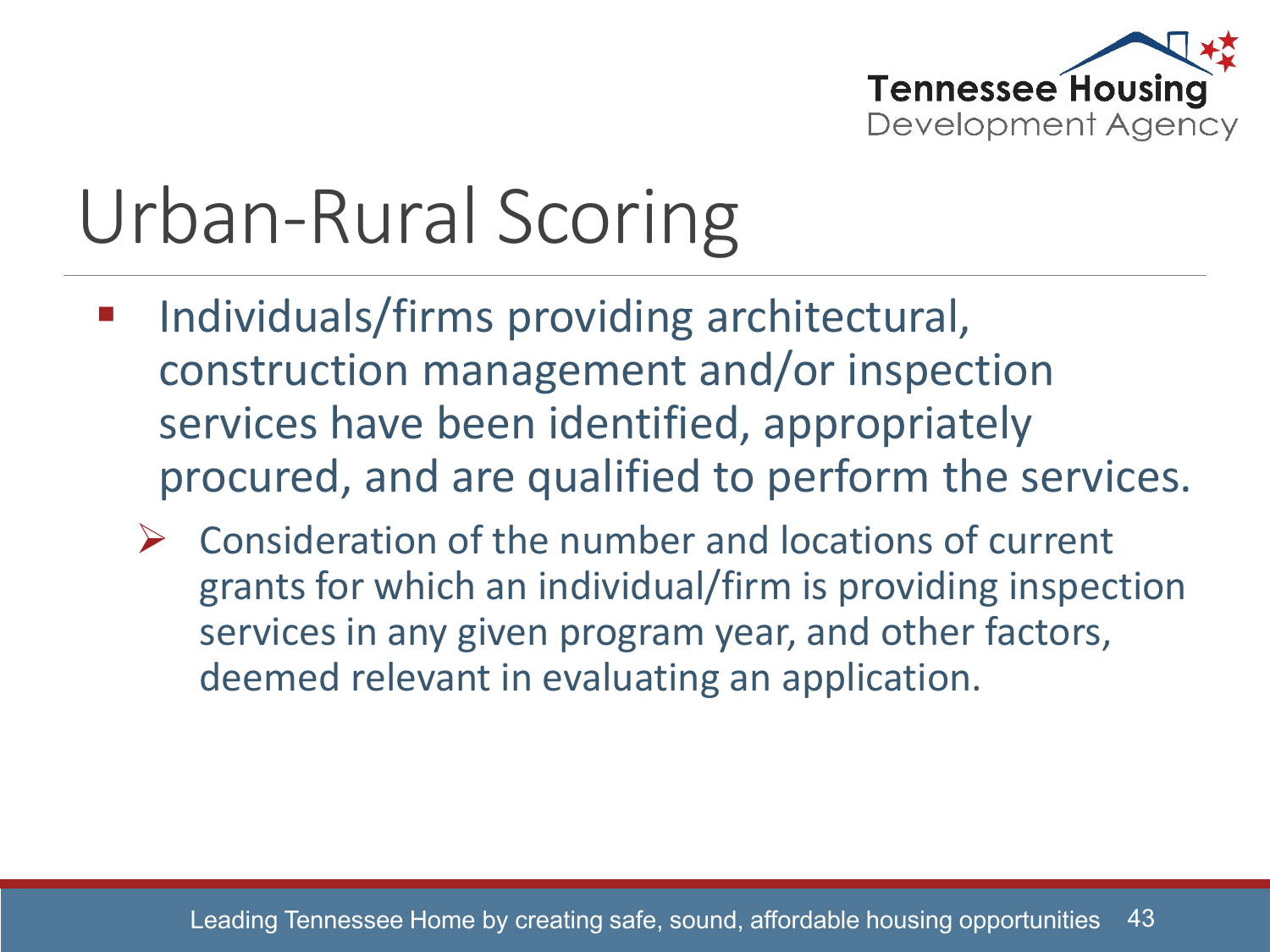

- If applicable, the lead inspector and/or risk assessors have been identified and are qualified to perform the services
- If the applicant is a local community, the local government is involved in the administration of the program
- All necessary components to accomplish the program proposed are identified in the program design
- Program designs for homeowner rehabilitation activities that set-aside all or a portion of the available assistance to households with incomes at or below 50% of AMI will be prioritized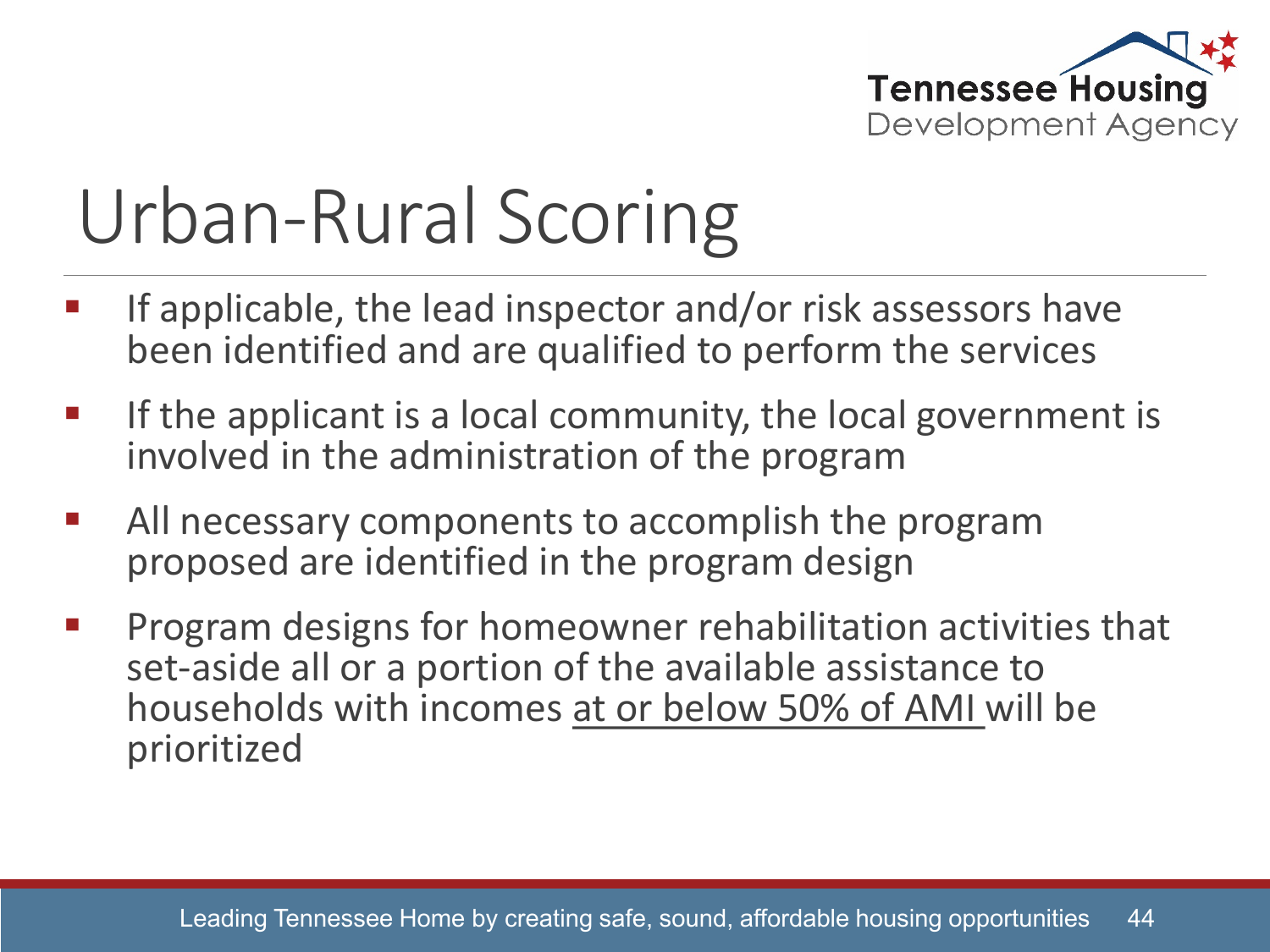

 The program design should provide a tiered timeline, prepared in accordance with THDA's application instructions, that clearly shows that the Applicant will meet the commitment requirements of the program and the completion of all units and the close out of the grant by June 30, 2024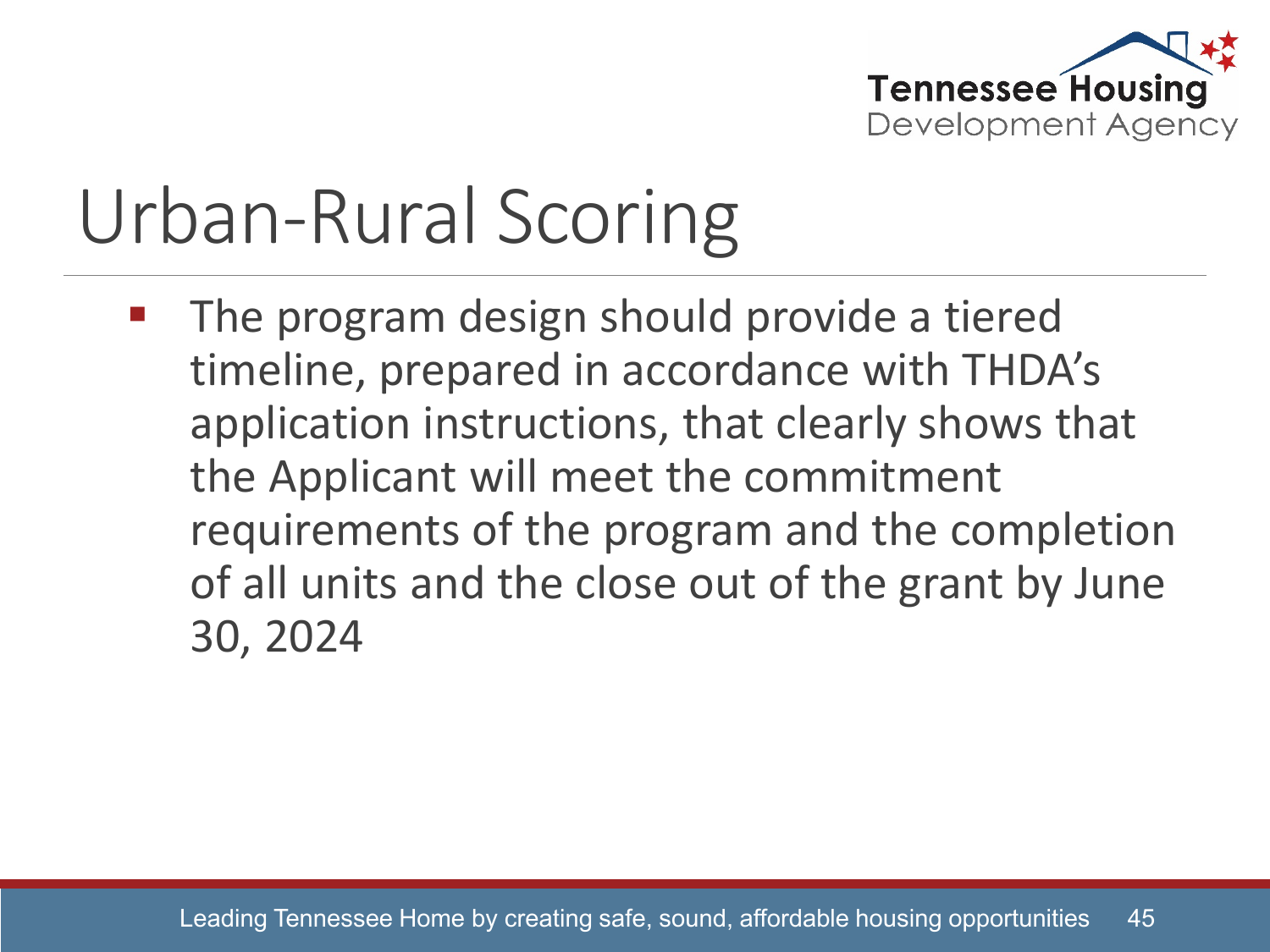

#### **County Need Score – Up to 10 Points**

- % of owner households that are low income
- % of affordable owner units built before 1960
- % of food stamp recipient households
- % of owner households greater than one and one half times overcrowded
- % of average homeowner delinquency rate
- % of county poverty rate
- County unemployment rate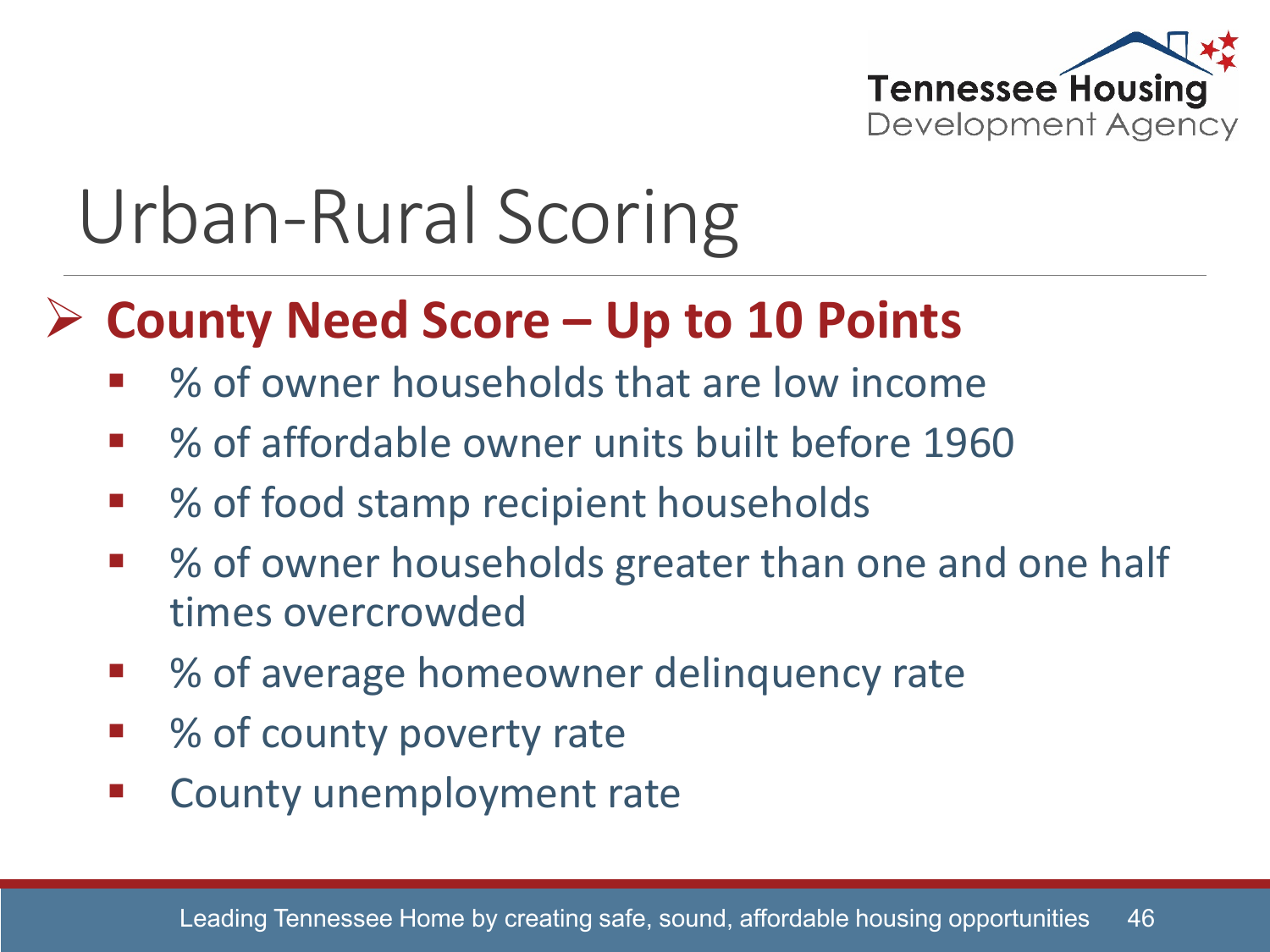

- **Not Proportionately Served Score – Up to 10 Points**
	- Awards points to counties based on the percentage of 2011-2021 HOME dollars awarded in each county
	- **Higher points awarded to counties where the amount** of prior HOME funding is below the state average
	- **Formulti-county project, points are awarded** proportionately based on the number of units in each county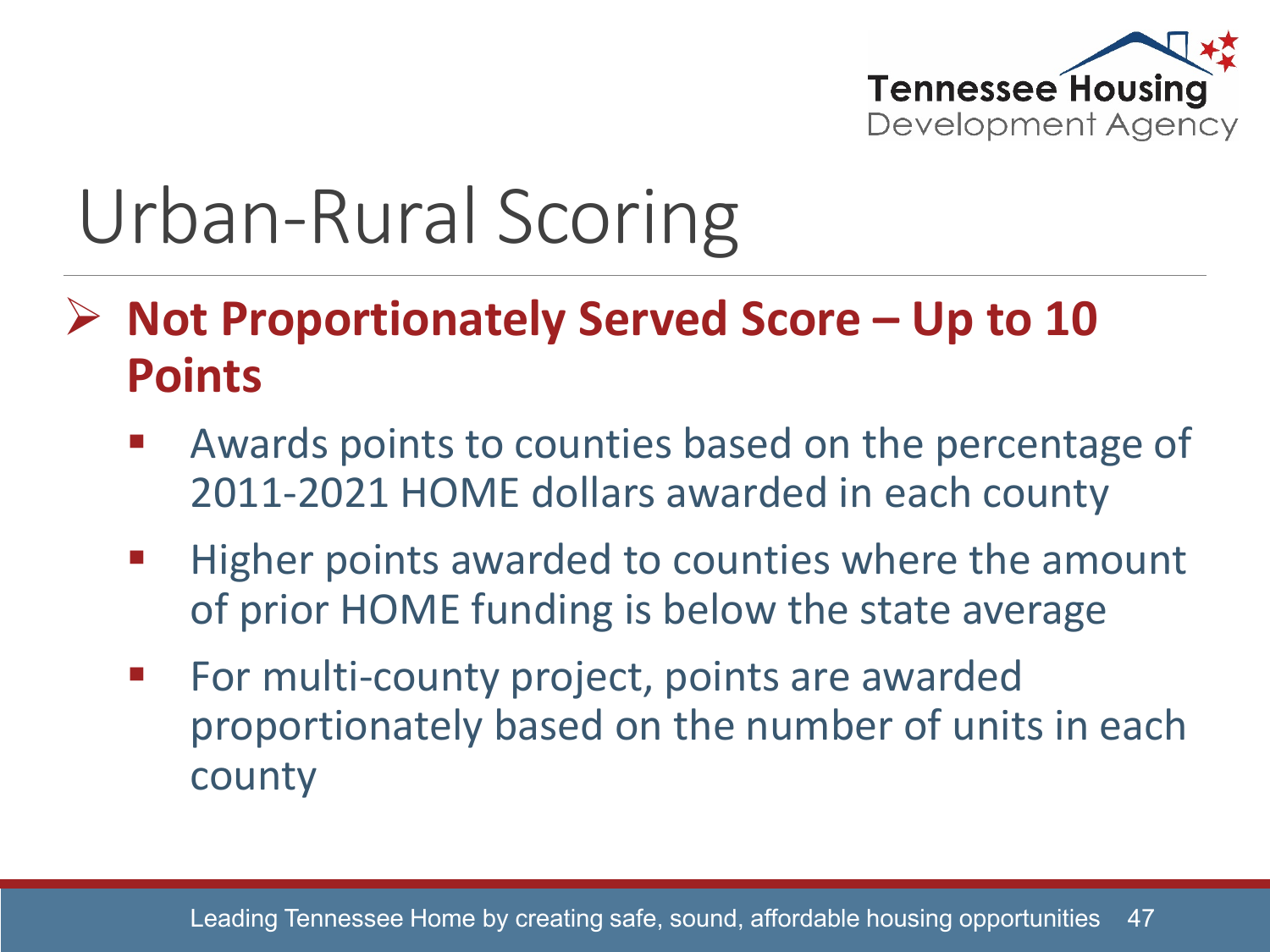

#### **Disaster Areas – 10 Points**

 Points awarded to projects in counties declared presidential disaster areas

#### **Leverage – Up to 5 Points**

 Points awarded based on the actual % of other funding in the project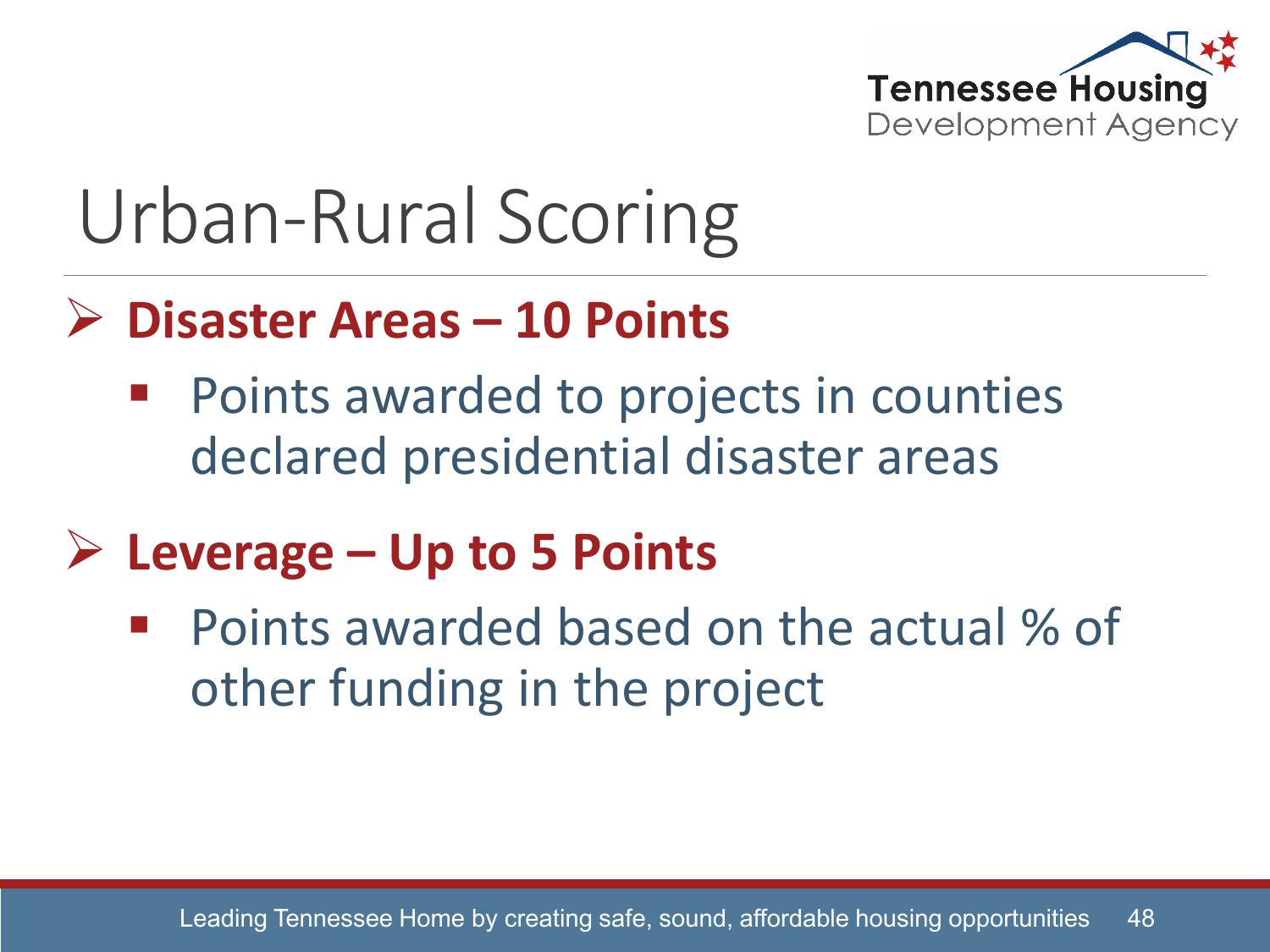

#### **Match – Up to 5 points**

- Points will be awarded to applications that include a committed contribution of eligible match resources towards the project implementation.
- A commitment of eligible match contribution from an external source must be documented in the application from the source providing the contribution.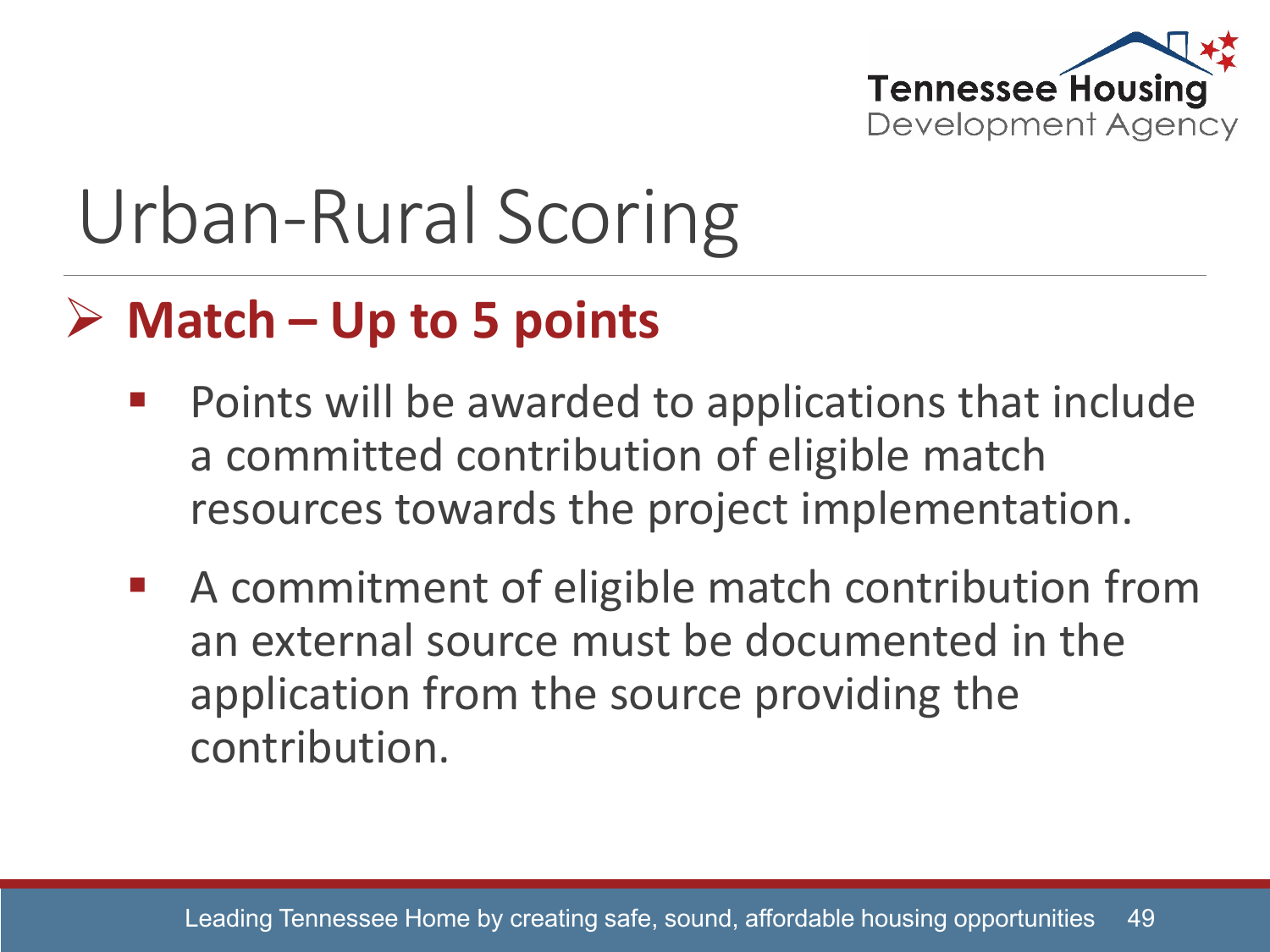

| <b>HOME Match Contribution that is</b>                                                                       | <b>Points</b> |
|--------------------------------------------------------------------------------------------------------------|---------------|
| Equal to or greater than 15% of the proposed HOME<br>funds to be used for project costs                      | 5 points      |
| Equal to or greater than 10% and less than 15% of<br>the proposed HOME funds to be used for project<br>costs | 4 points      |
| Equal to or greater than 5% and less than 10% of the<br>proposed HOME funds to be used for project costs     | 3 points      |
| Equal to or greater than 1% and less than 5% of the<br>proposed HOME funds to be used for project costs      | 2 points      |
| Less than 1% of the proposed HOME funds to be<br>used for project costs                                      | 0 points      |

Leading Tennessee Home by creating safe, sound, affordable housing opportunities 50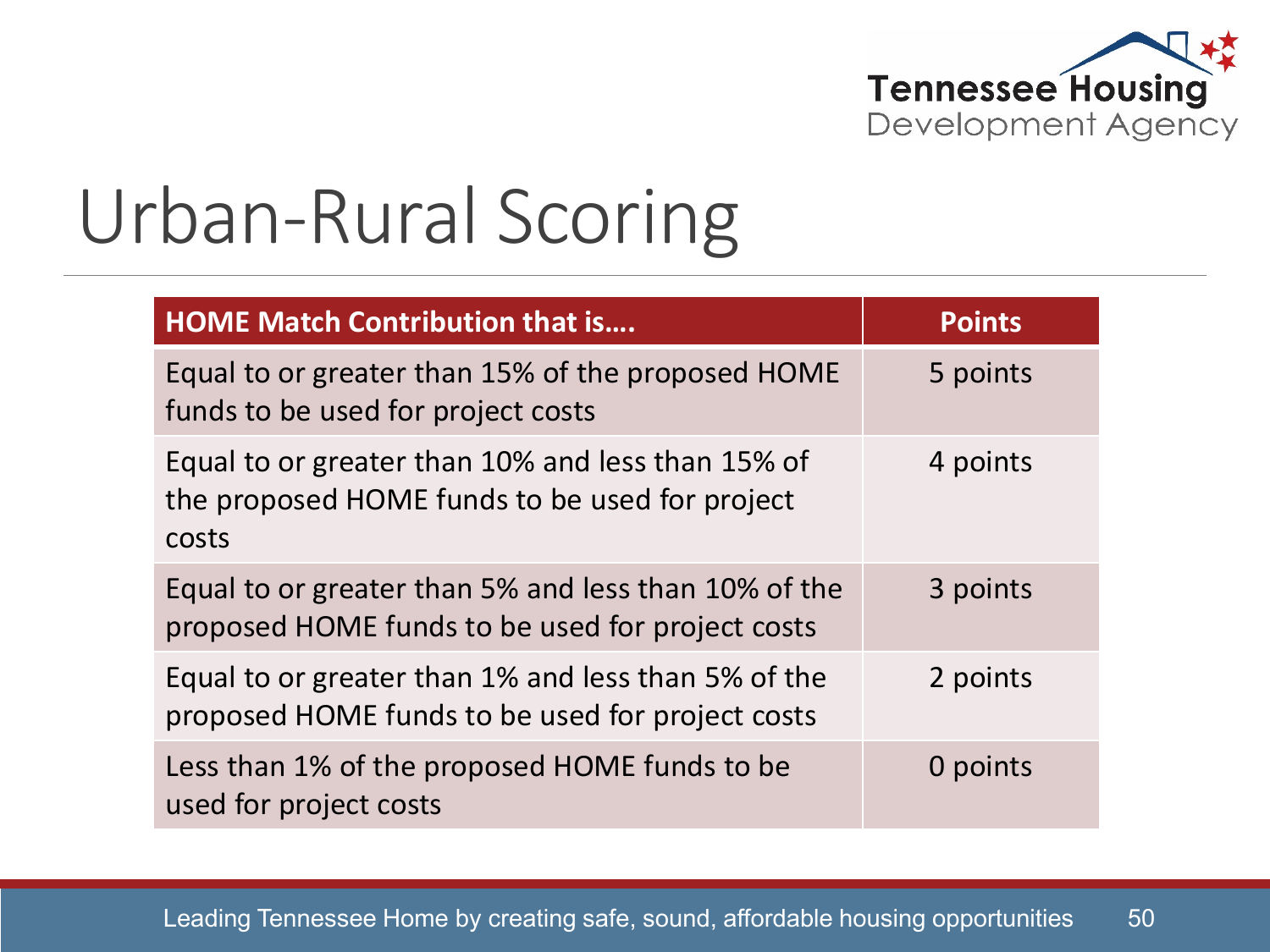

#### **Energy Conservation – Up to 5 Points**

 Points awarded to applications for rehabilitation that include an independent energy audit

#### and

- Incorporate a minimum of (3) energy conservation measures that exceed THDA's design standard requirements for rehabilitation
- ❖ New Construction standards for units to be reconstructed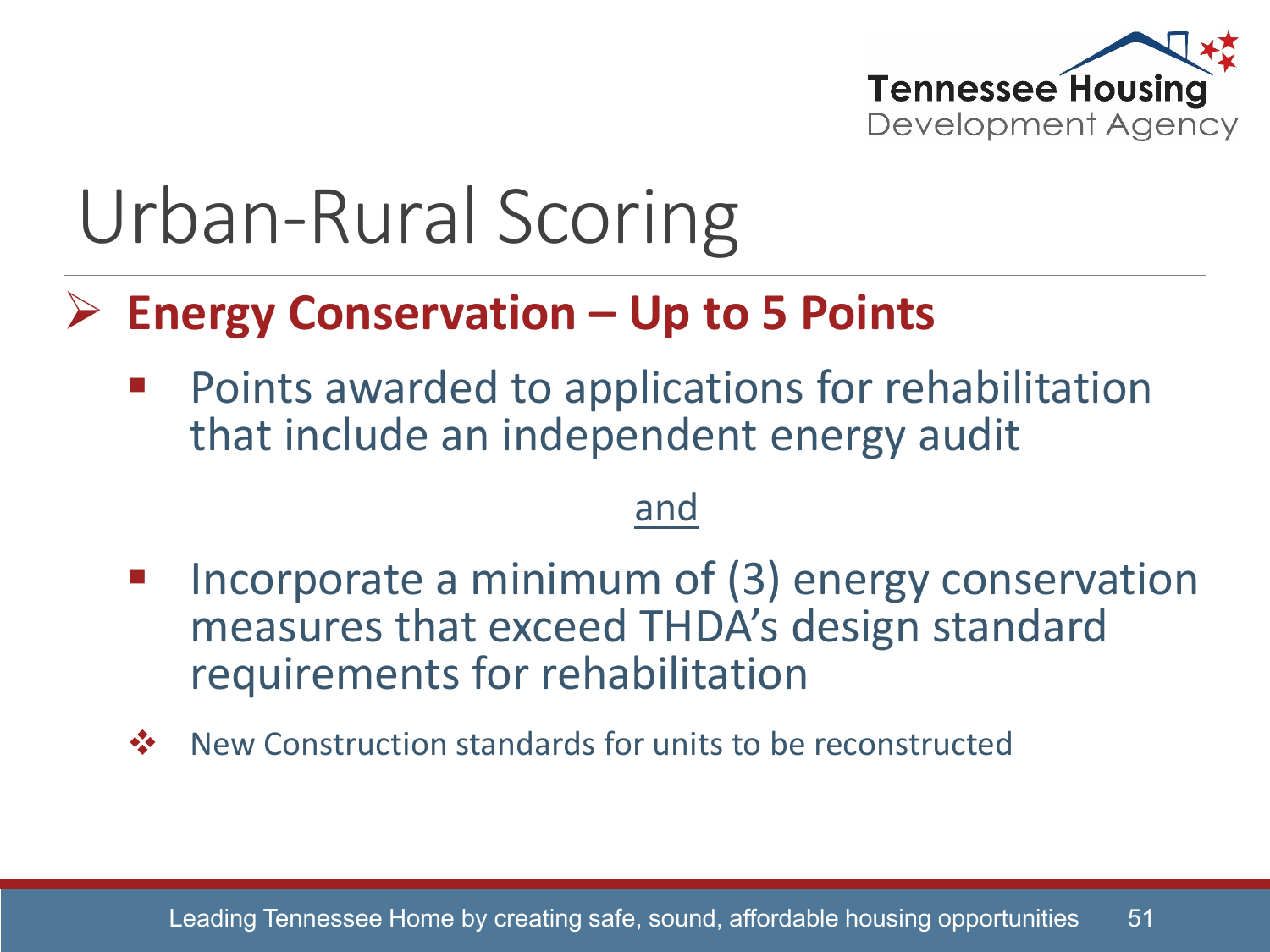

#### **Tennessee Growth Policy Act – Up to 5 Points**

- Points awarded to applications from cities and counties with approved Growth Plans
- Counties not subject to the Tennessee Growth Policy Act will also receive these points
- Nonprofit applicants not eligible for points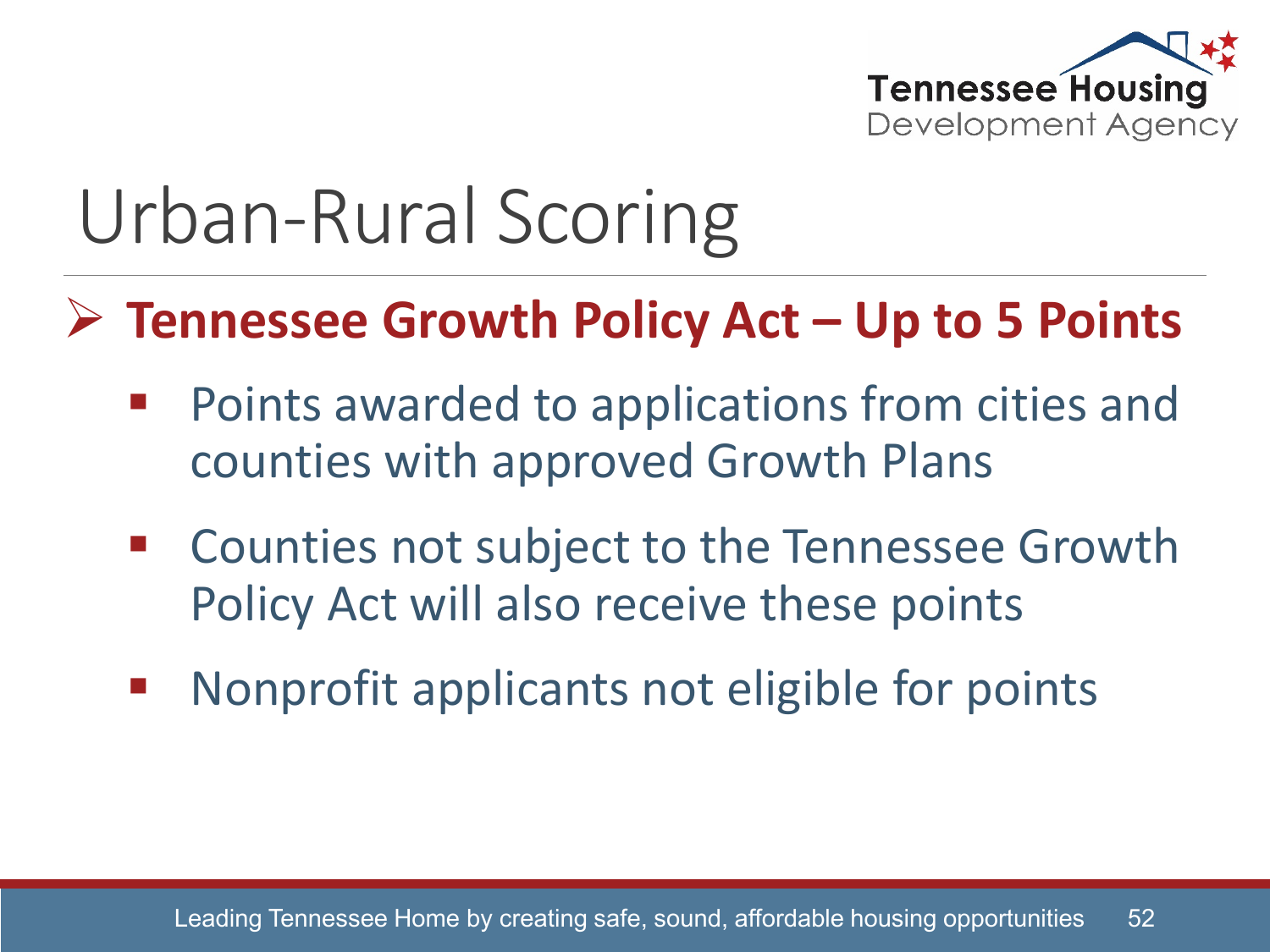

- **Prior Year Unexpended HOME Funds Deduction – Up to -10 Points**
	- The balance of unspent HOME funds (2012-present) will be subject to the following deductions:
		- \$100,000 and Over 10 Points
		- $\ge$  \$50,000 \$99,999 5 Points
		- $\ge$  \$30,000 \$49,999 4 Points
		- $\ge$  \$20,000 \$29,999 3 Points
		- $\geq$  \$10,000 \$19,999 2 Points
		- $\geq$  \$0 \$9,999 1 point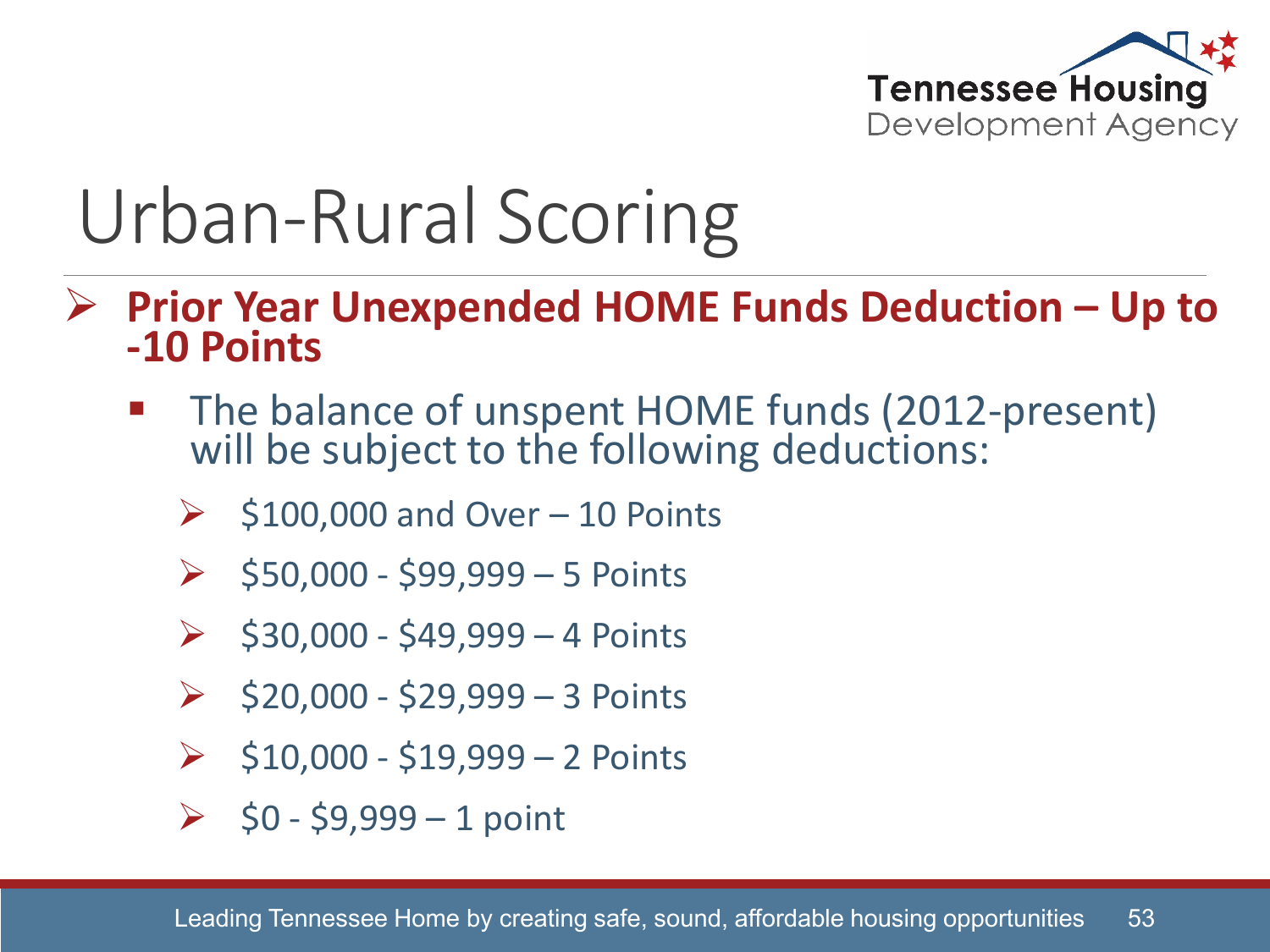

#### Internet Availability

 $\triangleright$  The Program Description link to PIMS and the GMS online application are available on the THDA website at [www.thda.org](http://www.thda.org/) under

[https://thda.org/government-nonprofit-partners/home-](https://thda.org/government-nonprofit-partners/home-program) program

The application must be completed and submitted online through THDA's GMS interface.

 $\triangleright$  All applicants must upload all required organizational documentation to THDA's PIMS online site.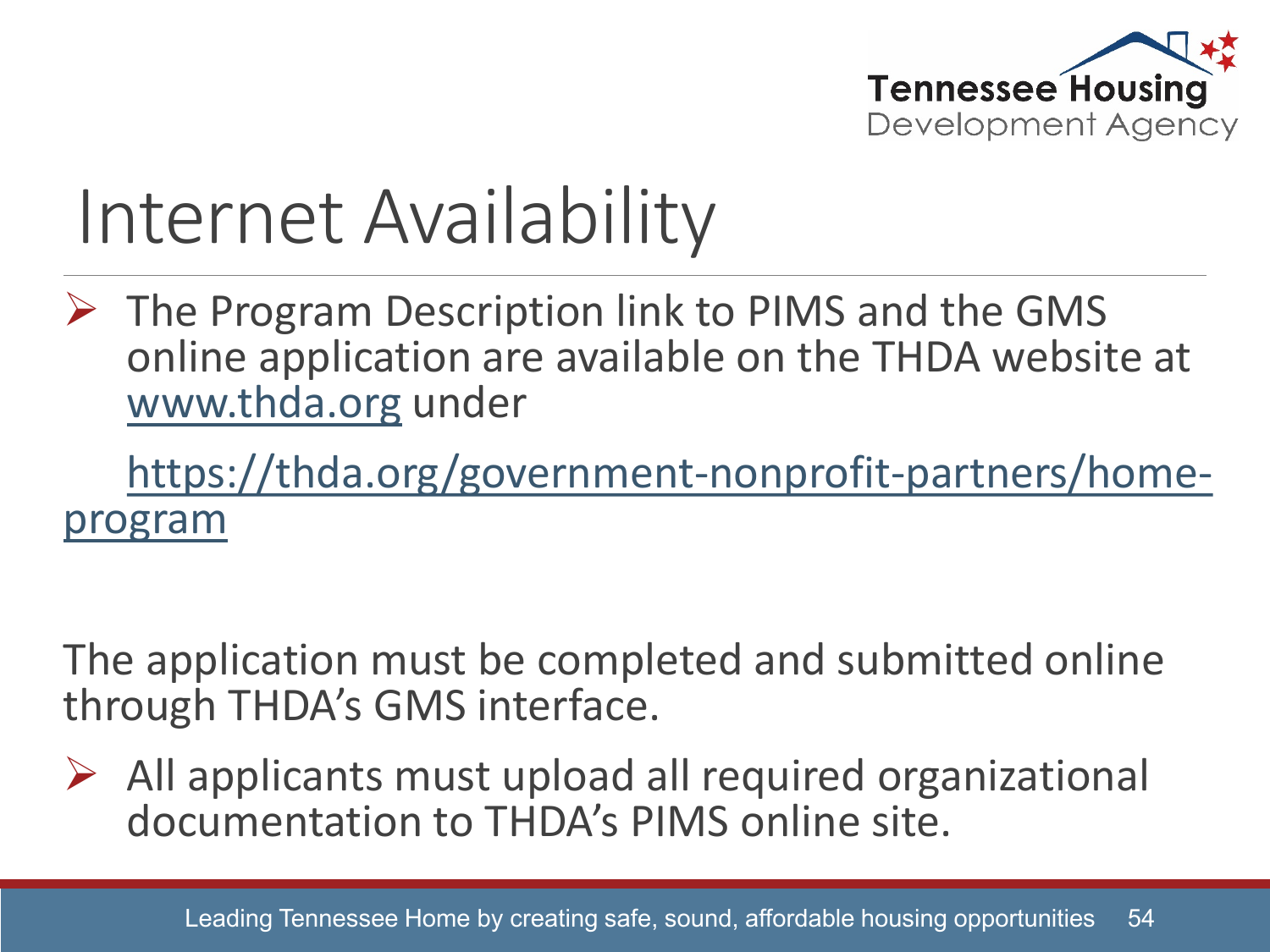

#### Contact THDA

- Community Programs staff can answer your questions about the HOME application anytime prior to the March 11, 2022 submission deadline
	- Craig Stevens: 615-815-2035
	- Allison Moore: 615-815-2040
	- Mia Billingsley: 615-815-2033
	- Dwayne Hicks (Construction Questions) : 615-815-2044
	- **Eric Hall (Construction Questions): 615-815-2076**
	- Aaron Toran: 615-815-2037

Call us or schedule a meeting!

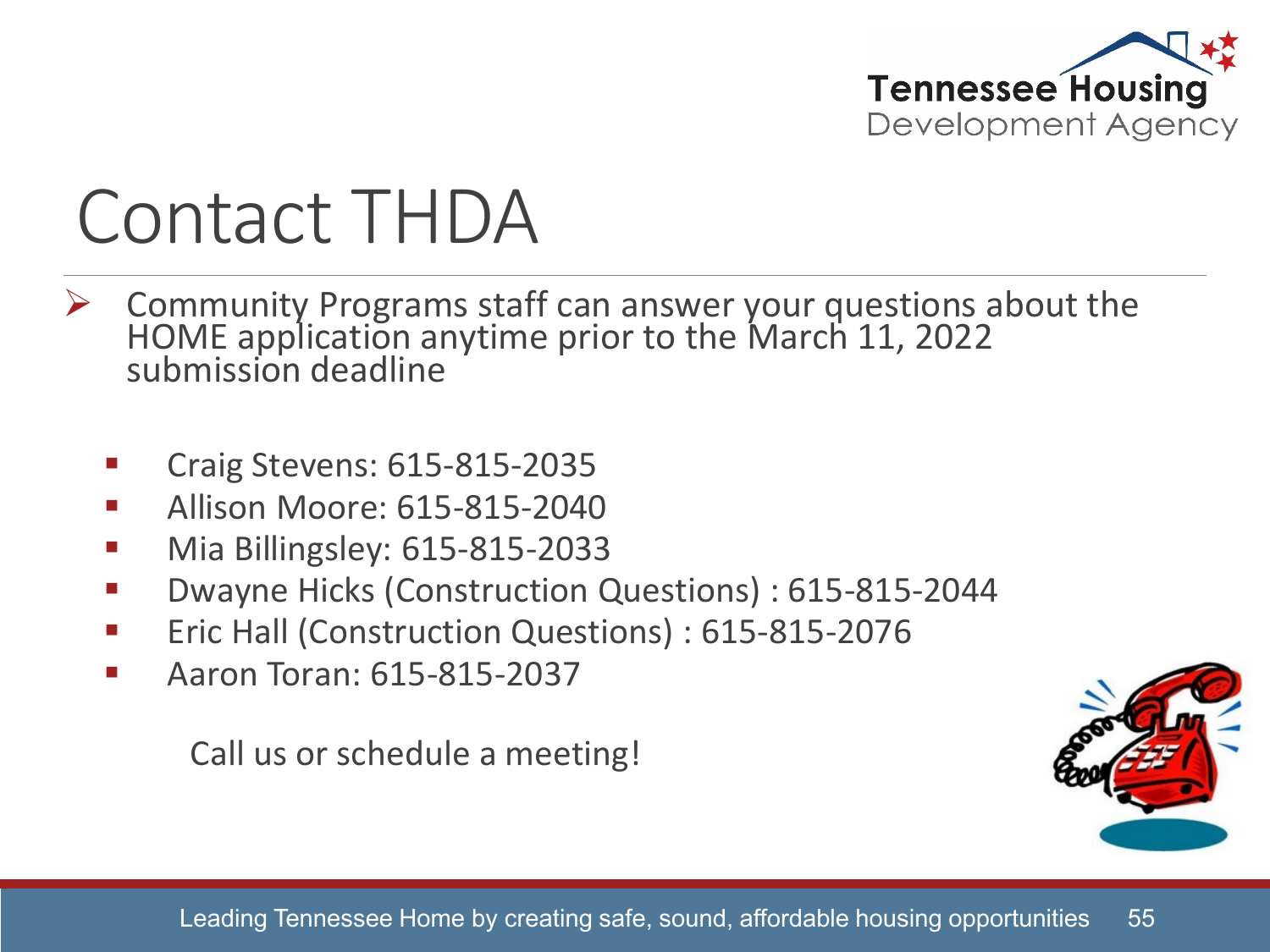

#### Application Deadline

#### **Friday, March 11, 2022** 11:59 PM CDT

**No support available after 4:00PM on 3/11/2022**